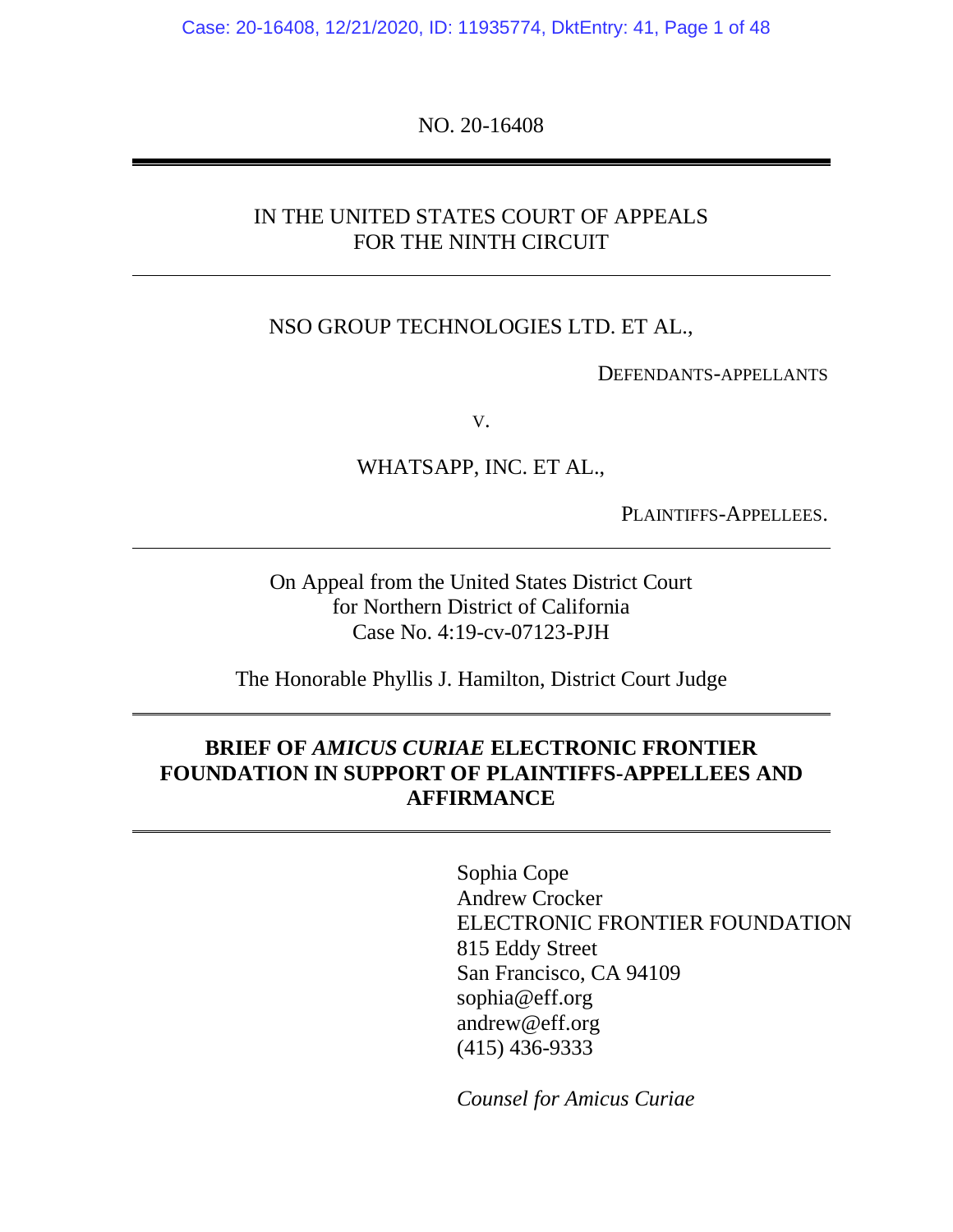## **CORPORATE DISCLOSURE STATEMENT**

Pursuant to Rule 26.1 of the Federal Rules of Appellate Procedure, *Amicus Curiae* Electronic Frontier Foundation states that it does not have a parent corporation and that no publicly held corporation owns 10% or more of its stock.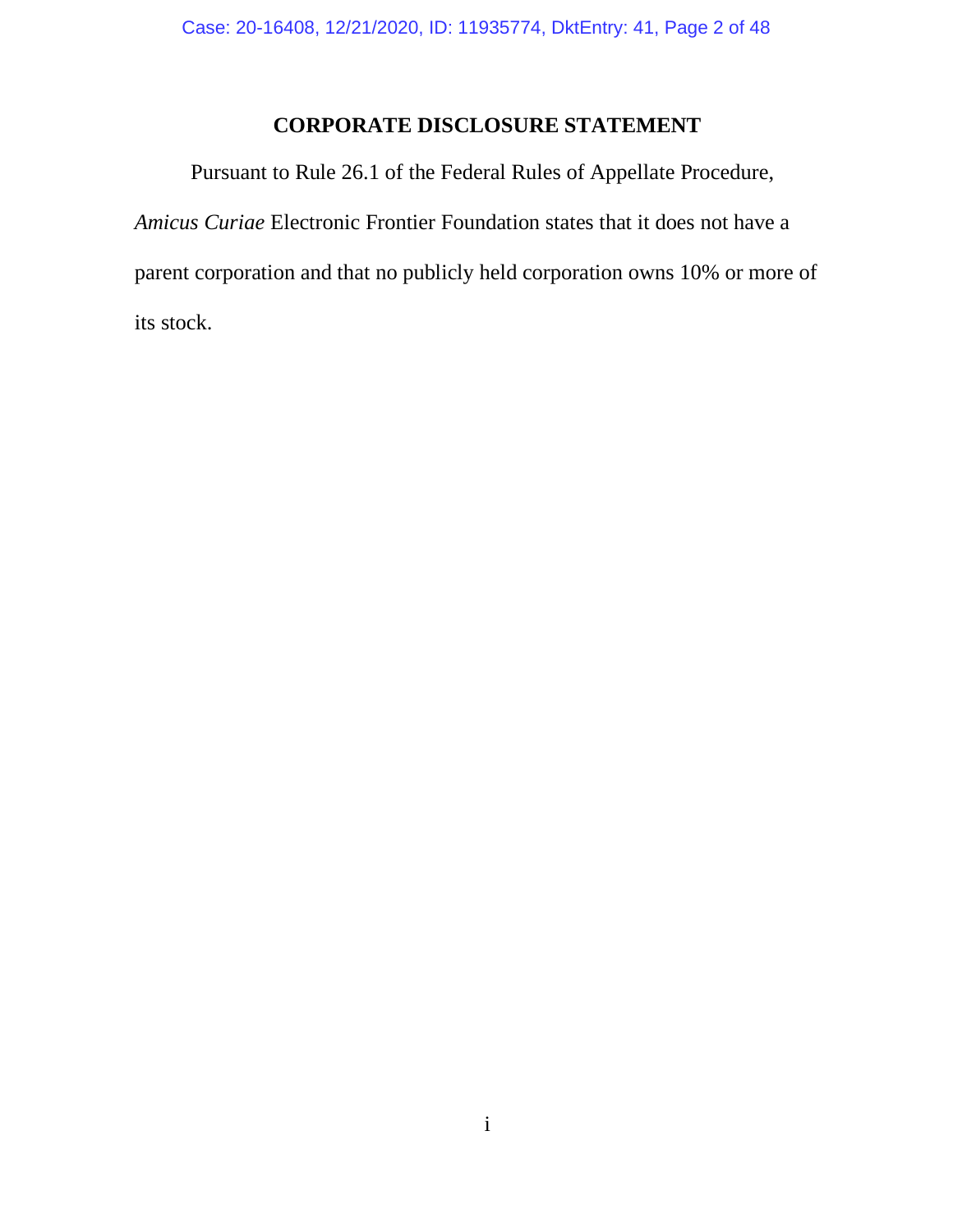# **TABLE OF CONTENTS**

# **Page**

| I.   | The Technology Industry Plays a Major Role in Human Rights Abuses |                                                                                                                  |  |  |  |  |
|------|-------------------------------------------------------------------|------------------------------------------------------------------------------------------------------------------|--|--|--|--|
|      | А.                                                                | Surveillance Companies Facilitate Human Rights Abuses by                                                         |  |  |  |  |
|      | Β.                                                                | NSO Group is Notorious for Facilitating Human Rights Abuses by                                                   |  |  |  |  |
|      | C.                                                                | American Technology Companies Have Facilitated Human Rights                                                      |  |  |  |  |
| II.  |                                                                   | United Nations Policy on Business and Human Rights Supports Denying                                              |  |  |  |  |
| III. |                                                                   | Voluntary Mechanisms for Holding the Technology Industry<br>Accountable for Human Rights Abuses Are Inadequate23 |  |  |  |  |
|      | А.                                                                |                                                                                                                  |  |  |  |  |
|      | Β.                                                                |                                                                                                                  |  |  |  |  |
|      | $C_{\cdot}$                                                       |                                                                                                                  |  |  |  |  |
|      |                                                                   |                                                                                                                  |  |  |  |  |
|      |                                                                   |                                                                                                                  |  |  |  |  |
|      |                                                                   |                                                                                                                  |  |  |  |  |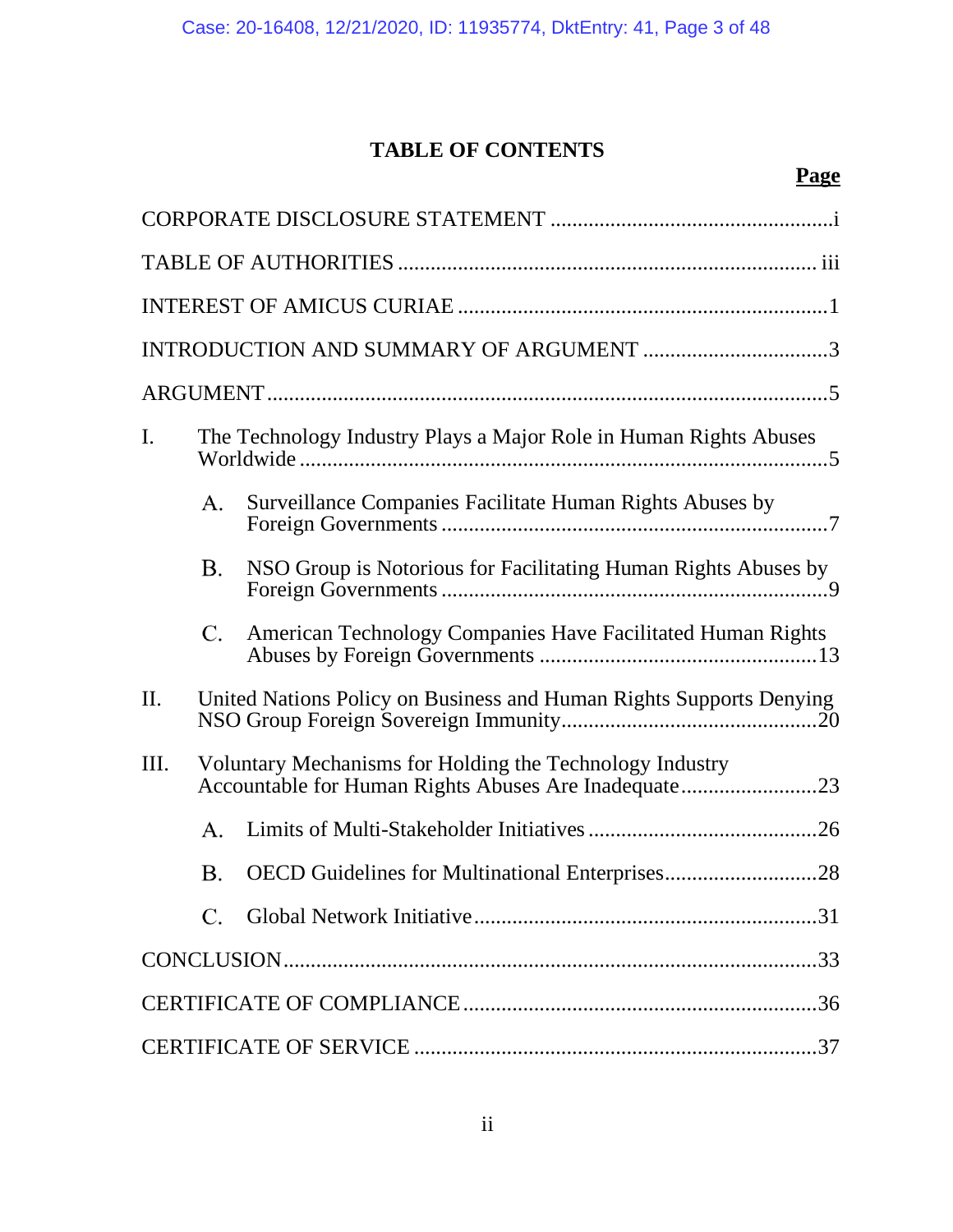# **TABLE OF AUTHORITIES**

## **Page(s)**

## *Cases*

| AMA Multimedia, LLC v. Wanat,               |
|---------------------------------------------|
| Balintulo v. Ford Motor Co.,                |
| Balintulo v. Ford Motor Co.,                |
| Butters v. Vance International, Inc.,       |
| Doe I v. Cisco Systems, Inc.,               |
| Doe I v. Cisco Systems, Inc.,               |
| International Shoe Co. v. Washington,       |
| Jesner v. Arab Bank, PLC,                   |
| Kiobel v. Royal Dutch Petroleum Co.,        |
| Nestlé USA, Inc. v. Doe I,                  |
| Ning Xianhua v. Oath Holdings, Inc.,        |
| Oueiss v. Bin Salman Bin Abdulaziz Al Saud, |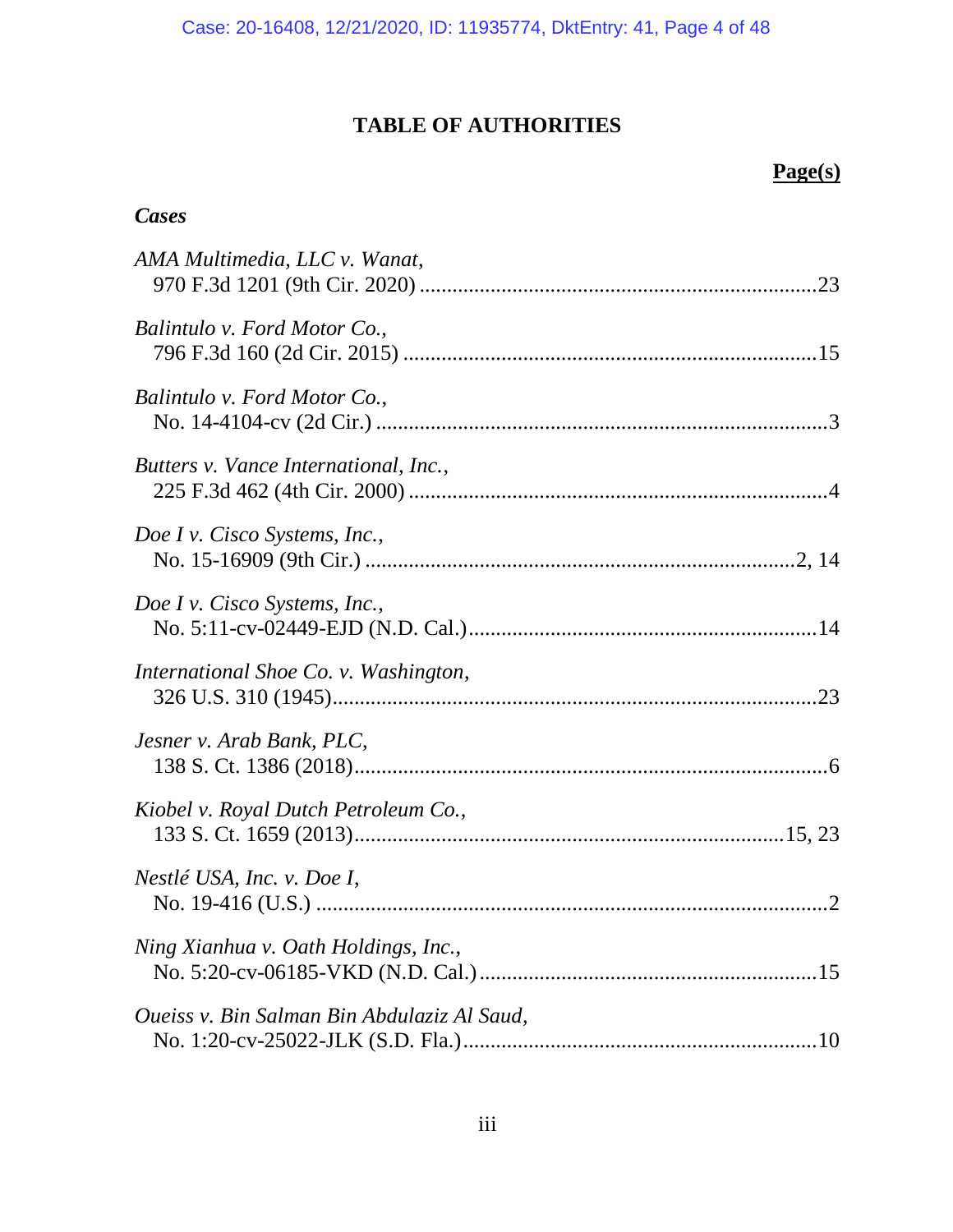| Wang Xiaoning v. Yahoo! Inc.,                                                                                                                 |
|-----------------------------------------------------------------------------------------------------------------------------------------------|
| <b>Statutes</b>                                                                                                                               |
|                                                                                                                                               |
|                                                                                                                                               |
| <b>Other Authorities</b>                                                                                                                      |
| Amnesty International, NSO Group Spyware Used Against Moroccan<br>Journalist Days After Company Pledged to Respect Human Rights               |
| Associated Press in Beijing, Shi Tao: China Frees Journalist Jailed Over                                                                      |
| Associated Press in Mexico City, Mexico Spying Scandal: Human Rights<br>Lawyers Investigating Murders Targeted, The Guardian (Aug. 3, 2017)13 |
| Bill Marczak, et al., Stopping the Press: New York Times Journalist Targeted<br>by Saudi-linked Pegasus Spyware Operator, Citizen Lab         |
| Bill Marczak, et al., The Kingdom Came to Canada: How Saudi-Linked Digital<br>Espionage Reached Canadian Soil, Citizen Lab (Oct. 1, 2018)12   |
| Business & Human Rights Resource Centre, Company Response Mechanism30                                                                         |
| Business & Human Rights Resource Centre, <i>Yahoo! Lawsuit (re China)</i>                                                                     |
|                                                                                                                                               |
|                                                                                                                                               |
| Christopher Bing & Joel Schectman, Inside the UAE's Secret Hacking Team of                                                                    |
| Cindy Cohn & Dave Maass, A Warning to Know Your Customer:<br>Computerlinks Fined for Dealing Blue Coat Surveillance Technology to             |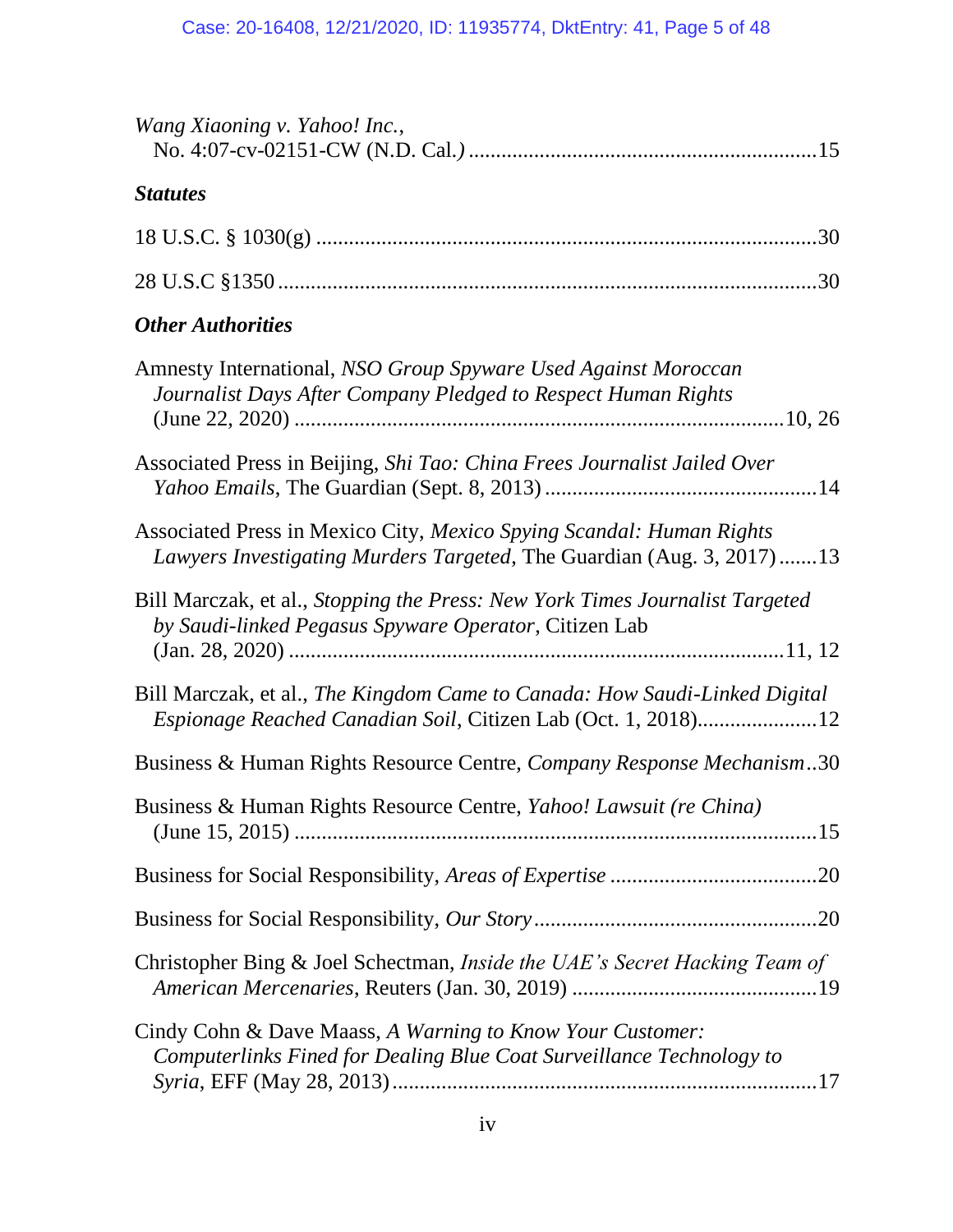| Cindy Cohn & Jillian C. York, "Know Your Customer" Standards for Sales of                                                                                                                                                        |
|----------------------------------------------------------------------------------------------------------------------------------------------------------------------------------------------------------------------------------|
| Cindy Cohn, Should Your Company Help ICE? "Know Your Customer"<br>Standards for Evaluating Domestic Sales of Surveillance Equipment, EFF                                                                                         |
|                                                                                                                                                                                                                                  |
| Citizen Lab, NSO Group/Q Cyber Technologies: Over One Hundred New                                                                                                                                                                |
| Cooper Quintin & Eva Galperin, Dark Caracal: You Missed a Spot, EFF                                                                                                                                                              |
| Daniel Calingaert, <i>Hacking the Revolution</i> , Foreign Policy (Dec. 5, 2011)16                                                                                                                                               |
| Danny Yadron & Doug Cameron, Boeing to Exit Commercial Cybersecurity                                                                                                                                                             |
| David D. Kirkpatrick, Israeli Software Helped Saudis Spy on Khashoggi,                                                                                                                                                           |
| David Kaye, Surveillance and Human Rights: Report of the Special Rapporteur<br>on the Promotion and Protection of the Right to Freedom of Opinion and<br>Expression, United Nations Human Rights Council (May 28, 2019) 8, 9, 34 |
| David Kaye, The Surveillance Industry is Assisting State Suppression. It Must                                                                                                                                                    |
| Edwin Black, IBM and the Holocaust: Expanded Edition                                                                                                                                                                             |
| EFF, Press Release: EFF Resigns from Global Network Initiative (Oct. 10,                                                                                                                                                         |
|                                                                                                                                                                                                                                  |
| Elinor Mills, "Dark Trade" in Web-Censoring Tools Exposed by Pakistan Plan,                                                                                                                                                      |
| European Commission, ICT Sector Guide on Implementing the UN Guiding                                                                                                                                                             |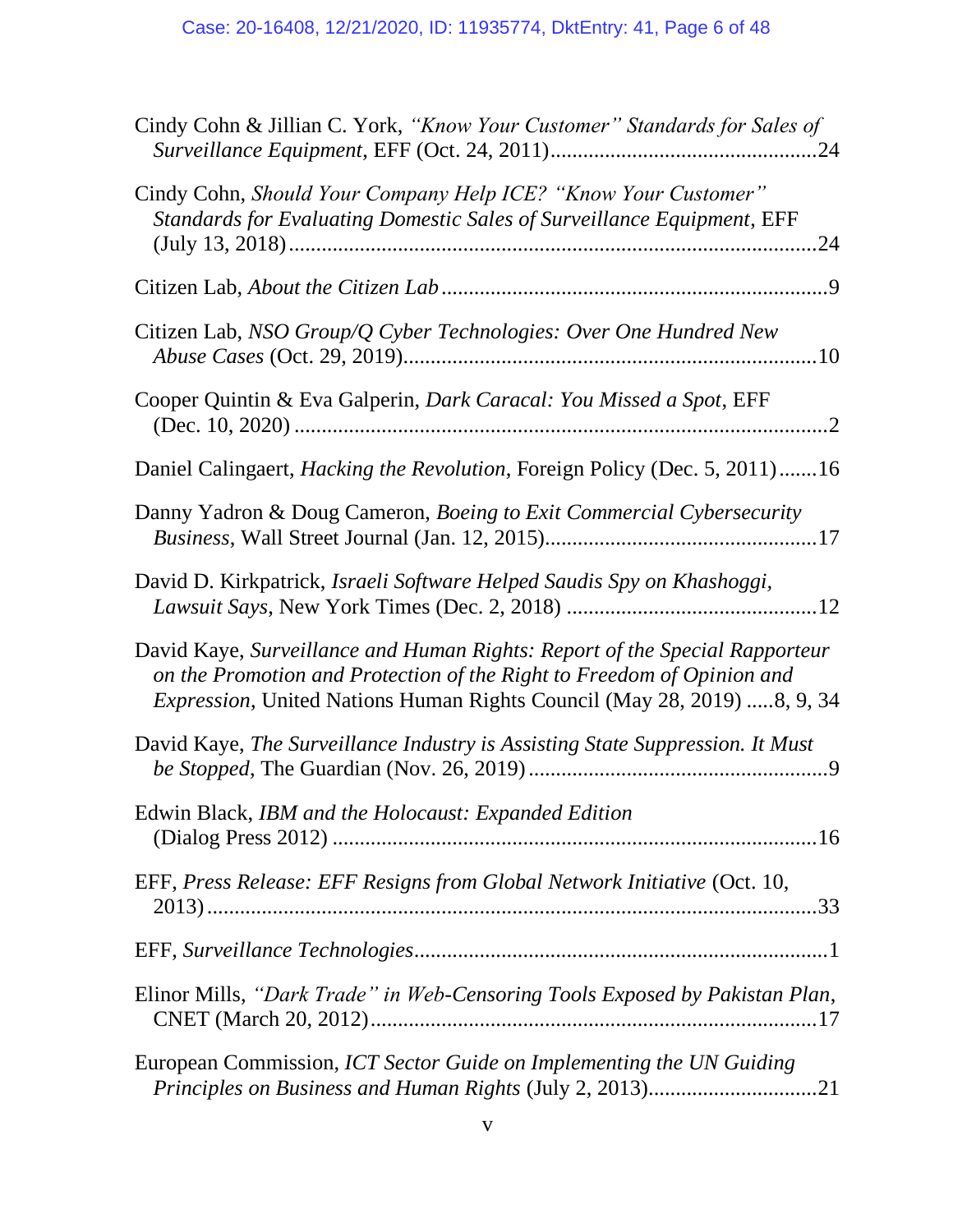| Hamed Aleaziz, Syria Uses US Technology in Cyber Crackdown, Mother Jones                                                                                   |
|------------------------------------------------------------------------------------------------------------------------------------------------------------|
| Jamal Khashoggi: All You Need to Know About Saudi Journalist's Death, BBC                                                                                  |
| Jen Kirby, Concentration Camps and Forced Labor: China's Repression of                                                                                     |
| Jim Nash, U.S. DNA Firm Thermo Fisher Reportedly Still Helping China Tamp                                                                                  |
| John Ruggie, Protect, Respect and Remedy: A Framework for Business and<br>Human Rights, United Nations Human Rights Council                                |
| John Scott-Railton, et al., Bitter Sweet Supporters of Mexico's Soda Tax                                                                                   |
| John Scott-Railton, et al., Lawyers for Murdered Mexican Women's Families                                                                                  |
| John Scott-Railton, et al., Mexican Journalists Investigating Cartels Targeted<br>with NSO Spyware Following Assassination of Colleague, Citizen Lab       |
| John Scott-Railton, et al., Senior Mexican Legislators and Politicians Targeted                                                                            |
| John Scott-Railton, et al., Wife of Journalist Slain in Cartel-Linked Killing<br><i>Targeted with NSO Group's Spyware, Citizen Lab (March 20, 2019) 12</i> |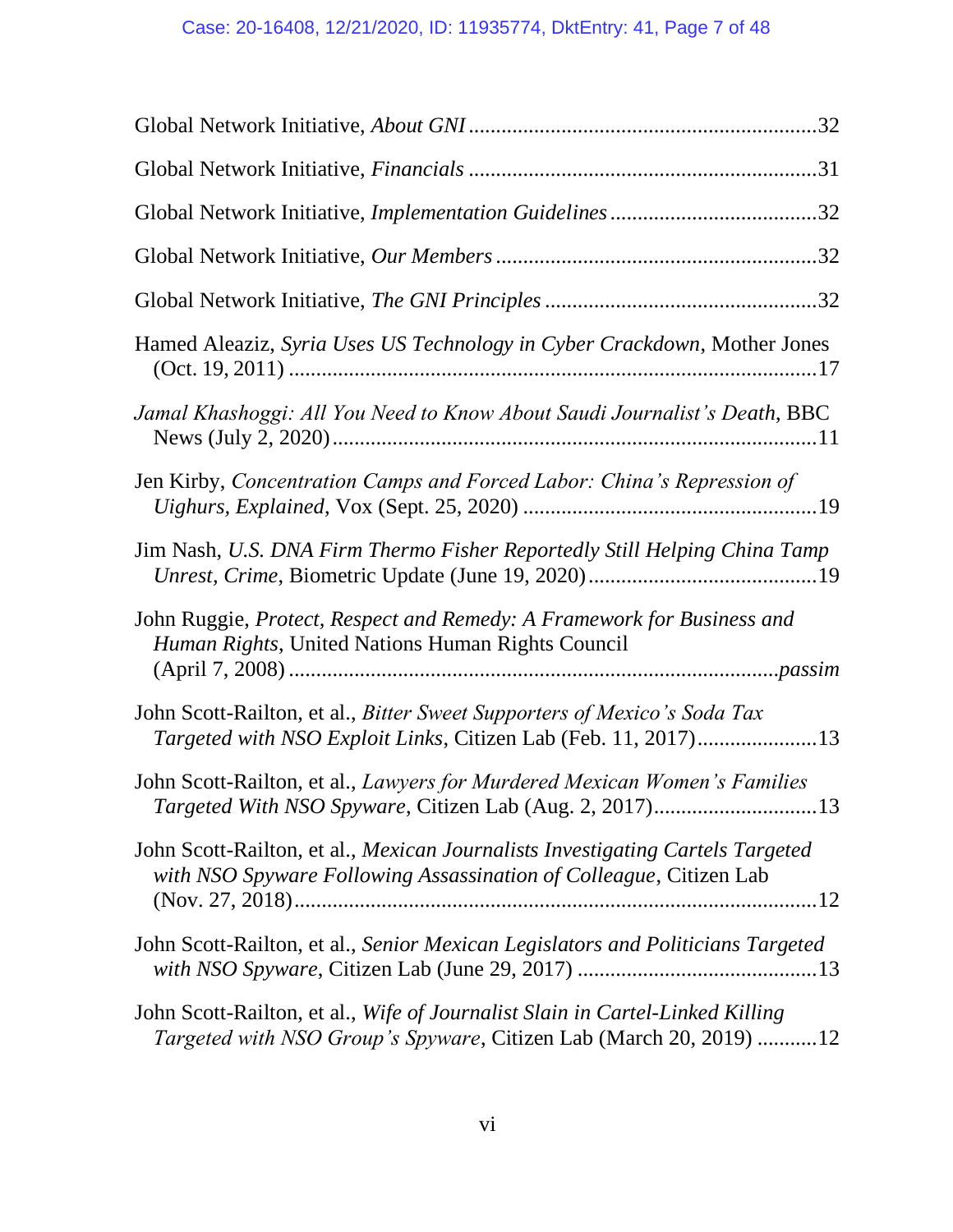| Katitza Rodriguez, Where Governments Hack Their Own People and People                                                                                    |
|----------------------------------------------------------------------------------------------------------------------------------------------------------|
| Lee Fang, Why Did the Firm That Sold Spyware to the UAE Win a Special<br><i>Export License from State Department?</i> , The Intercept (July 7, 2015)19   |
| Liana B. Baker, Symantec to Buy Blue Coat for \$4.7 Billion to Boost Enterprise                                                                          |
| Lookout & EFF, Dark Caracal: Cyber-Espionage at a Global Scale (2018)2                                                                                   |
| Marc Fisher, In Tunisia, Act of One Fruit Vendor Sparks Wave of Revolution<br>Through Arab World, Washington Post (March 26, 2011) 16                    |
| Mehul Srivastava & Tom Wilson, Inside the WhatsApp Hack: How an Israeli<br>Technology Was Used to Spy, Financial Times (Oct. 29, 2019) 10                |
| Mehul Srivastava, Al Jazeera Journalist Sues Saudi Crown Prince and UAE<br>Leader Over Phone Hack, Financial Times (Dec. 10, 2020) 10                    |
|                                                                                                                                                          |
| MSI Integrity, Not Fit-for-Purpose: The Grand Experiment of<br>Multi-Stakeholder Initiatives in Corporate Accountability, Human Rights                   |
| Nina dos Santos & Michael Kaplan, Jamal Khashoggi's Private WhatsApp<br>Messages May Offer New Clues to Killing, CNN (Dec. 4, 2018) 11                   |
| Novalpina Capital, NSO Group Announces New Human Rights Policy and                                                                                       |
|                                                                                                                                                          |
| Oliver Holmes & Stephanie Kirchgaessner, <i>Israeli Spyware Firm Fails to Get</i>                                                                        |
| Organization for Economic Cooperation & Development, <i>Budget</i> 28                                                                                    |
| Organization for Economic Cooperation & Development, Frequently Asked<br>Questions: National Contact Points for OECD Guidelines for Multinational<br>.29 |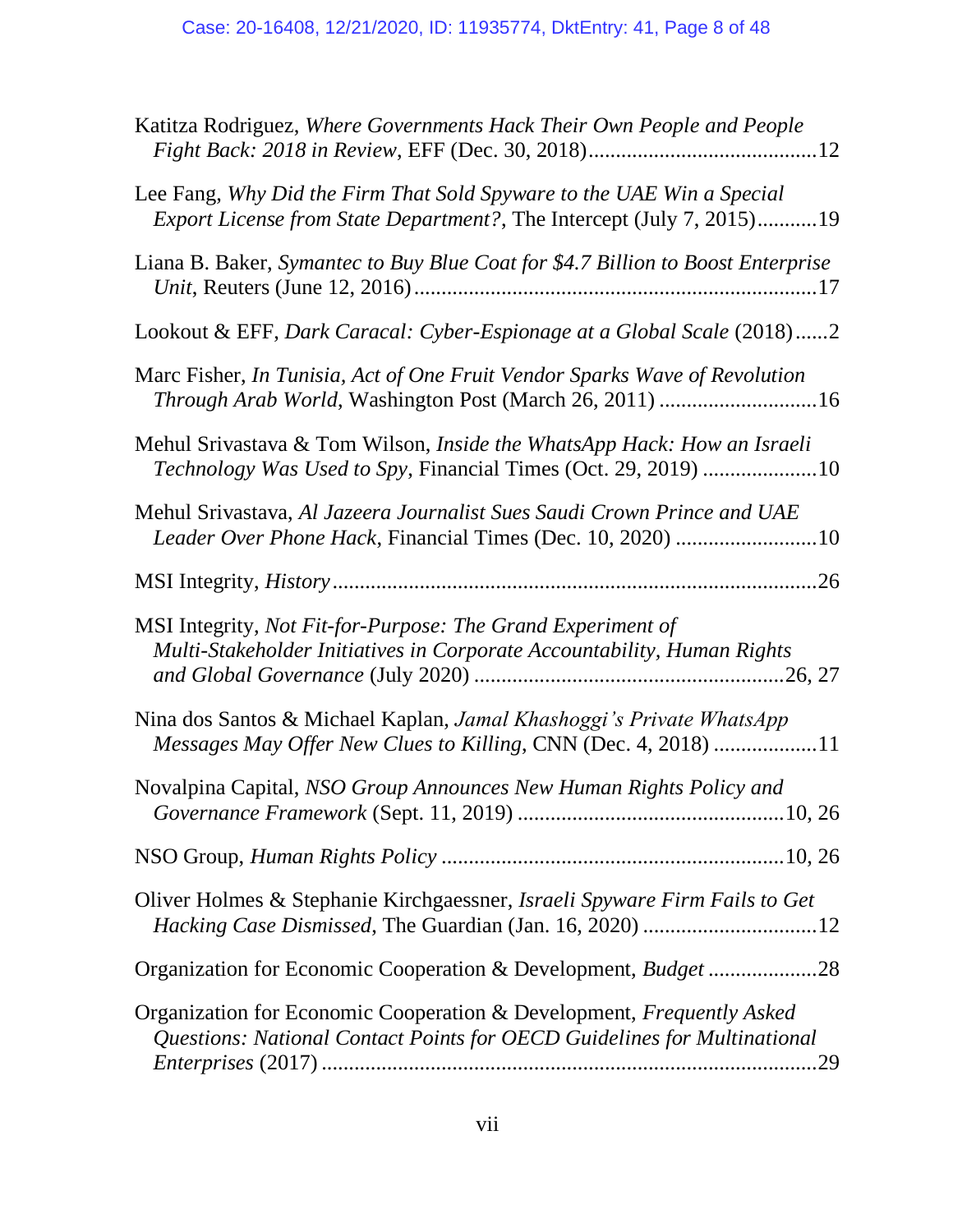| Organization for Economic Cooperation & Development, OECD Guidelines for                                                                               |
|--------------------------------------------------------------------------------------------------------------------------------------------------------|
| Organization for Economic Cooperation & Development, Responsible Business<br>Conduct: OECD Guidelines for Multinational Enterprises28                  |
| Organization for Economic Cooperation & Development, Responsible Business<br>Conduct: OECD Guidelines for Multinational Enterprises, National Contact  |
|                                                                                                                                                        |
|                                                                                                                                                        |
| Privacy International, The Global Surveillance Industry (Feb. 16, 2018)7                                                                               |
| Privacy International, The Surveillance Industry Index: An Introduction                                                                                |
| Ryan Gallagher, Belarusian Officials Shut Down Internet With Technology                                                                                |
| Ryan Gallagher, U.S. Company Faces Backlash After Belarus Uses Its Tech to                                                                             |
| Ryan Singel, Lawmaker Calls for Limits on Exporting Net-Spying Tools, Wired                                                                            |
| Sarah Labowitz & Michael Posner, NYU Center for Business and Human Rights<br>Resigns Its Membership in the Global Network Initiative, NYU Stern Center |
| Srish Khakurel, The Circuit Split on Mens Rea for Aiding and Abetting Liability<br>Under the Alien Tort Statute, 59 B.C.L. Rev. 2953 (2018)16, 23      |
| Stephen Peel, Response to Open Letter to Novalpina Capital on 18 February                                                                              |
| Sui-Lee Wee, China Is Collecting DNA From Tens of Millions of Men and Boys,                                                                            |
| U.S. State Dept., Chart of U.S. NCP Specific Instance Cases Since 2000 29                                                                              |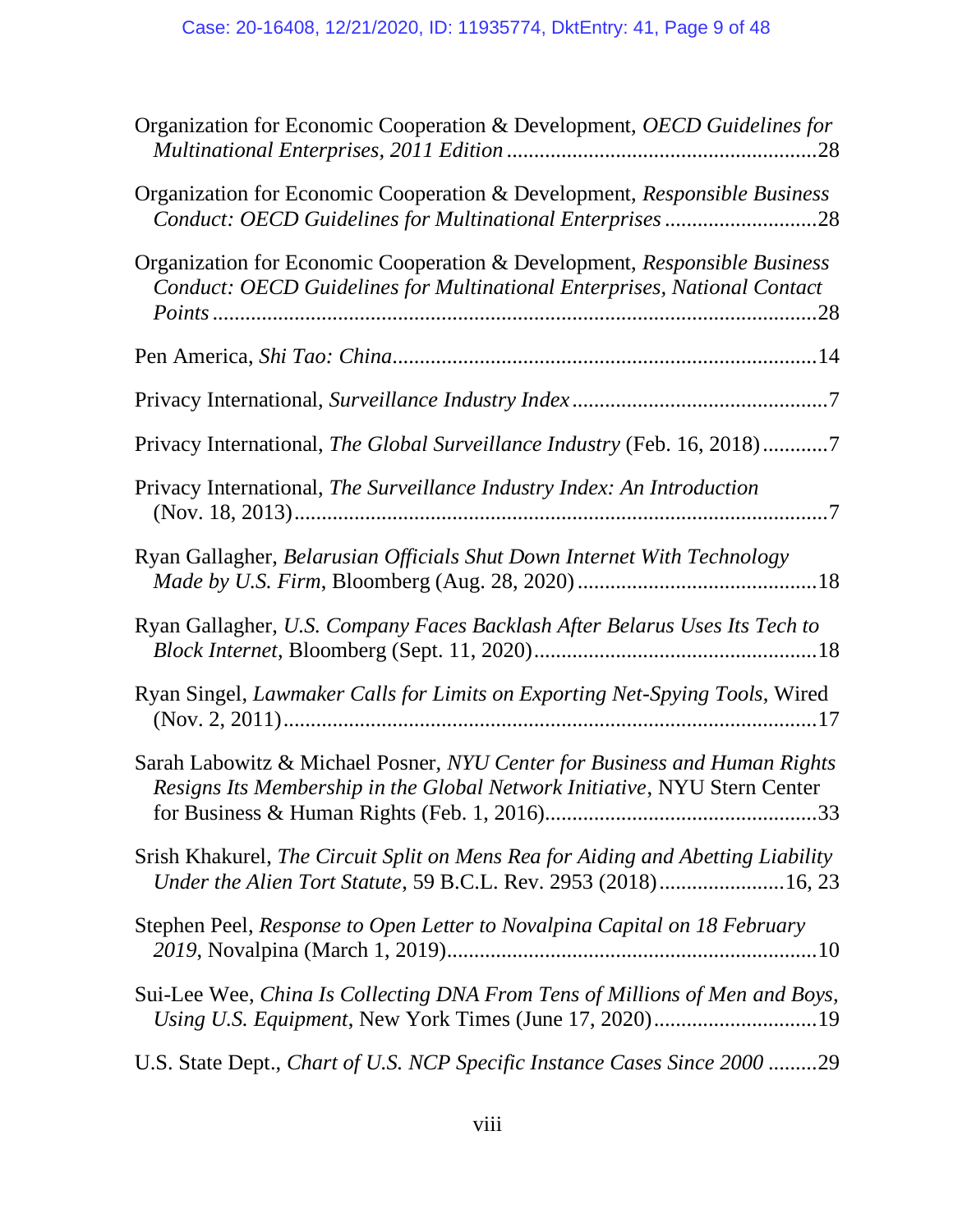| U.S. State Dept., Specific Instance Process, Frequently Asked Questions                                                                                                                                                    | .29 |
|----------------------------------------------------------------------------------------------------------------------------------------------------------------------------------------------------------------------------|-----|
|                                                                                                                                                                                                                            |     |
| U.S. State Dept., U.S. Department of State Guidance on Implementing the "UN<br>Guiding Principles" for Transactions Linked to Foreign Government End-<br>Users for Products or Services with Surveillance Capabilities     |     |
| U.S. State Dept., U.S. National Contact Point for the OECD Guidelines for                                                                                                                                                  | .29 |
| U.S. State Dept., U.S. NCP Final Assessment: Communications Workers of<br>America (AFL-CIO, CWA)/ver.di and Deutsche Telekom AG                                                                                            | 29  |
| UK National Contact Point, Follow Up Statement After Recommendations in<br>Complaint From Privacy International Against Gamma International                                                                                |     |
| UK National Contact Point, Initial Assessment by the UK National Contact<br>Point for the OECD Guidelines for Multinational Enterprises: Complaint<br>From Privacy International and Others Against Gamma International UK |     |
| UK National Contact Point, Privacy International Complaint to UK NCP About                                                                                                                                                 |     |
| United Nations Human Rights Council, Guiding Principles on Business and<br>Human Rights: Implementing the United Nations "Protect, Respect and                                                                             |     |
| United Nations Human Rights Council, Resolution on Human Rights and<br>Transnational Corporations and Other Business Enterprise                                                                                            | .21 |
| <b>Rules</b>                                                                                                                                                                                                               |     |
|                                                                                                                                                                                                                            |     |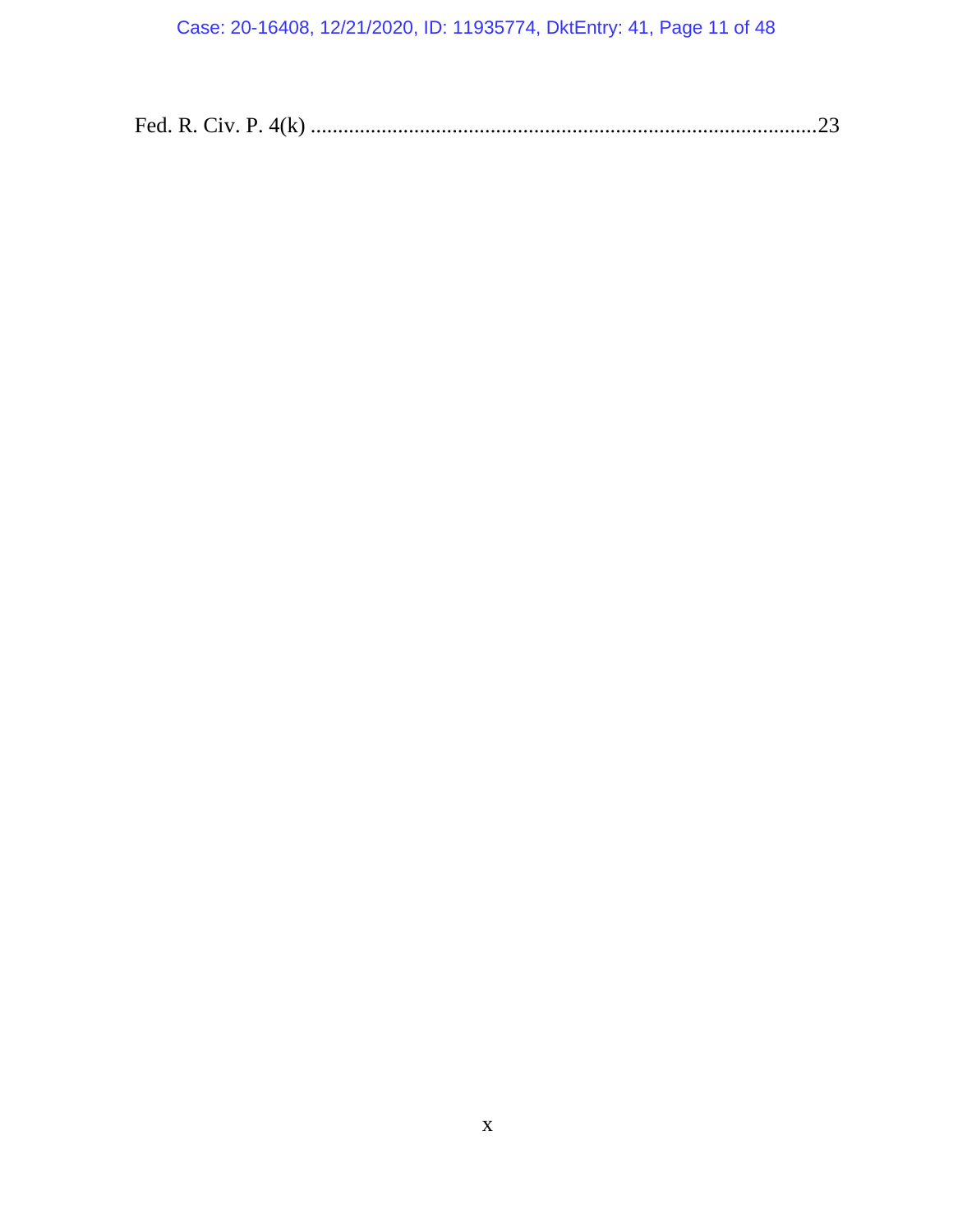## **INTEREST OF AMICUS CURIAE**<sup>1</sup>

*Amicus curiae* Electronic Frontier Foundation (EFF) has a strong interest in ensuring that the law provides accountability for corporations that assist foreign governments in violating human rights. EFF is a San Francisco-based, member-supported, nonprofit civil liberties organization that has worked for 30 years to protect free speech, privacy, security, and innovation in the digital world. With over 35,000 members, and harnessing the talents of lawyers, activists, and technologists, EFF represents the interests of technology users in court cases and broader policy debates regarding the application of law to the Internet and other technologies.

EFF has led investigations into misuse of surveillance technologies by governments to target citizens for human rights abuses.<sup>2</sup> EFF published a report, for example, that uncovered evidence that the Lebanese government had been engaging in a massive global cyber-espionage campaign against activists, journalists, lawyers, and educational institutions, among others, using

 $1$  No counsel for a party authored this brief in whole or in part, and no such counsel or party made a monetary contribution intended to fund the preparation or submission of this brief. No person other than *amicus curiae*, or its counsel, made a monetary contribution intended to fund its preparation or submission. Plaintiffs-Appellees consented to the filing of this brief, and Defendants-Appellants have "no objection" to the filing of this brief.

<sup>2</sup> EFF, *Surveillance Technologies*, https://www.eff.org/issues/mass-surveillancetechnologies.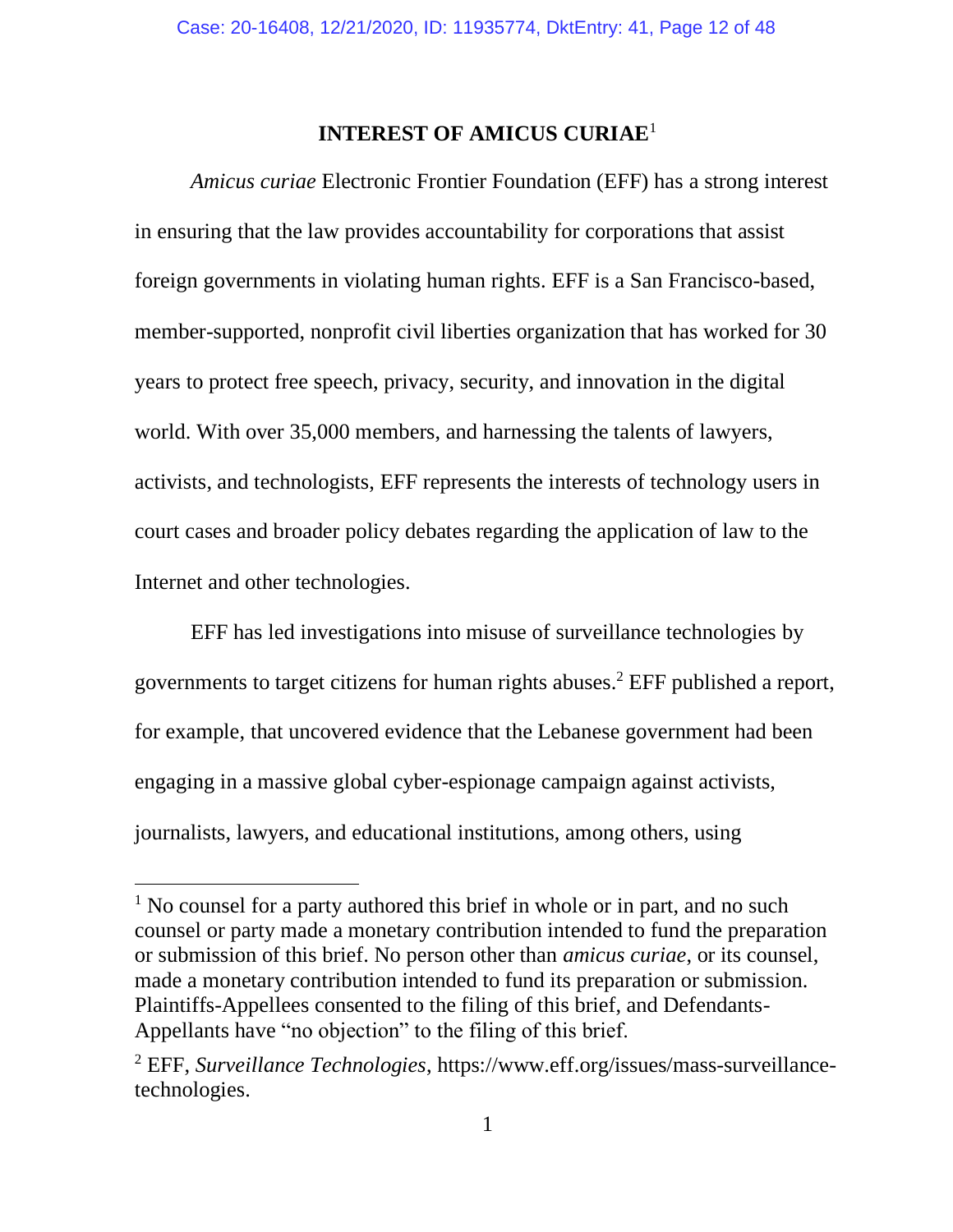technology developed by the German company FinFisher and likely other private entities.<sup>3</sup> The report also revealed that the government of Kazakhstan used the same infrastructure to target journalists, lawyers, and dissidents.<sup>4</sup>

EFF has also participated as *amicus curiae* in cases focusing on the complicity of American companies in human rights abuses. It filed an *amicus* brief in an Alien Tort Statute (ATS) case recently argued before the U.S. Supreme Court. *Nestlé USA, Inc. v. Doe I*, No. 19-416 (U.S.). 5 It filed *amicus* briefs in an ATS case pending before this Court where plaintiffs alleged that Cisco Systems specially built Internet surveillance and censorship products for the Chinese government that targeted the Falun Gong religious minority, who were then subjected to torture and other human rights abuses. *Doe I v. Cisco*  Systems, Inc., No. 15-16909 (9th Cir.), ECF 15-2 (Jan. 11, 2016).<sup>6</sup> It filed an

4 *Id.* at 1, 2, 4. *See also* Cooper Quintin & Eva Galperin, *Dark Caracal: You Missed a Spot*, EFF (Dec. 10, 2020),

[https://www.eff.org/deeplinks/2020/12/dark-caracal-you-missed-spot.](https://www.eff.org/deeplinks/2020/12/dark-caracal-you-missed-spot)

<sup>5</sup> EFF *amicus* brief available at:

.

<sup>3</sup> Lookout & EFF, *Dark Caracal: Cyber-Espionage at a Global Scale*, at 3-4 (2018), https://info.lookout.com/rs/051-ESQ-475/images/Lookout\_Dark-Caracal\_srr\_20180118\_us\_v.1.0.pdf.

[https://www.supremecourt.gov/DocsketPDF/19/19-](https://www.supremecourt.gov/DocsketPDF/19/19-416/158434/20201021172033931_19-416%20and%2019-453%20Brief.pdf) [416/158434/20201021172033931\\_19-416%20and%2019-453%20Brief.pdf.](https://www.supremecourt.gov/DocsketPDF/19/19-416/158434/20201021172033931_19-416%20and%2019-453%20Brief.pdf)

<sup>6</sup> EFF's latest *amicus* brief available at: [https://www.eff.org/document/eff](https://www.eff.org/document/eff-article-19-privacy-international-9th-circuit-amicus-brief)[article-19-privacy-international-9th-circuit-amicus-brief.](https://www.eff.org/document/eff-article-19-privacy-international-9th-circuit-amicus-brief)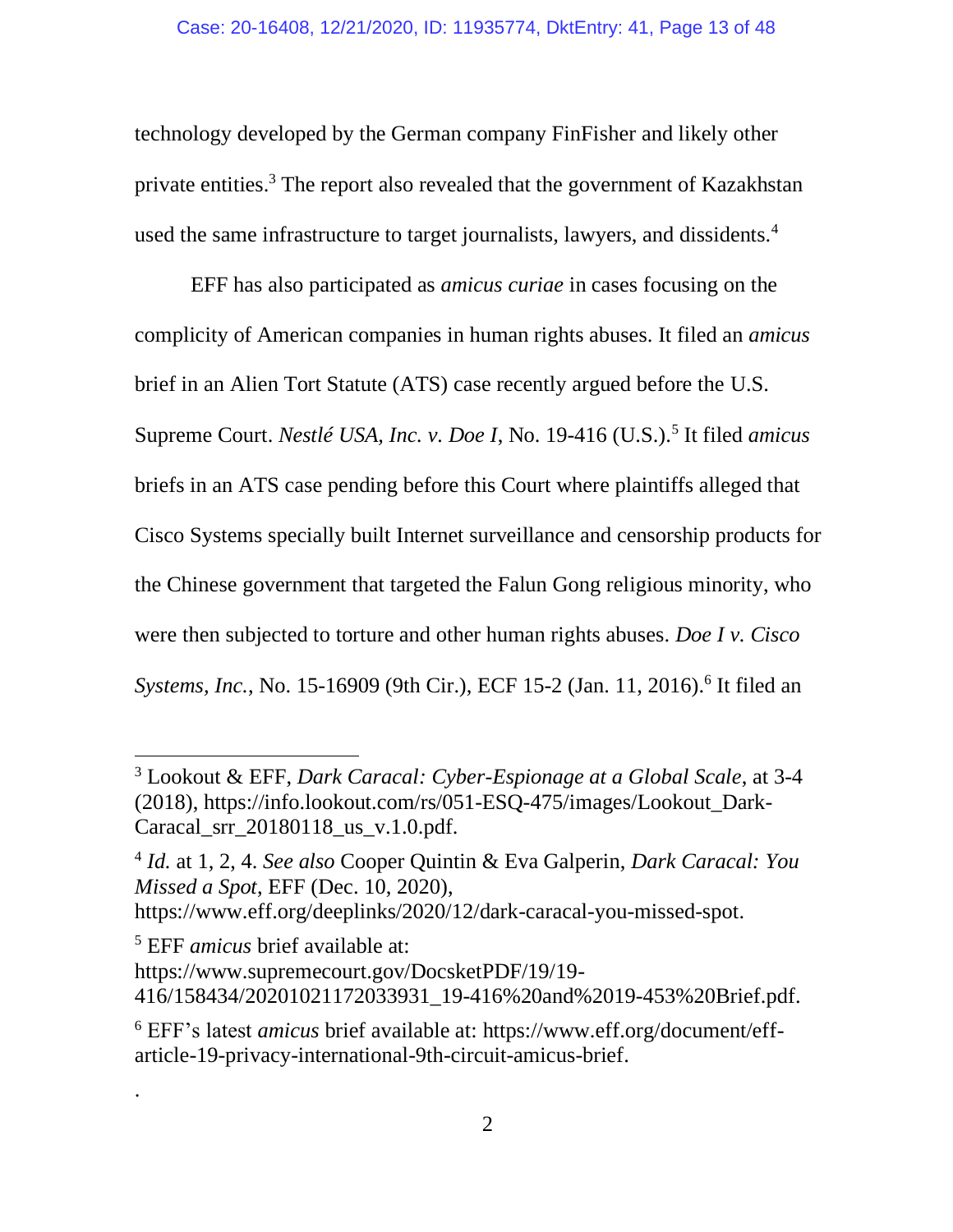*amicus* brief in the Second Circuit in an Alien Tort Statute (ATS) case where plaintiffs alleged that IBM built a national identification system for the South African government that assisted the apartheid regime's human rights violations against the country's Black population. *Balintulo v. Ford Motor Co.*, No. 14- 4104-cv (2d Cir.), ECF 57 (Feb. 11, 2015). 7

#### **INTRODUCTION AND SUMMARY OF ARGUMENT**

This case is not just a dispute between technology companies. The outcome of this case will also have profound implications for millions of Internet users and other citizens of countries around the world. While many technologies developed, licensed, and sold by both foreign and domestic corporations are tremendously useful to law-abiding customers, other technologies—or sometimes even the same technologies when deployed by repressive regimes—can facilitate human rights abuses.

With its focus on the intersection of civil liberties, human rights, and technology, *amicus* supports innovation while also calling for the responsible deployment of technology. We applaud the role that private companies have played in spreading the benefits of the Internet and other technologies around the world. We believe that technology can be and has often been a force for

<sup>7</sup> EFF *amicus* brief available at: https://www.eff.org/document/eff-amicus-briefibm-ats-claim.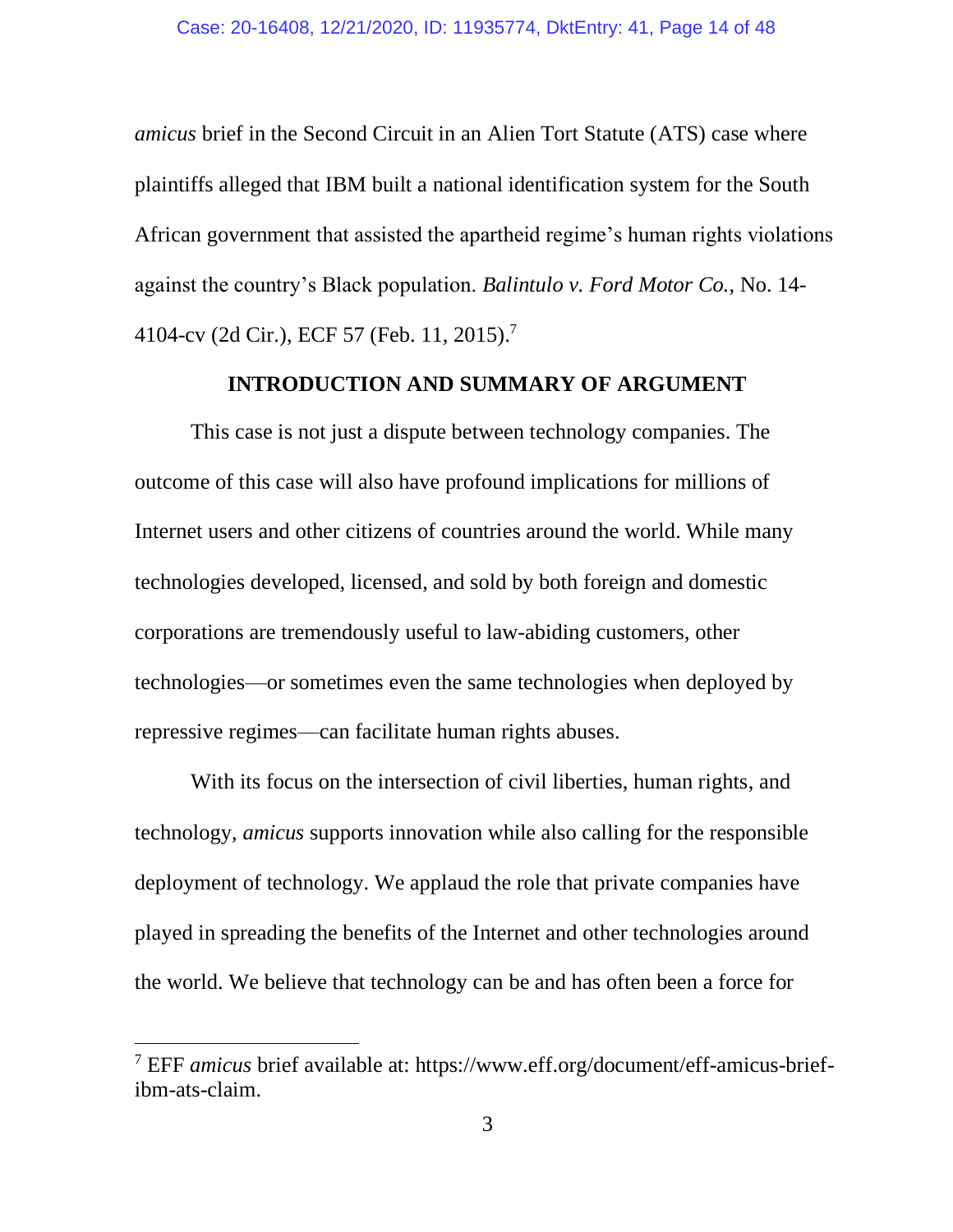good. However, when technology companies—whether foreign or domestic put profits over basic human well-being, and facilitate the violation of the human rights of people across the globe—where they are spied upon, and their privacy and freedom of speech and association are undermined, which often leads to them being physically harmed or even killed as a result—legal accountability is necessary.

Accordingly, *amicus* urges this Court to *deny* Defendants-Appellants (collectively, "NSO Group") any form of foreign sovereign immunity—whether as conduct-based immunity under federal common law, or as derivative foreign sovereign immunity under the Foreign Sovereign Immunities Act. *Cf.* Appellants' Op. Br. 4-5. In so doing, *amicus* also urges this Court to craft a rule that denies foreign sovereign immunity to all private companies, especially those that facilitate violations of human rights. *Cf.* 1-ER-14-15 (citing *Butters v. Vance International, Inc.*, 225 F.3d 462, 466 (4th Cir. 2000)).

It is critical to hold *all* technology companies accountable when they provide their products and services to foreign governments that use them to commit human rights abuses. Unlawful digital surveillance invades victims' privacy and chills their freedom of speech and association, and often leads to unlawful arrest and detention, torture, disappearances, and summary execution. Victims of human rights abuses enabled by powerful technologies must have the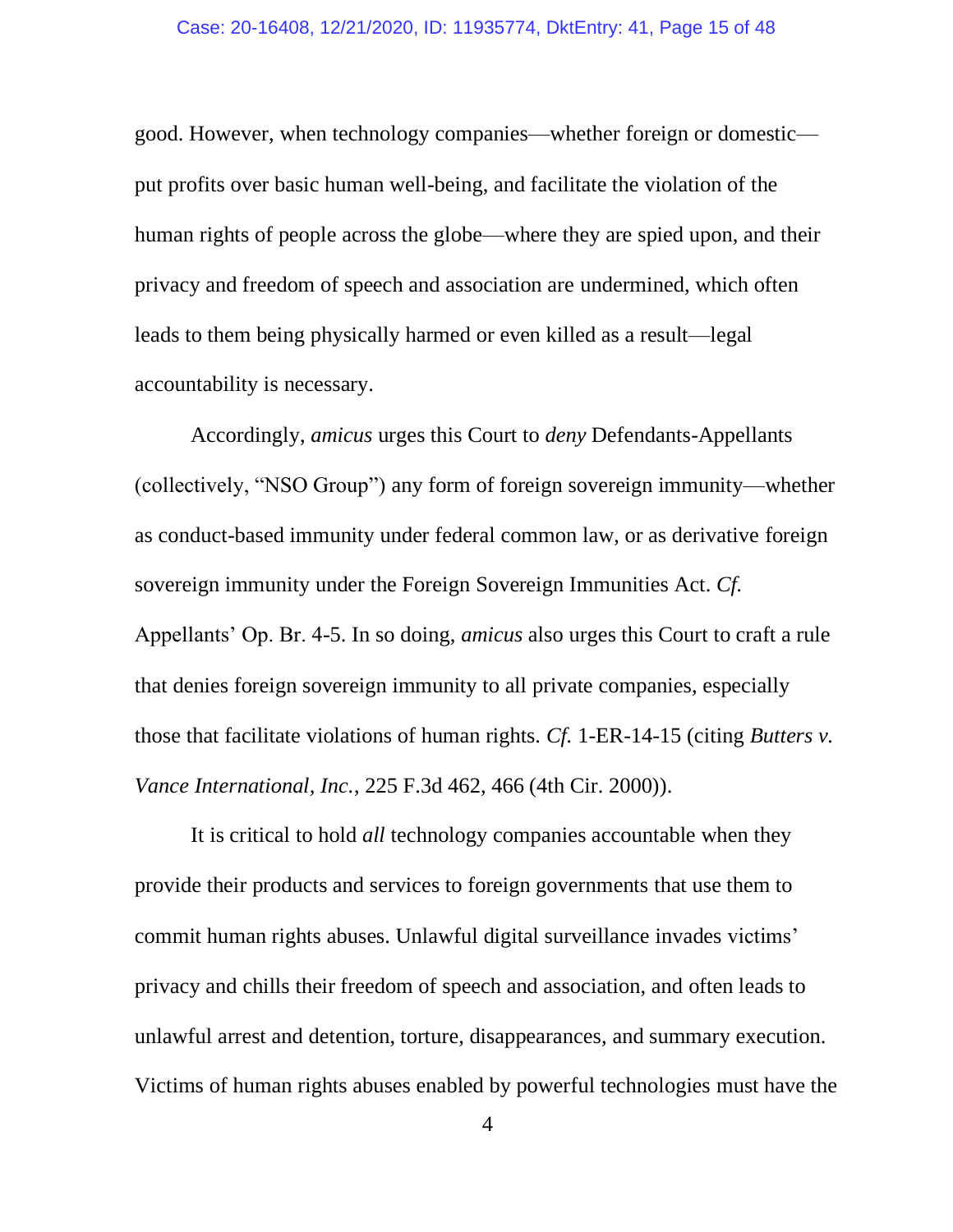ability to seek redress through civil suits in U.S. courts against both foreign and domestic corporations—either directly or by proxy, as here, where WhatsApp is a Plaintiff although WhatsApp's users were the ultimate targets of NSO Group's surreptitious digital surveillance.

*Amicus* supports the arguments of the Plaintiffs-Appellees, but also writes to emphasize that denying Defendants-Appellants foreign sovereign immunity is appropriate in light of the fact that corporate complicity in human rights abuses is a widespread and ongoing problem, and that NSO Group in particular has a long history of assisting foreign governments in targeting civil society and violating the human rights of their citizens, along with American technology companies (Part I). This conclusion is also supported by the United Nations' policy on business and human rights (Part II), and by the fact that the technology industry's voluntary accountability mechanisms have been largely ineffective (Part III). In short, this Court should not expand the ability of technology companies like NSO Group to avoid accountability for facilitating human rights abuses by foreign governments.

#### **ARGUMENT**

### **I. The Technology Industry Plays a Major Role in Human Rights Abuses Worldwide**

This Court should not grant NSO Group or any similarly situated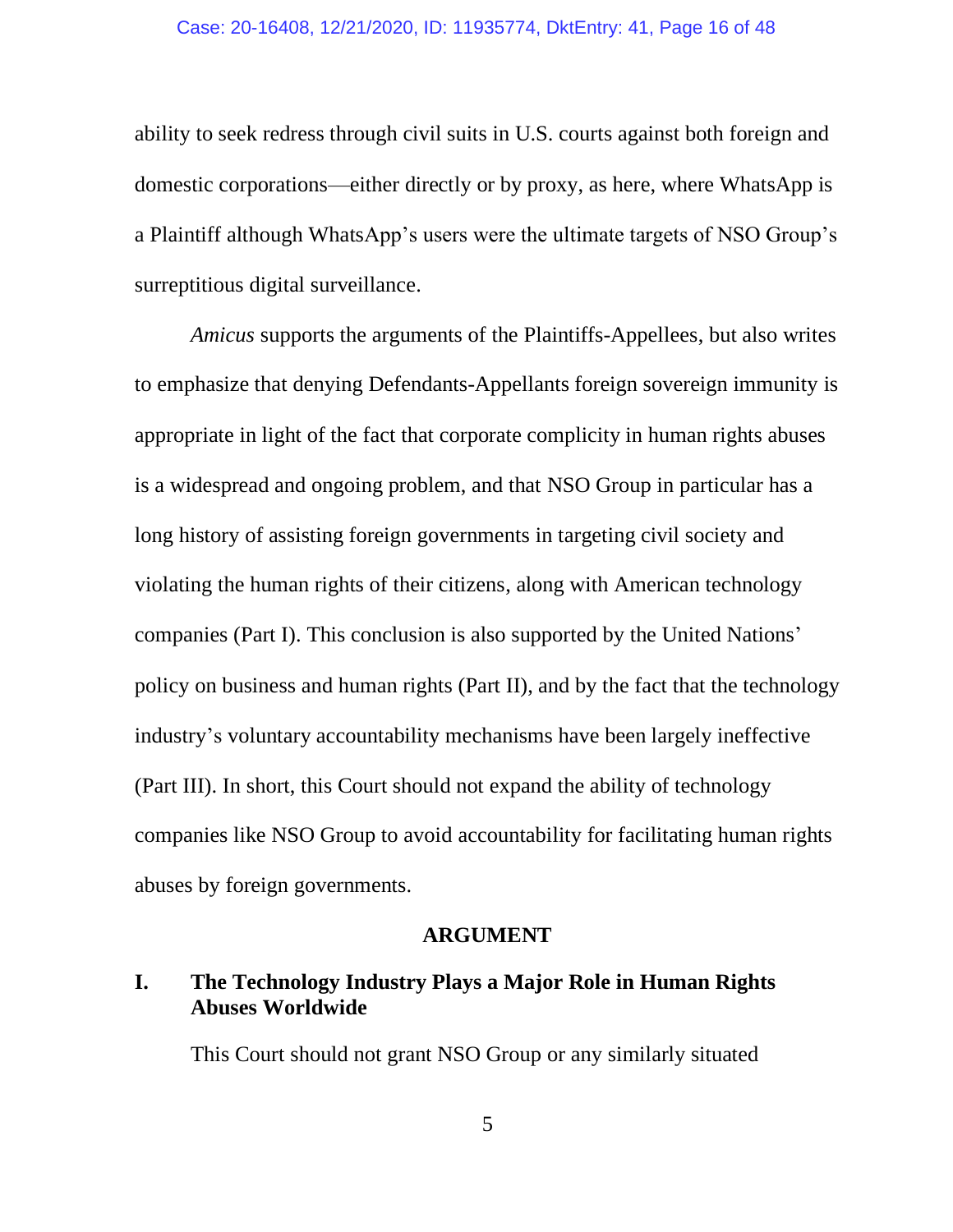corporation foreign sovereign immunity, so that Plaintiffs-Appellees here, representing the interests of their users (as well as their own), and human rights victims broadly, have a fighting chance to hold technology companies accountable for their complicity in the human rights abuses perpetrated by foreign governments. As the Supreme Court has recognized, corporations can be just as culpable as the individuals who comprise them:

[N]atural persons can and do use corporations for sinister purposes, including conduct that violates international law … [T]he corporate form can be an instrument for inflicting grave harm and suffering … So there are strong arguments for permitting the victims to seek relief from corporations themselves.

*Jesner v. Arab Bank, PLC*, 138 S. Ct. 1386, 1406 (2018). This concern is particularly acute for modern technology companies that provide sophisticated surveillance and censorship products and services to foreign governments, enabling those governments to engage in repression on a massive scale. As numerous cases demonstrate, *see infra* Parts I.B. & I.C., powerful digital surveillance tools, like NSO Group's "Pegasus" spyware, are used to identify and track journalists, democracy and human rights activists, and religious minorities. These tools not only invade digital privacy and compromise freedom of speech and association, they can also facilitate physical apprehension, unlawful detention, torture, disappearances, and even summary execution.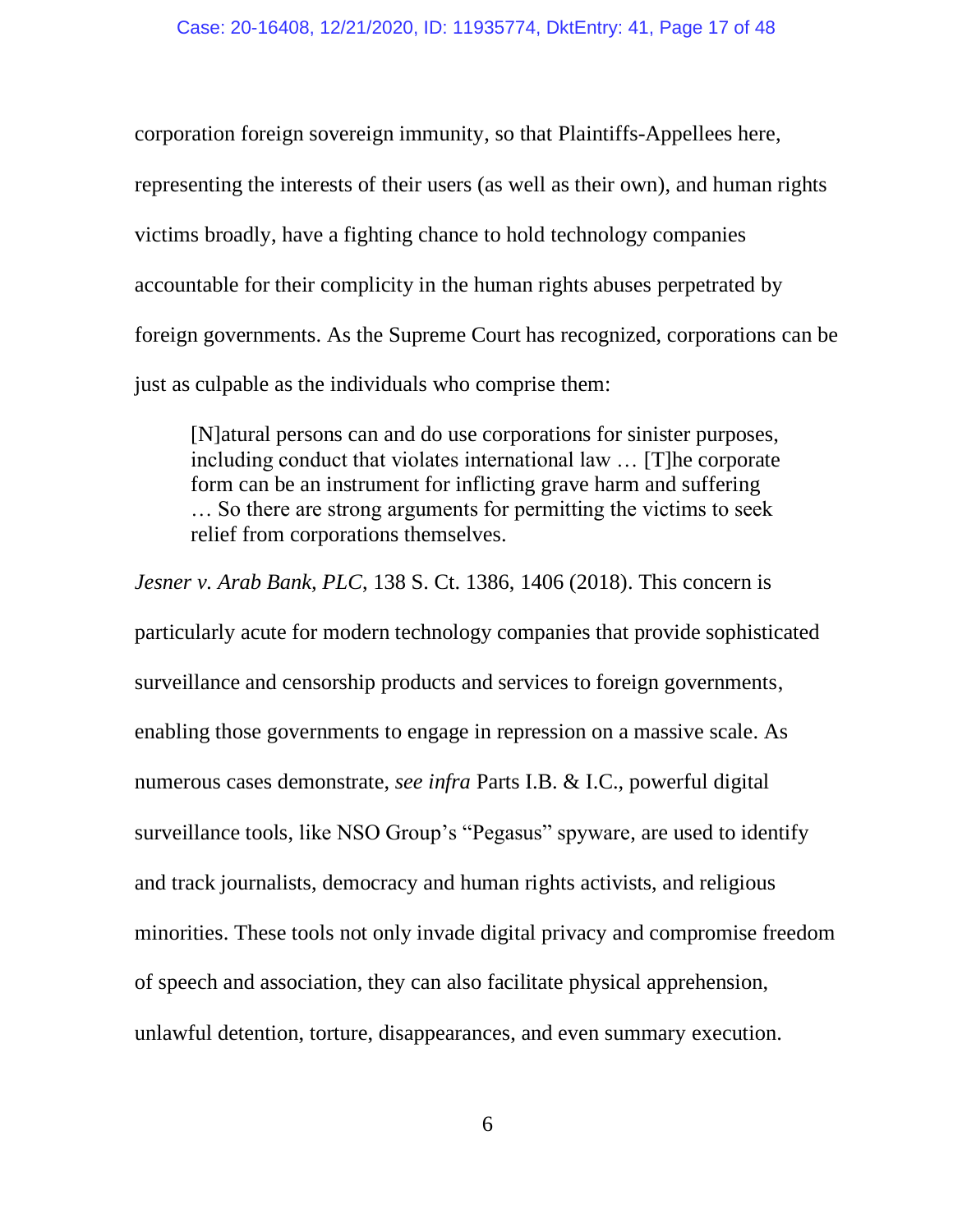#### $\mathbf{A}$ . **Surveillance Companies Facilitate Human Rights Abuses by Foreign Governments**

There are at least 500 private companies that have provided surveillance technologies to governments around the globe, 8 compiled in the *Surveillance Industry Index* by the UK-based nonprofit organization Privacy International.<sup>9</sup> When Privacy International launched the project, it wrote, "In repressive regimes, these technologies enable spying that stifles dissent, has chilling effects across society, and in many cases allows governments to hunt down those it wishes to silence."<sup>10</sup> It further lamented the fact that "members of the private" surveillance industry have gained a sense of impunity."<sup>11</sup>

Similarly, in a scathing 2019 report on the surveillance industry's complicity in human rights abuses by repressive regimes, the United Nations Special Rapporteur on Freedom of Opinion and Expression explained that "[d]igital surveillance is no longer the preserve of countries that enjoy the resources to conduct mass and targeted surveillance based on in-house tools.

<sup>8</sup> Privacy International, *The Global Surveillance Industry* (Feb. 16, 2018), https://privacyinternational.org/explainer/1632/global-surveillance-industry.

<sup>9</sup> Privacy International, *Surveillance Industry Index*, https://sii.transparencytoolkit.org/.

<sup>10</sup> Privacy International, *The Surveillance Industry Index: An Introduction* (Nov. 18, 2013), https://privacyinternational.org/blog/1214/surveillance-industryindex-introduction.

 $11 \, Id.$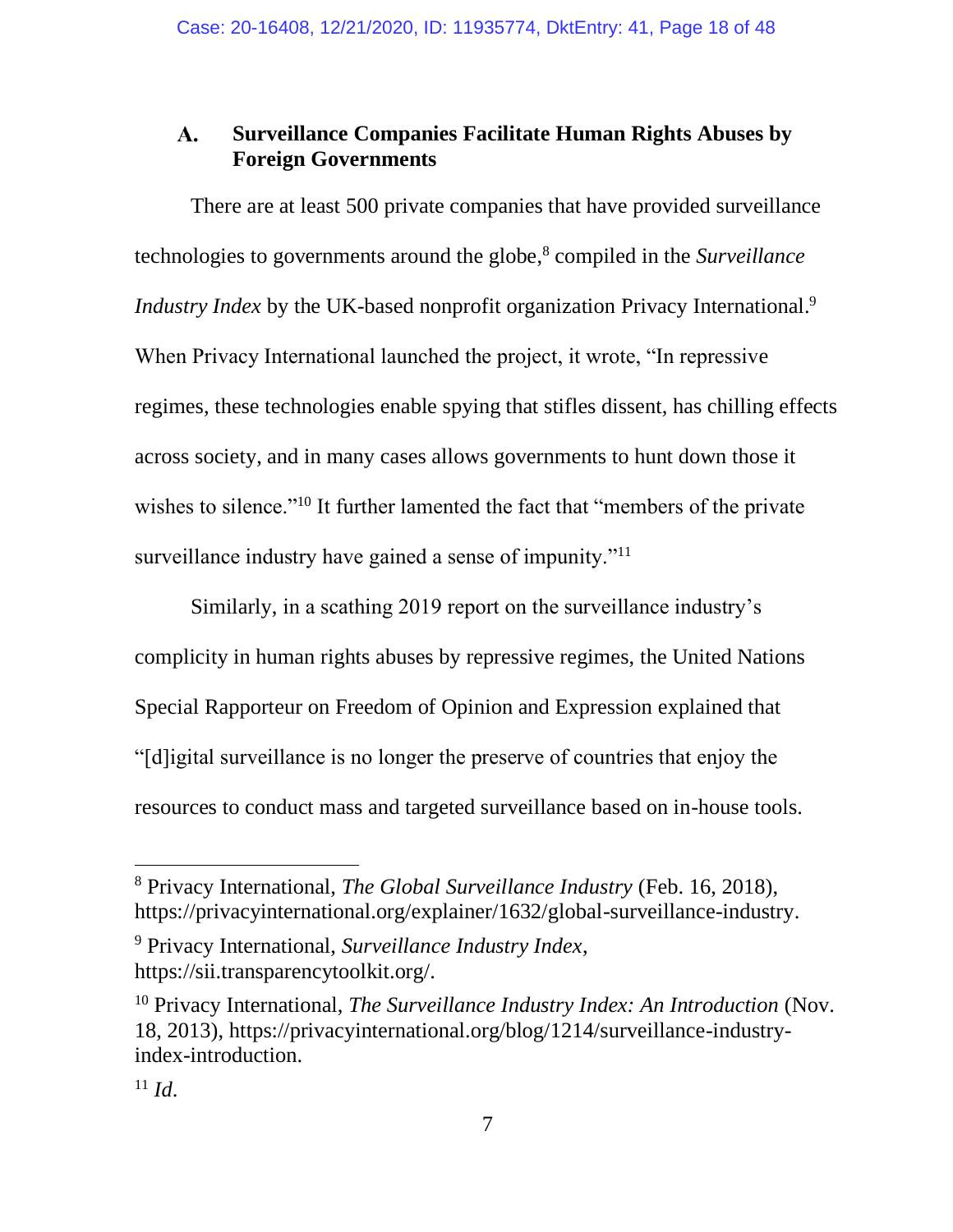Private industry has stepped in, unsupervised and with something close to impunity."<sup>12</sup>

The Special Rapporteur's research revealed that digital surveillance can have real-world human rights consequences: "Surveillance of specific individuals—often journalists, activists, opposition figures, critics and others exercising their right to freedom of expression—has been shown to lead to arbitrary detention, sometimes to torture and possibly to extrajudicial killings."<sup>13</sup> He rightly asserted: "The lack of causes of action and remedies raises serious concerns about the likelihood of holding companies accountable for human rights violations."<sup>14</sup>

The Special Rapporteur was so alarmed by what he found through his research that he called for "an *immediate moratorium* on the global sale and transfer of the tools of the private surveillance industry until rigorous human rights safeguards are put in place to regulate such practices and guarantee that

<sup>12</sup> David Kaye, *Surveillance and Human Rights: Report of the Special Rapporteur on the Promotion and Protection of the Right to Freedom of Opinion and Expression*, United Nations Human Rights Council, at 4 (May 28, 2019),

[https://www.ohchr.org/EN/Issues/FreedomOpinion/Pages/SR2019ReporttoHRC](https://www.ohchr.org/EN/Issues/FreedomOpinion/Pages/SR2019ReporttoHRC.aspx) [.aspx.](https://www.ohchr.org/EN/Issues/FreedomOpinion/Pages/SR2019ReporttoHRC.aspx)

<sup>13</sup> *Id.* at 3.

<sup>14</sup> *Id.* at 12.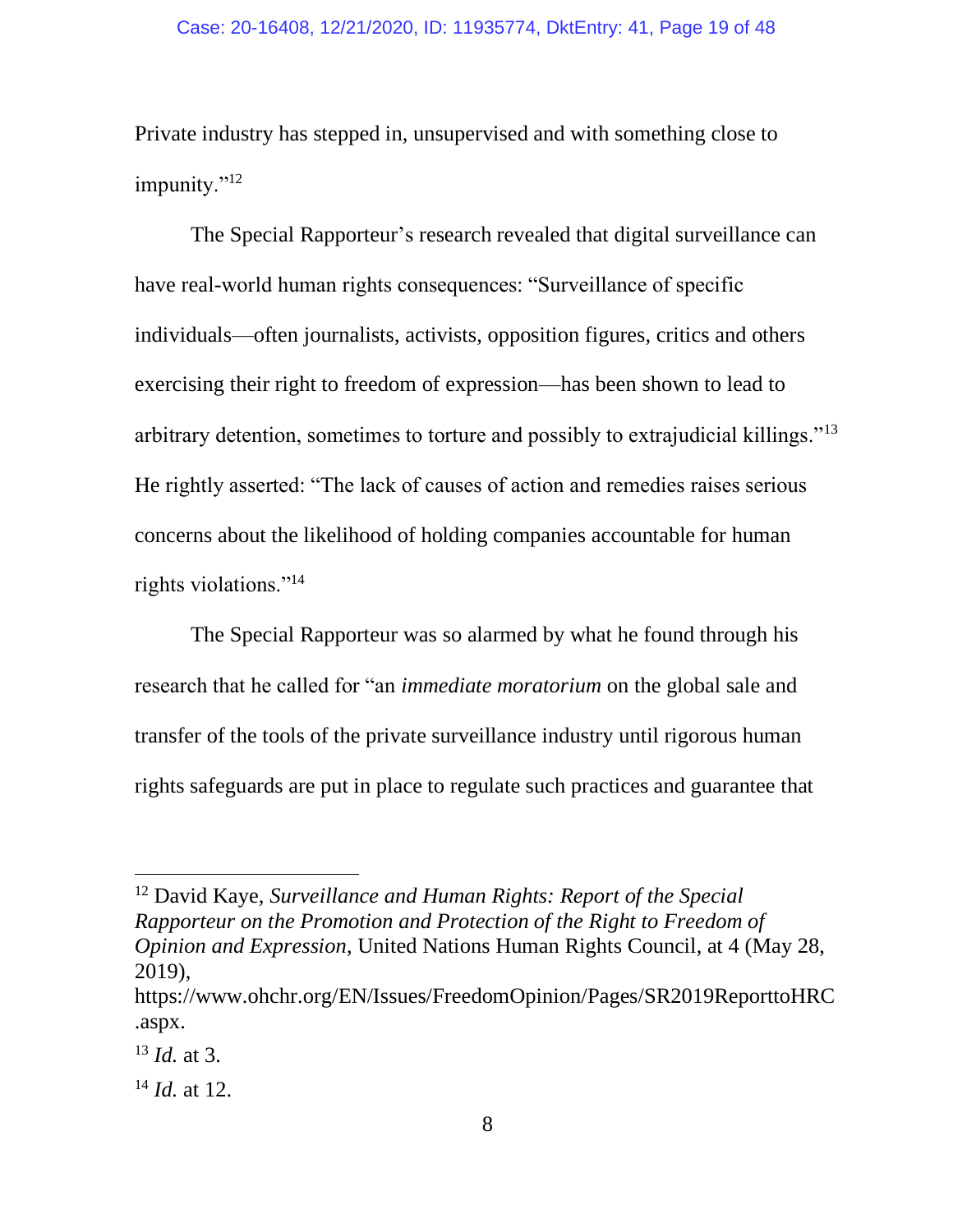Governments and non-State actors use the tools in legitimate ways."<sup>15</sup> In an oped, he rejected the notion that it is "complicated" to protect privacy and human rights: "All I can say is, give me a break."<sup>16</sup>

#### **NSO Group is Notorious for Facilitating Human Rights Abuses B. by Foreign Governments**

NSO Group facilitates the surreptitious surveillance of journalists, lawyers, political dissidents, and other members of civil society. NSO Group admits that its customers are "exclusively" foreign governments. Appellants' Op. Br. 31. Thus, any harm to citizens that flows from the use of NSO Group's surveillance technology is because the company provides its "Pegasus" spyware directly to government officials.

WhatsApp discovered that NSO Group breached its systems in April and May 2019 and targeted approximately 1,400 WhatsApp users. 2-ER-70 (Compl.  $\P$ 42). Citizen Lab<sup>17</sup> conducted research on the WhatsApp hack and uncovered

<sup>16</sup> David Kaye, *The Surveillance Industry is Assisting State Suppression. It Must be Stopped*, The Guardian (Nov. 26, 2019), https://www.theguardian.com/commentisfree/2019/nov/26/surveillanceindustry-suppression-spyware.

<sup>&</sup>lt;sup>15</sup> *Id.* at 3 (emphasis added).

<sup>&</sup>lt;sup>17</sup> Citizen Lab is an interdisciplinary laboratory based at the Munk School of Global Affairs & Public Policy at the University of Toronto. Citizen Lab, *About the Citizen Lab*, https://citizenlab.ca/about/.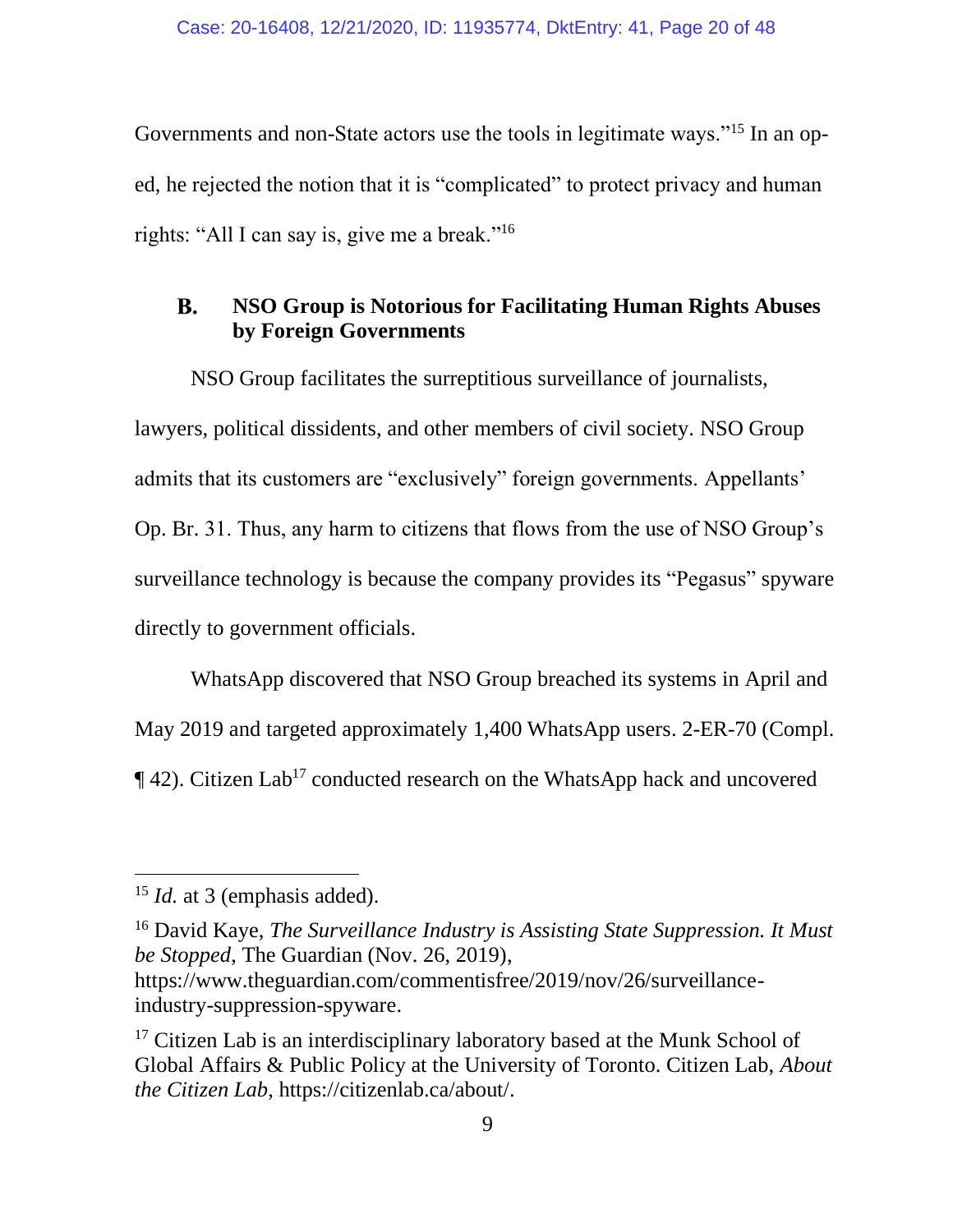more than "100 cases of abusive targeting of human rights defenders and journalists in at least 20 countries across the globe."<sup>18</sup> These happened just weeks *after* NSO Group's new owners asserted that the company "already operates under an ethical governance framework that is significantly more robust than any of its peers." <sup>19</sup> Victims of the WhatsApp hack included Rwandan political dissidents living in exile, who fear that access to their private communications helped the Rwandan government carry out numerous assassinations.<sup>20</sup> NSO Group is also facing another lawsuit for the WhatsApp hack, brought by *Al Jazeera* journalist Ghada Oueiss who believes she was targeted by Saudi Arabia for her critical reporting.<sup>21</sup>

Notorious other cases of NSO Group facilitating the targeting of members

<sup>18</sup> Citizen Lab, *NSO Group/Q Cyber Technologies: Over One Hundred New Abuse Cases* (Oct. 29, 2019), [https://citizenlab.ca/2019/10/nso-q-cyber](https://citizenlab.ca/2019/10/nso-q-cyber-technologies-100-new-abuse-cases/)[technologies-100-new-abuse-cases/.](https://citizenlab.ca/2019/10/nso-q-cyber-technologies-100-new-abuse-cases/)

<sup>19</sup> Stephen Peel*, Response to Open Letter to Novalpina Capital on 18 February 2019*, Novalpina (March 1, 2019), [https://www.novalpina.pe/response-to-open](https://www.novalpina.pe/response-to-open-letter-1/)[letter-1/.](https://www.novalpina.pe/response-to-open-letter-1/) *See also infra* notes 80-81.

<sup>20</sup> Mehul Srivastava & Tom Wilson, *Inside the WhatsApp Hack: How an Israeli Technology Was Used to Spy*, Financial Times (Oct. 29, 2019), [https://www.ft.com/content/d9127eae-f99d-11e9-98fd-4d6c20050229.](https://www.ft.com/content/d9127eae-f99d-11e9-98fd-4d6c20050229)

<sup>21</sup> *Oueiss v. Bin Salman Bin Abdulaziz Al Saud*, No. 1:20-cv-25022-JLK (S.D. Fla.), ECF 1 [Compl.] (Dec. 9, 2020), [https://www.courthousenews.com/wp](https://www.courthousenews.com/wp-content/uploads/2020/12/1-20cv25022-002.pdf)[content/uploads/2020/12/1-20cv25022-002.pdf.](https://www.courthousenews.com/wp-content/uploads/2020/12/1-20cv25022-002.pdf) *See also* Mehul Srivastava, *Al Jazeera Journalist Sues Saudi Crown Prince and UAE Leader Over Phone Hack*, Financial Times (Dec. 10, 2020), [https://www.ft.com/content/63d363e1-](https://www.ft.com/content/63d363e1-63bd-47ec-85d2-689330e9032a) [63bd-47ec-85d2-689330e9032a.](https://www.ft.com/content/63d363e1-63bd-47ec-85d2-689330e9032a)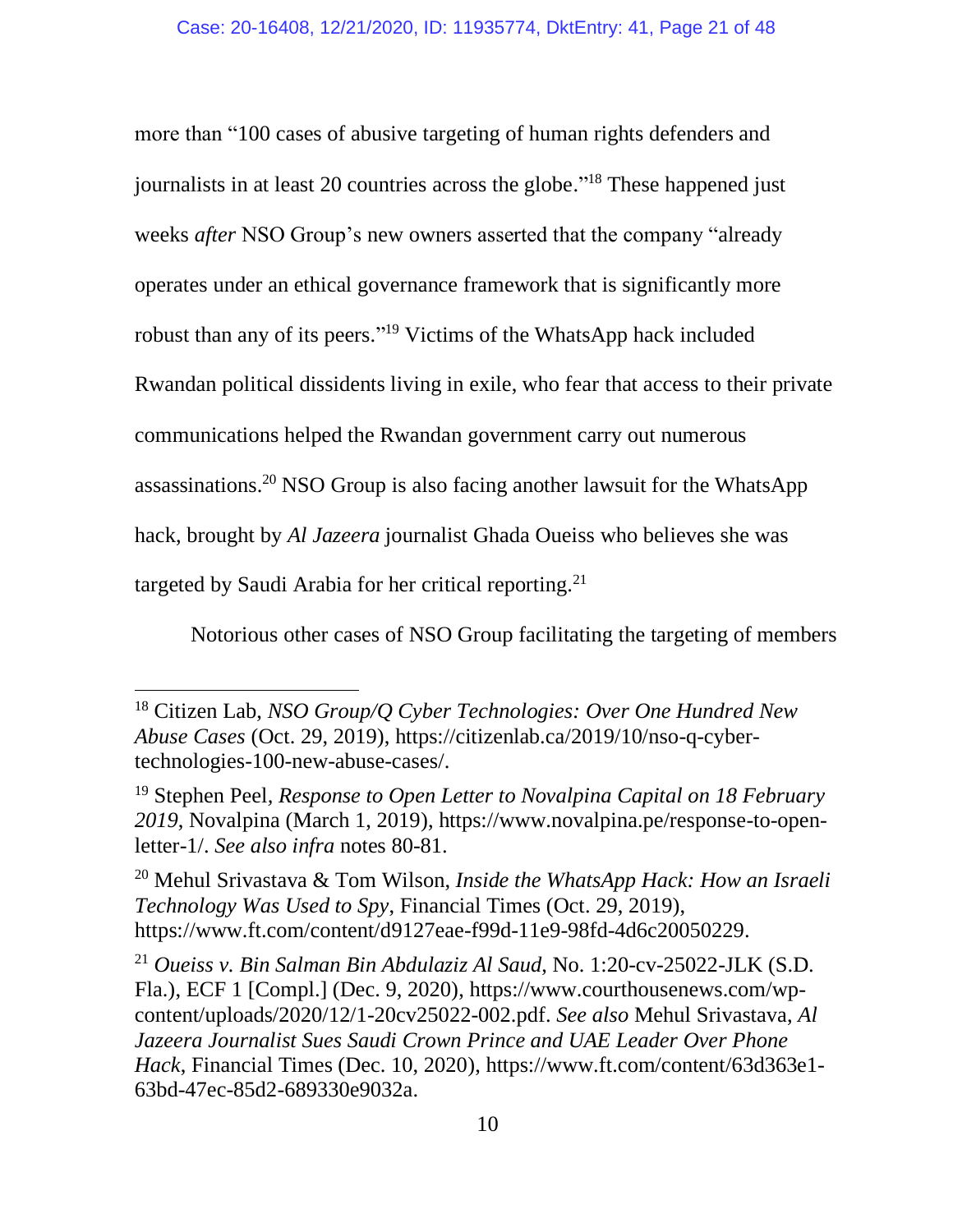of civil society by foreign governments abound.

Outside of the 2019 WhatsApp hack, Saudi Arabia has used NSO Group's spyware to target critics of the kingdom. Such was the case with Omar Abdulaziz, a Saudi Arabian dissident living in Canada and confidant to fellow kingdom critic and *Washington Post* columnist Jamal Khashogghi. <sup>22</sup> The day after Citizen Lab published its report on the targeting of Mr. Abdulaziz, who regularly exchanged messages with Mr. Khashogghi, Mr. Khashogghi was murdered<sup>23</sup> by order of the Saudi government in the kingdom's embassy in Turkey.<sup>24</sup> Chillingly, Saudi officials tried to lure Mr. Abdulaziz to the kingdom's embassy in Canada.<sup>25</sup> His own family and friends have disappeared

<sup>22</sup> Nina dos Santos & Michael Kaplan, *Jamal Khashoggi's Private WhatsApp Messages May Offer New Clues to Killing*, CNN (Dec. 4, 2018), [https://www.cnn.com/2018/12/02/middleeast/jamal-khashoggi-whatsapp](https://www.cnn.com/2018/12/02/middleeast/jamal-khashoggi-whatsapp-messages-intl/index.html)[messages-intl/index.html.](https://www.cnn.com/2018/12/02/middleeast/jamal-khashoggi-whatsapp-messages-intl/index.html)

<sup>23</sup> Bill Marczak, et al., *Stopping the Press: New York Times Journalist Targeted by Saudi-linked Pegasus Spyware Operator*, Citizen Lab (Jan. 28, 2020), [https://citizenlab.ca/2020/01/stopping-the-press-new-york-times-journalist](https://citizenlab.ca/2020/01/stopping-the-press-new-york-times-journalist-targeted-by-saudi-linked-pegasus-spyware-operator/)[targeted-by-saudi-linked-pegasus-spyware-operator/.](https://citizenlab.ca/2020/01/stopping-the-press-new-york-times-journalist-targeted-by-saudi-linked-pegasus-spyware-operator/)

<sup>24</sup> *Jamal Khashoggi: All You Need to Know About Saudi Journalist's Death*, BBC News (July 2, 2020), [https://www.bbc.com/news/world-europe-45812399.](https://www.bbc.com/news/world-europe-45812399)

<sup>25</sup> *Supra* note 22.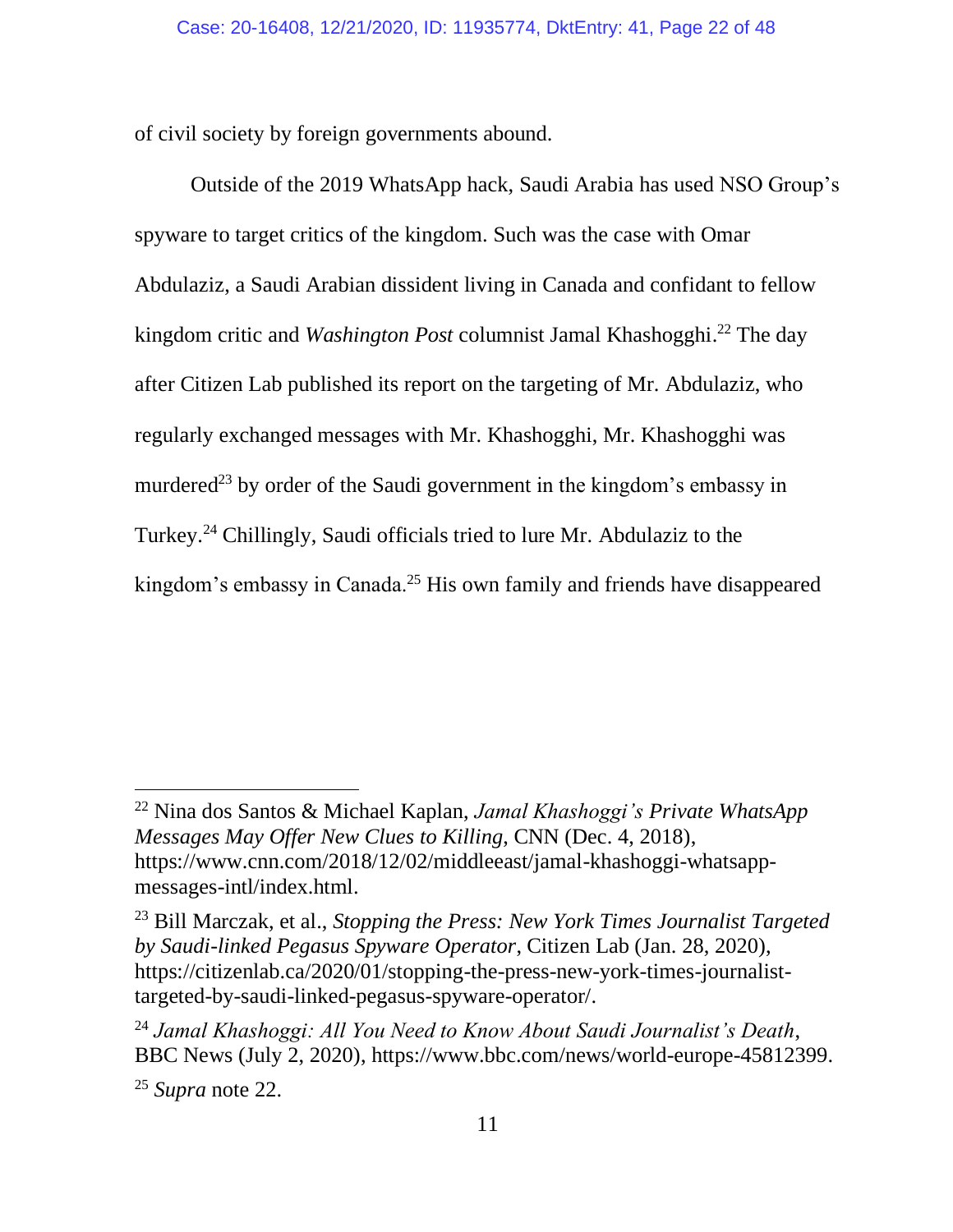in Saudi Arabia.<sup>26</sup> He also filed a lawsuit in Israel against NSO Group,<sup>27</sup> which

moved forward this year.<sup>28</sup> Additionally, the Saudi government targeted *New* 

*York Times* journalist Ben Hubbard, who covered the kingdom, for digital

surveillance using NSO Group's technology.<sup>29</sup>

The Mexican government has aggressively used NSO Group's spyware to

target journalists investigating drug cartels,<sup>30</sup> the wife of a murdered journalist,<sup>31</sup>

<sup>26</sup> Bill Marczak, et al., *The Kingdom Came to Canada: How Saudi-Linked Digital Espionage Reached Canadian Soil*, Citizen Lab (Oct. 1, 2018), [https://citizenlab.ca/2018/10/the-kingdom-came-to-canada-how-saudi-linked](https://citizenlab.ca/2018/10/the-kingdom-came-to-canada-how-saudi-linked-digital-espionage-reached-canadian-soil/)[digital-espionage-reached-canadian-soil/](https://citizenlab.ca/2018/10/the-kingdom-came-to-canada-how-saudi-linked-digital-espionage-reached-canadian-soil/)

<sup>27</sup> David D. Kirkpatrick, *Israeli Software Helped Saudis Spy on Khashoggi, Lawsuit Says*, New York Times (Dec. 2, 2018), [https://www.nytimes.com/2018/12/02/world/middleeast/saudi-khashoggi](https://www.nytimes.com/2018/12/02/world/middleeast/saudi-khashoggi-spyware-israel.html)[spyware-israel.html.](https://www.nytimes.com/2018/12/02/world/middleeast/saudi-khashoggi-spyware-israel.html)

28 Oliver Holmes & Stephanie Kirchgaessner, *Israeli Spyware Firm Fails to Get Hacking Case Dismissed*, The Guardian (Jan. 16, 2020), [https://www.theguardian.com/world/2020/jan/16/israeli-spyware-firm-nso](https://www.theguardian.com/world/2020/jan/16/israeli-spyware-firm-nso-hacking-case)[hacking-case.](https://www.theguardian.com/world/2020/jan/16/israeli-spyware-firm-nso-hacking-case)

<sup>29</sup> *Supra* note 23.

<sup>30</sup> John Scott-Railton, et al., *Mexican Journalists Investigating Cartels Targeted with NSO Spyware Following Assassination of Colleague*, Citizen Lab (Nov. 27, 2018), [https://citizenlab.ca/2018/11/mexican-journalists-investigating-cartels](https://citizenlab.ca/2018/11/mexican-journalists-investigating-cartels-targeted-nso-spyware-following-assassination-colleague/)[targeted-nso-spyware-following-assassination-colleague/.](https://citizenlab.ca/2018/11/mexican-journalists-investigating-cartels-targeted-nso-spyware-following-assassination-colleague/) *See also* Katitza Rodriguez, *Where Governments Hack Their Own People and People Fight Back: 2018 in Review*, EFF (Dec. 30, 2018),

[https://www.eff.org/deeplinks/2018/12/where-government-hack-their-own](https://www.eff.org/deeplinks/2018/12/where-government-hack-their-own-people-and-people-fight-back-latin-american)[people-and-people-fight-back-latin-american.](https://www.eff.org/deeplinks/2018/12/where-government-hack-their-own-people-and-people-fight-back-latin-american)

<sup>31</sup> John Scott-Railton, et al., *Wife of Journalist Slain in Cartel-Linked Killing Targeted with NSO Group's Spyware*, Citizen Lab (March 20, 2019), [https://citizenlab.ca/2019/03/nso-spyware-slain-journalists-wife/.](https://citizenlab.ca/2019/03/nso-spyware-slain-journalists-wife/)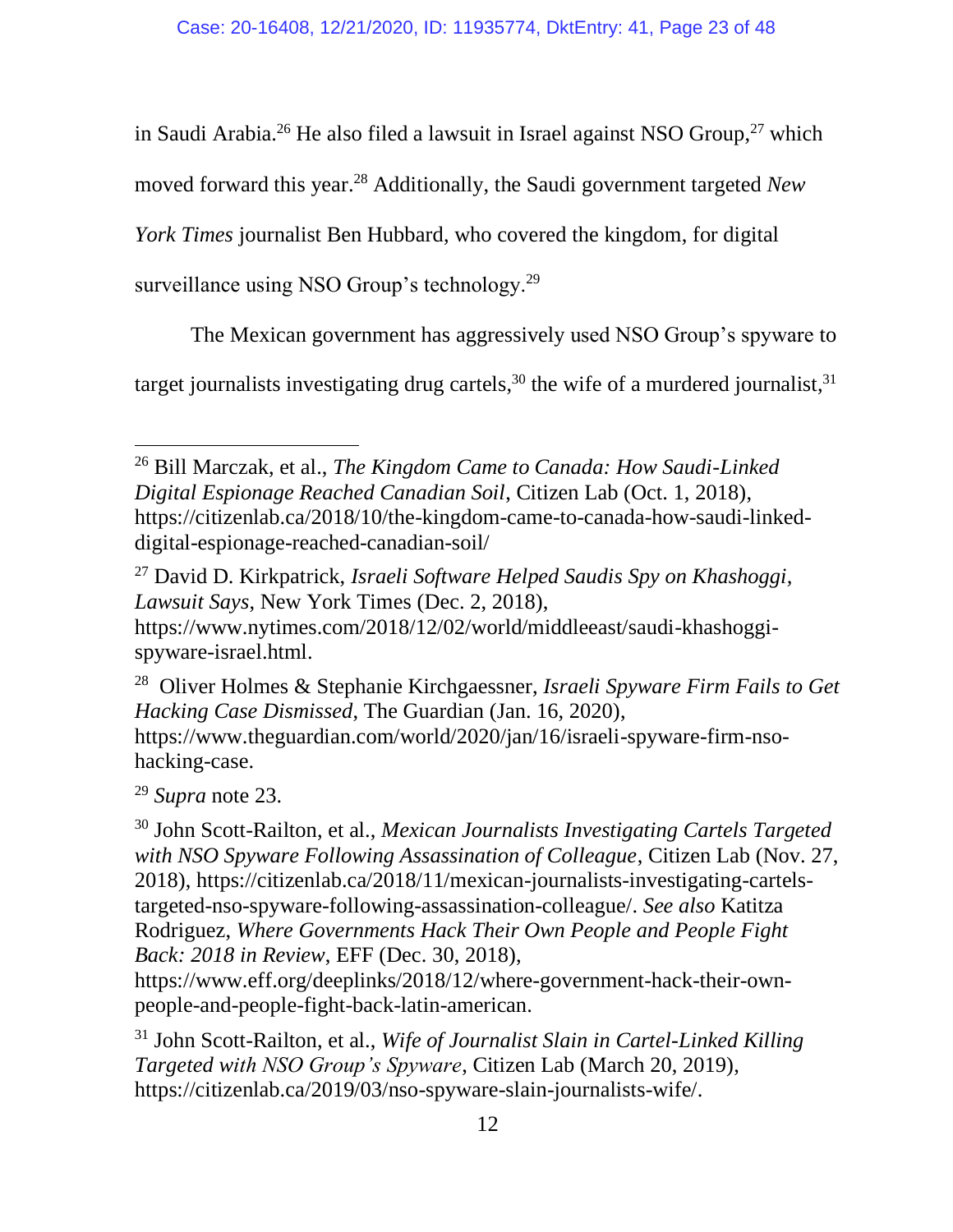and lawyers representing the families of a murdered women's rights activist and other victims. <sup>32</sup> The lawyers often criticized the government's handling of highprofile crimes.<sup>33</sup> The Mexican government also targeted its own scientists who supported a soda tax $34$  and opposition-party politicians.<sup>35</sup>

Thus, NSO Group's suggestion that its technology is only used to track terrorists and other criminals is manifestly misleading. Appellants' Op. Br. 2.

#### $\mathbf{C}$ . **American Technology Companies Have Facilitated Human Rights Abuses by Foreign Governments**

American technology companies have also contributed to the global

problem of corporate complicity in human rights abuses committed by

repressive governments.

In a case currently pending before this Court, members of the Falun Gong

<sup>34</sup> John Scott-Railton, et al., *Bitter Sweet Supporters of Mexico's Soda Tax Targeted with NSO Exploit Links*, Citizen Lab (Feb. 11, 2017), [https://citizenlab.ca/2017/02/bittersweet-nso-mexico-spyware/.](https://citizenlab.ca/2017/02/bittersweet-nso-mexico-spyware/)

<sup>32</sup> John Scott-Railton, et al., *Lawyers for Murdered Mexican Women's Families Targeted With NSO Spyware*, Citizen Lab (Aug. 2, 2017), [https://citizenlab.ca/2017/08/lawyers-murdered-women-nso-group/.](https://citizenlab.ca/2017/08/lawyers-murdered-women-nso-group/)

<sup>33</sup> Associated Press in Mexico City, *Mexico Spying Scandal: Human Rights Lawyers Investigating Murders Targeted*, The Guardian (Aug. 3, 2017), [https://www.theguardian.com/world/2017/aug/03/mexico-spying-scandal](https://www.theguardian.com/world/2017/aug/03/mexico-spying-scandal-human-rights-lawyers-investigating-murders-targeted)[human-rights-lawyers-investigating-murders-targeted.](https://www.theguardian.com/world/2017/aug/03/mexico-spying-scandal-human-rights-lawyers-investigating-murders-targeted)

<sup>35</sup> John Scott-Railton, et al., *Senior Mexican Legislators and Politicians Targeted with NSO Spyware*, Citizen Lab (June 29, 2017), [https://citizenlab.ca/2017/06/more-mexican-nso-targets/.](https://citizenlab.ca/2017/06/more-mexican-nso-targets/)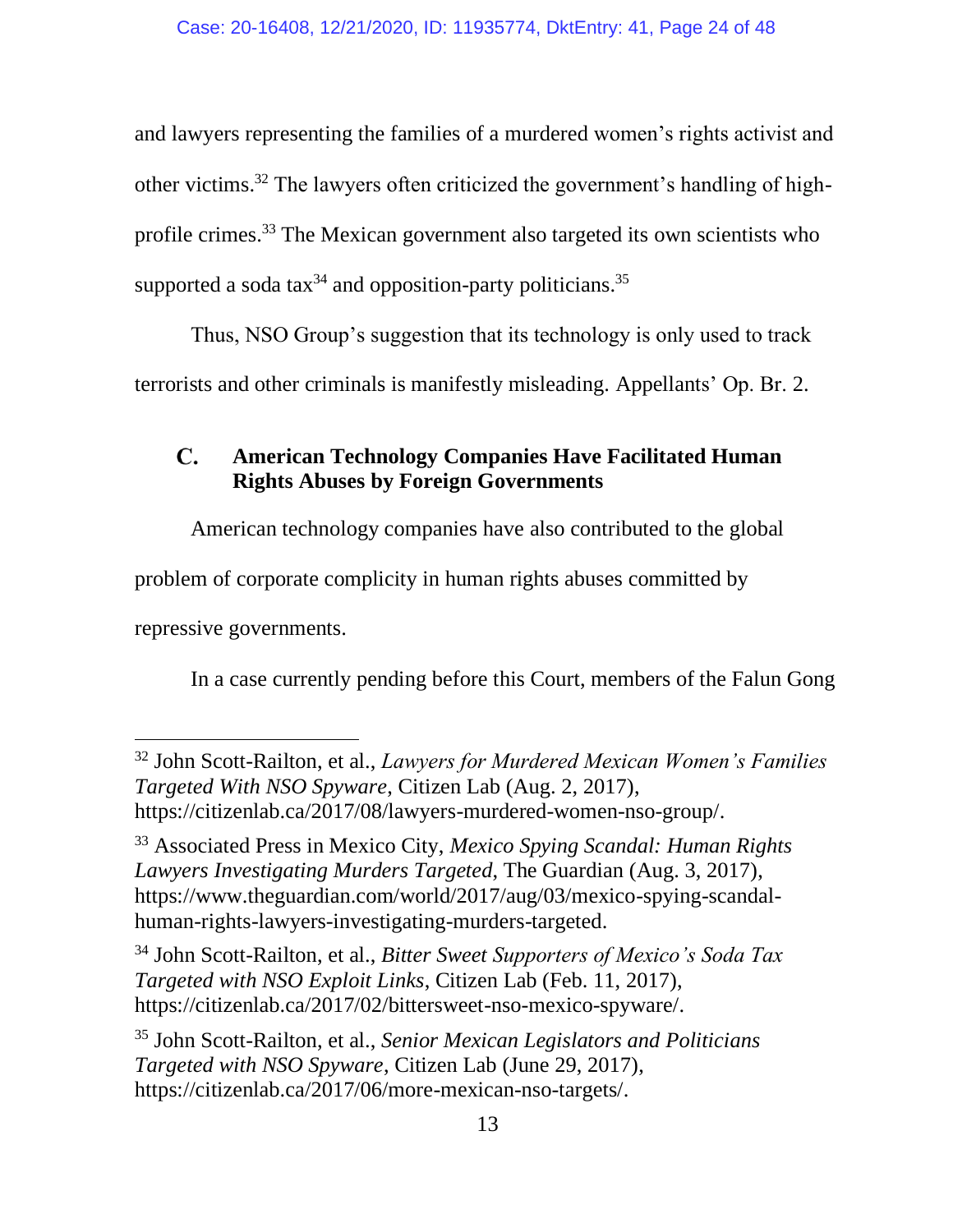religious minority sued Cisco Systems under the ATS for aiding and abetting human rights abuses by the Chinese government, based on the company's custom development, beginning in the late 1990s, of the "Golden Shield" (also called the "Great Firewall")—a sophisticated Internet surveillance system that enabled the Chinese government to efficiently identify and locate Falun Gong practitioners, who were then apprehended and subjected to torture, forced conversion, and other human rights abuses. *Doe I v. Cisco Systems, Inc.*, No. 15- 16909 (9th Cir.). 36

Similarly, Shi Tao was a well-known pro-democracy journalist in China who was arrested in 2004, convicted in 2005, and imprisoned for nine years because he forwarded to foreign media an email with information about the Chinese government's plan to quell potential protests on the  $15<sup>th</sup>$  anniversary of the Tiananmen Square massacre.<sup>37</sup> Shi Tao's arrest was directly aided and abetted by Yahoo!, which shared information from his email account with the Chinese government who used it to identify and arrest him.<sup>38</sup> He and other

<sup>38</sup> Associated Press in Beijing, *Shi Tao: China Frees Journalist Jailed Over Yahoo Emails*, The Guardian (Sept. 8, 2013), https://www.theguardian.com/world/2013/sep/08/shi-tao-china-frees-yahoo.

<sup>36</sup> *See also Doe I v. Cisco Systems, Inc.*, No. 5:11-cv-02449-EJD (N.D. Cal.), ECF 113 [Second Amend. Compl.] (Sept. 18, 2013), https://www.eff.org/document/plaintiffs-second-amended-complaint-0.

<sup>37</sup> Pen America, *Shi Tao: China*, https://pen.org/advocacy-case/shi-tao/.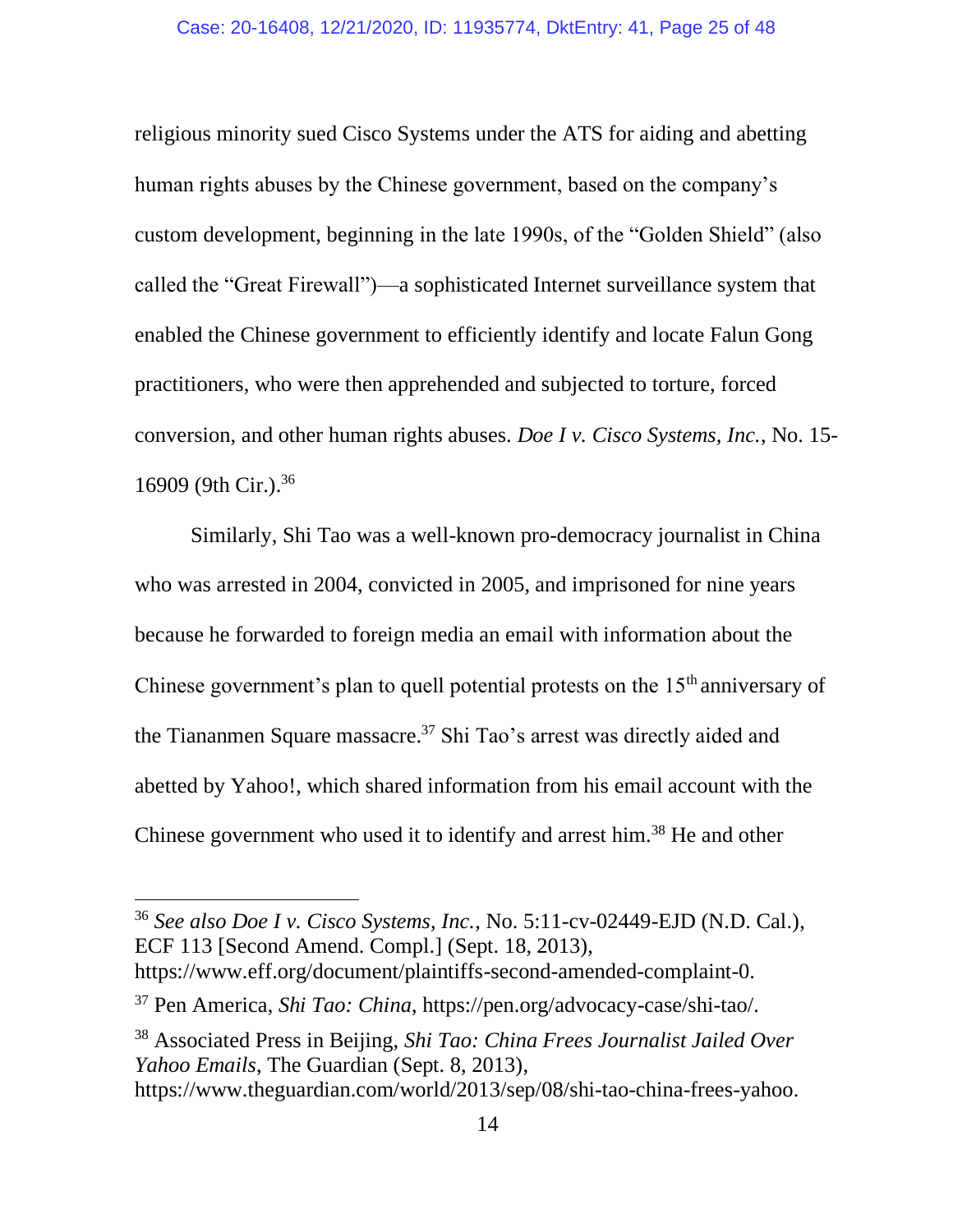Chinese dissidents sued Yahoo! under the ATS and other laws in 2007, but the parties settled the case later that year.<sup>39</sup> More recently, Ning Xianhua, a prodemocracy activist from China, sued the successor companies, founder, and former CEO of Yahoo! under the ATS for sharing his private emails with the Chinese government, which led to his arrest, imprisonment, and torture.<sup>40</sup>

Victims of South Africa's apartheid sued IBM under the ATS for aiding and abetting the human rights abuses they suffered at the hands of the government. The Second Circuit considered the plaintiffs' allegation that IBM created a customized computer-based national identification system that facilitated the "denationalization" of country's Black population, and concluded that that the "touch and concern" requirement per *Kiobel v. Royal Dutch Petroleum Co.*, 133 S. Ct. 1659, 1669 (2013) had been met. *Balintulo v. Ford Motor Co.,* 796 F.3d 160, 169 (2d Cir. 2015). <sup>41</sup> Similarly, a 450-page book

<sup>39</sup> *Wang Xiaoning v. Yahoo! Inc.*, No. 4:07-cv-02151-CW (N.D. Cal*.)*. *See also* Business & Human Rights Resource Centre, *Yahoo! Lawsuit (re China)* (June 15, 2015), https://www.business-humanrights.org/en/latest-news/yahoo-lawsuitre-china/.

<sup>40</sup> *Ning Xianhua v. Oath Holdings, Inc.*, No. 5:20-cv-06185-VKD (N.D. Cal.), ECF 1 [Compl.] (Sept. 2, 2020), https://www.courthousenews.com/wpcontent/uploads/2020/09/Ning-v-Yahoo-.pdf.

<sup>&</sup>lt;sup>41</sup> The Second Circuit ultimately rejected plaintiffs' ATS claim on a separate ground: the plaintiffs had not sufficiently alleged that IBM had the mens rea of "purpose" to facilitate human rights violations by the South African government. *Id*. at 170. What *mens rea* is required ("knowledge" or "purpose")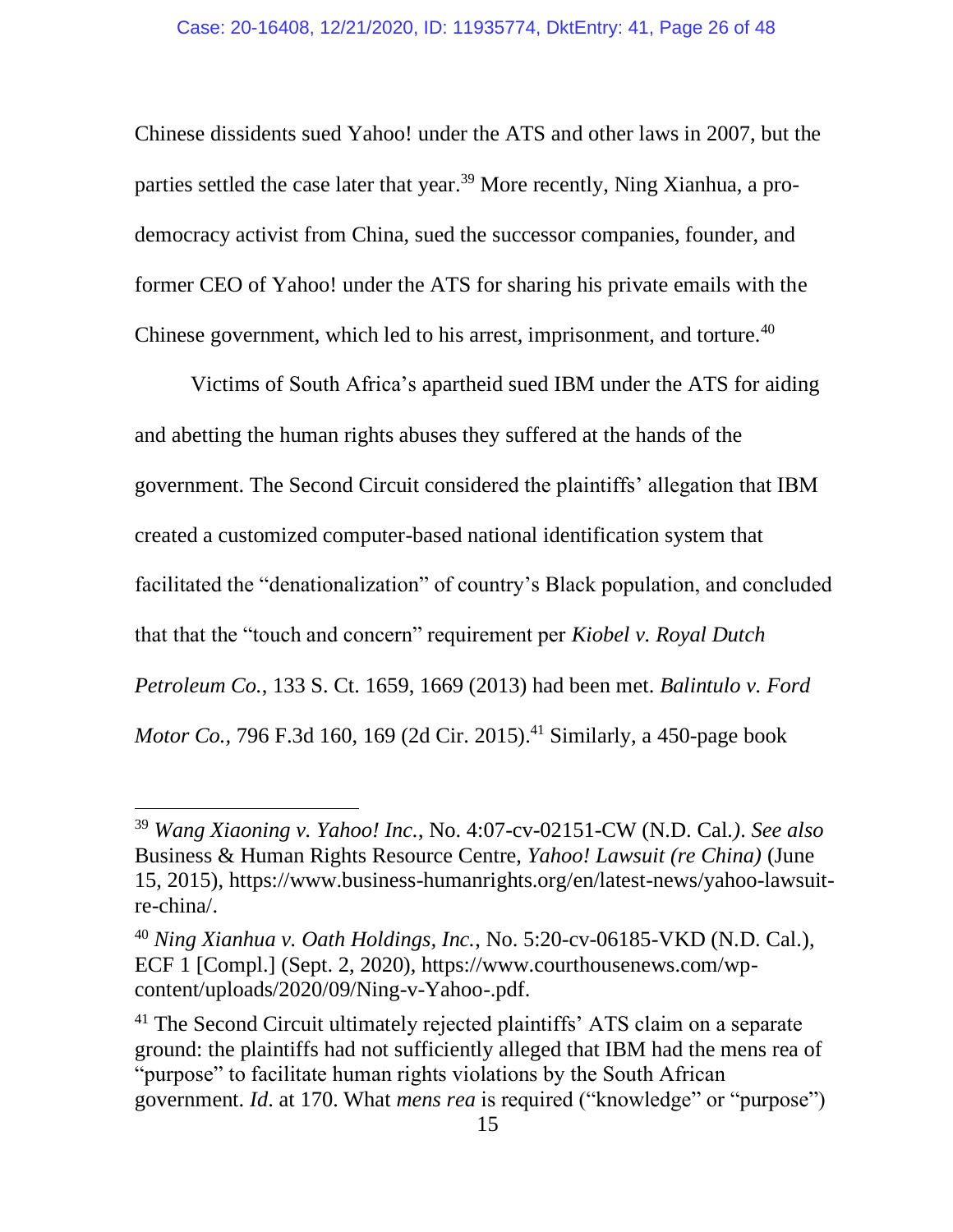chronicled in exhaustive detail the fact that, before and during World War II, IBM provided Nazi Germany with early computing technology—their punch card systems—that allowed the Third Reich to efficiently identify and track Jews and other "undesirable" populations. In fact, the infamous numbers tattooed on the arms of Auschwitz inmates began as punch card system identification numbers.<sup>42</sup>

Repressive regimes in the Middle East used Internet surveillance and censorship tools from American technology companies against pro-democracy activists during the Arab Spring.<sup>43</sup> During the 2011 Tunisian revolution—the spark of the Arab Spring<sup>44</sup>—the government used technologies from McAfee,

<sup>44</sup> Marc Fisher, *In Tunisia, Act of One Fruit Vendor Sparks Wave of Revolution Through Arab World*, Washington Post (March 26, 2011), https://www.washingtonpost.com/world/in-tunisia-act-of-one-fruit-vendorsparks-wave-of-revolution-through-arabworld/2011/03/16/AFjfsueB\_story.html.

for an ATS aiding and abetting claim is unsettled across the circuits. *See, e.g.*, Srish Khakurel, *The Circuit Split on Mens Rea for Aiding and Abetting Liability Under the Alien Tort Statute*, 59 B.C.L. Rev. 2953, 2966 (2018), https://lawdigitalcommons.bc.edu/bclr/vol59/iss8/17.

<sup>&</sup>lt;sup>42</sup> Edwin Black, IBM and the Holocaust: Expanded Edition (Dialog Press 2012).

<sup>43</sup> Daniel Calingaert, *Hacking the Revolution*, Foreign Policy (Dec. 5, 2011), https://foreignpolicy.com/2011/12/05/hacking-the-revolution/.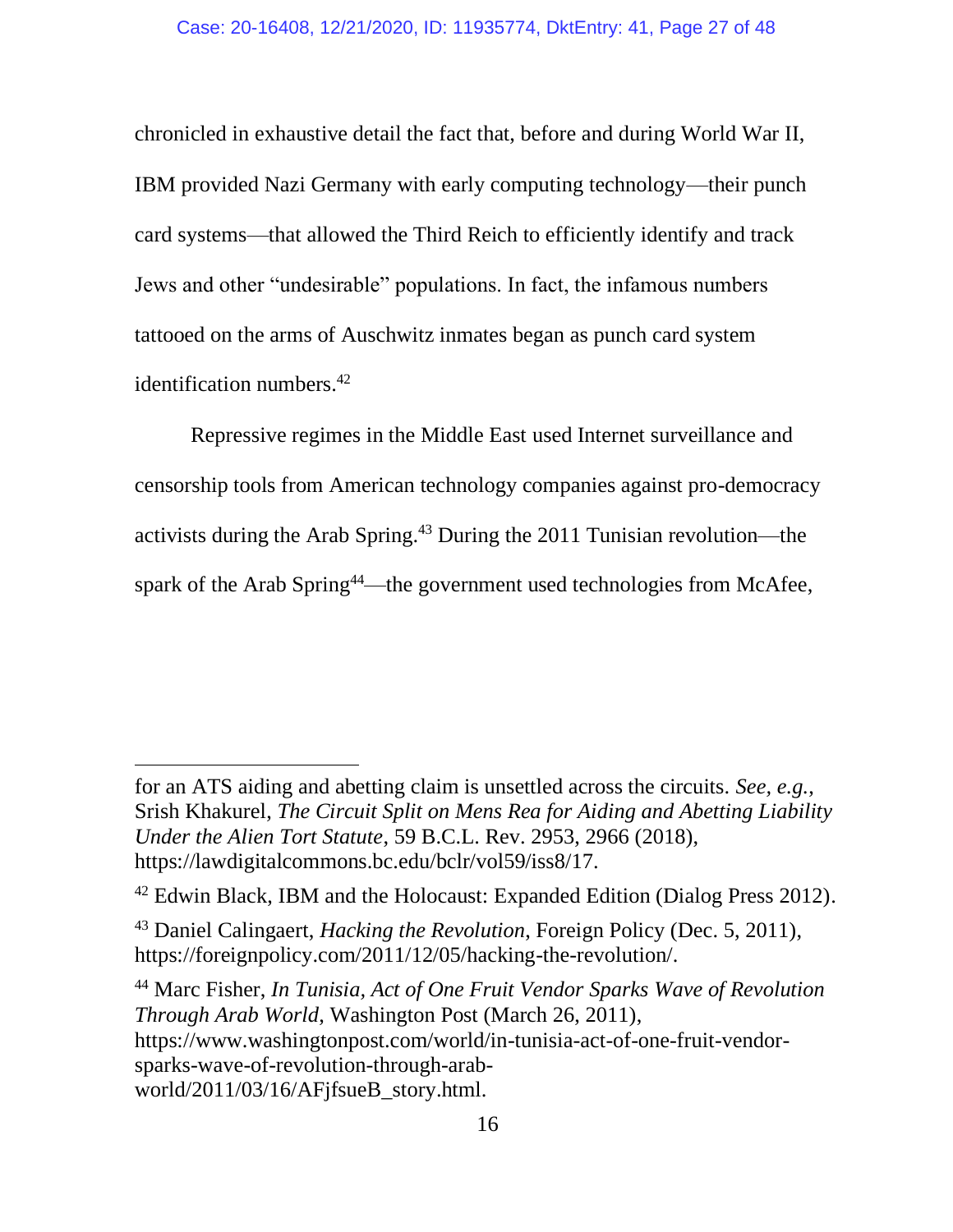Blue Coat Systems,<sup>45</sup> and NetApp.<sup>46</sup> The Syrian government also used Blue

Coat Systems and NetApp products.<sup>47</sup> After the U.S. enacted sanctions in

2011,<sup>48</sup> evidence suggested that Syria was using 34 Blue Coat Systems servers.<sup>49</sup>

Narus<sup>50</sup> provided Telecom Egypt with Internet surveillance and censorship

technology that the government used against protestors during the revolution

that eventually ousted longtime Egyptian dictator Hosni Mubarak.<sup>51</sup>

<sup>&</sup>lt;sup>45</sup> Blue Coat Systems has since been acquired by Symantec. Liana B. Baker, *Symantec to Buy Blue Coat for \$4.7 Billion to Boost Enterprise Unit*, Reuters (June 12, 2016), https://www.reuters.com/article/us-bluecoat-m-asymantec/symantec-to-buy-blue-coat-for-4-7-billion-to-boost-enterprise-unitidUSKCN0YZ0BM.

<sup>46</sup> Elinor Mills, *"Dark Trade" in Web-Censoring Tools Exposed by Pakistan Plan*, CNET (March 20, 2012), https://www.cnet.com/news/dark-trade-in-webcensoring-tools-exposed-by-pakistan-plan/.

<sup>47</sup> *Id. See also* Hamed Aleaziz, *Syria Uses US Technology in Cyber Crackdown*, Mother Jones (Oct. 19, 2011),

http://www.motherjones.com/politics/2011/10/blue-coat-systems-internetblocking-syria.

<sup>48</sup> *See* U.S. State Dept., *Syria Sanctions*, https://www.state.gov/syria-sanctions/.

<sup>49</sup> Cindy Cohn & Dave Maass, *A Warning to Know Your Customer: Computerlinks Fined for Dealing Blue Coat Surveillance Technology to Syria*, EFF (May 28, 2013), https://www.eff.org/deeplinks/2013/05/blue-coat-syriascandal-next-shoe-drops-computerlinks-fzco.

<sup>50</sup> Narus was formerly a subsidiary of Boeing, which later struck a deal with Symantec. Danny Yadron & Doug Cameron, *Boeing to Exit Commercial Cybersecurity Business*, Wall Street Journal (Jan. 12, 2015), https://www.wsj.com/articles/boeing-to-exit-commercial-cybersecuritybusiness-1421085602.

<sup>51</sup> Ryan Singel, *Lawmaker Calls for Limits on Exporting Net-Spying Tools*, Wired (Nov. 2, 2011), https://www.wired.com/2011/02/narus/.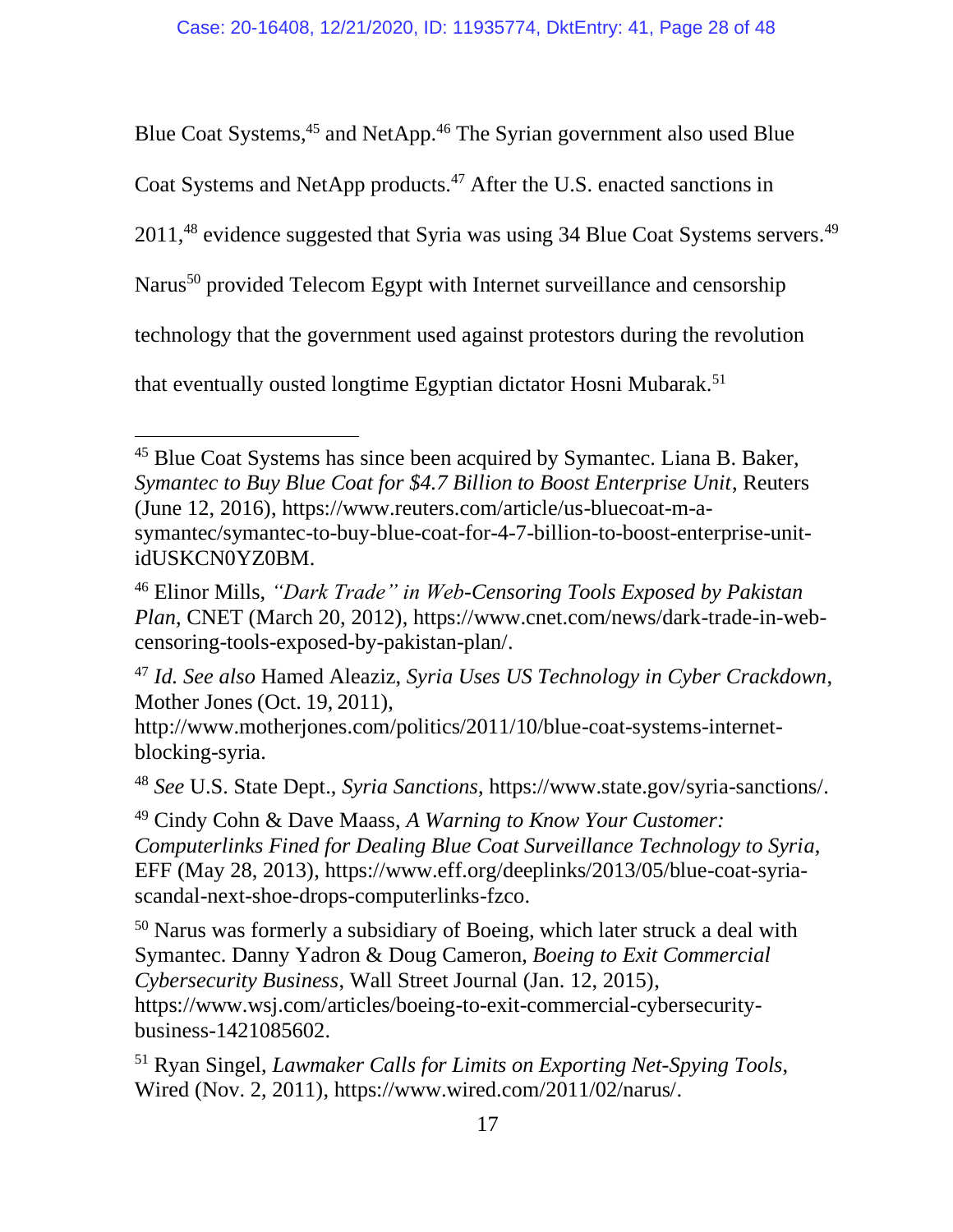The government of Belarus used technology from Sandvine to block much of the Internet during the disputed presidential election earlier this year. The company's technology "played a central role in censoring social media, news and messaging platforms used by protesters rallying against" the reelection of longtime dictator President Alexander Lukashenko.<sup>52</sup> Congress is looking into whether the company violated U.S. sanctions against Belarus.<sup>53</sup> Sandvine's technology is also used by Turkey, Syria, and Egypt against Internet users to redirect them to websites that contain spyware or to block their access to political, human rights, and news content.<sup>54</sup>

Cyberpoint was involved in Project Raven, a surveillance operation ordered by the government of the United Arab Emirates (UAE) against, among others, citizens who criticized the monarchy. "Some days it was hard to swallow, like [when you target] a 16-year-old kid on Twitter," said one

<sup>52</sup> Ryan Gallagher, *U.S. Company Faces Backlash After Belarus Uses Its Tech to Block Internet*, Bloomberg (Sept. 11, 2020),

https://www.bloomberg.com/news/articles/2020-09-11/sandvine-use-to-blockbelarus-internet-rankles-staff-lawmakers.

<sup>53</sup> *Id*.

<sup>54</sup> Ryan Gallagher, *Belarusian Officials Shut Down Internet With Technology Made by U.S. Firm*, Bloomberg (Aug. 28, 2020), https://www.bloomberg.com/news/articles/2020-08-28/belarusian-officials-shutdown-internet-with-technology-made-by-u-s-firm.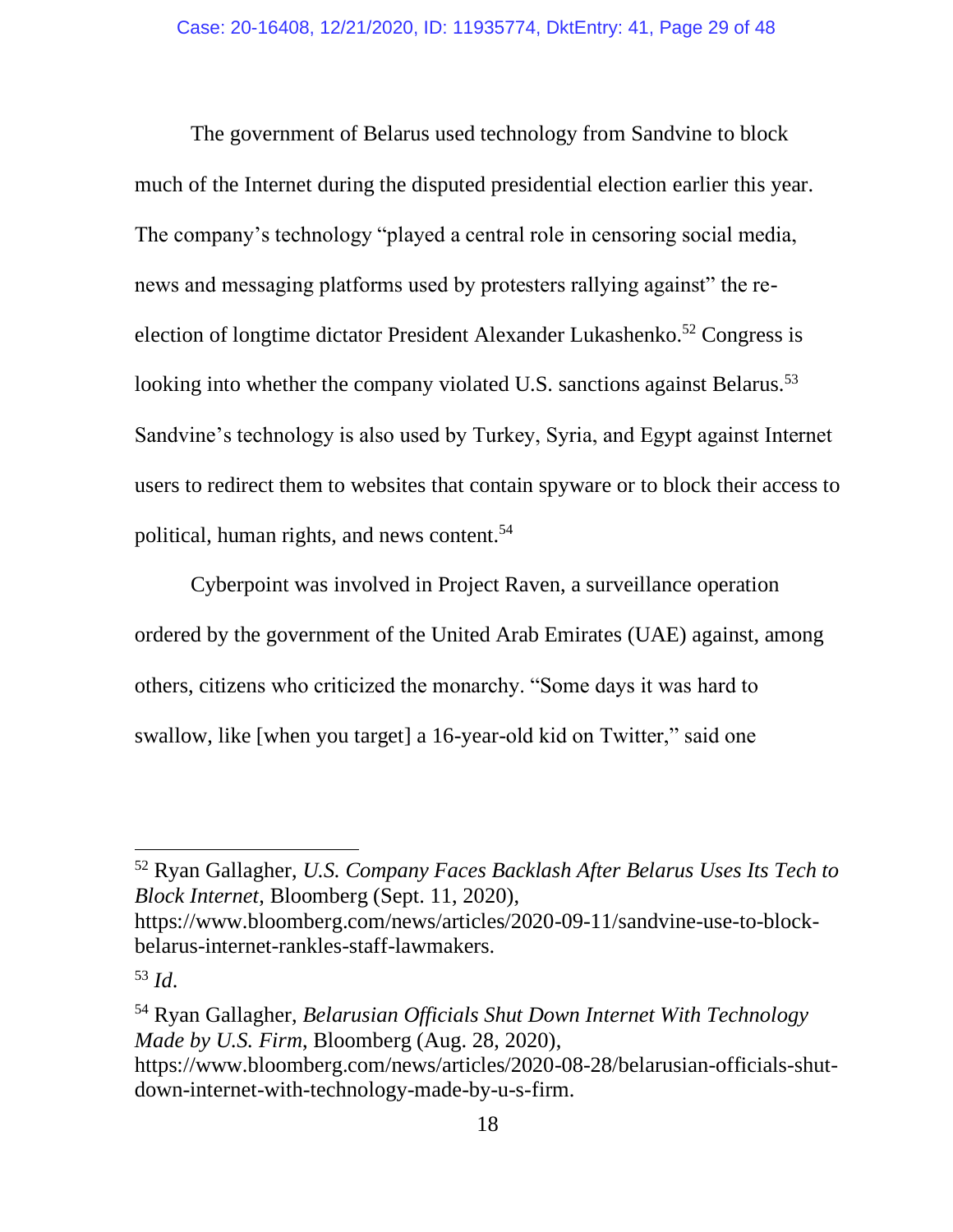American contractor.<sup>55</sup> Cyberpoint also partnered with Hacking Team, the notorious Italian surveillance technology company, to sell Hacking Team's technology to the UAE, who used it against pro-democracy activists.<sup>56</sup>

Finally, the biotechnology firm Thermo Fisher provides the Chinese government with DNA testing kits.<sup>57</sup> The kits are a key component of the government's massive campaign of biometric surveillance—and ultimate control and persecution—against the wider Chinese population, as well as disfavored minority groups such as Tibetans and Muslim Uyghurs.<sup>58</sup>

Approximately one million Uyghurs are presently detained is concentration

camps in Xinjiang province.<sup>59</sup>

<sup>55</sup> Christopher Bing & Joel Schectman, *Inside the UAE's Secret Hacking Team of American Mercenaries*, Reuters (Jan. 30, 2019), https://www.reuters.com/investigates/special-report/usa-spying-raven/.

<sup>56</sup> Lee Fang, *Why Did the Firm That Sold Spyware to the UAE Win a Special Export License from State Department?*, The Intercept (July 7, 2015), https://theintercept.com/2015/07/07/baltimore-firm-supplying-united-arabemirates-surveillance-software-won-special-export-license-state-department/.

<sup>57</sup> Sui-Lee Wee, *China Is Collecting DNA From Tens of Millions of Men and Boys, Using U.S. Equipment*, New York Times (June 17, 2020), https://www.nytimes.com/2020/06/17/world/asia/China-DNA-surveillance.html.

<sup>58</sup> Jim Nash, *U.S. DNA Firm Thermo Fisher Reportedly Still Helping China Tamp Unrest, Crime*, Biometric Update (June 19, 2020), https://www.biometricupdate.com/202006/u-s-dna-firm-thermo-fisherreportedly-still-helping-china-tamp-unrest-crime.

<sup>59</sup> Jen Kirby, *Concentration Camps and Forced Labor: China's Repression of Uighurs, Explained*, Vox (Sept. 25, 2020),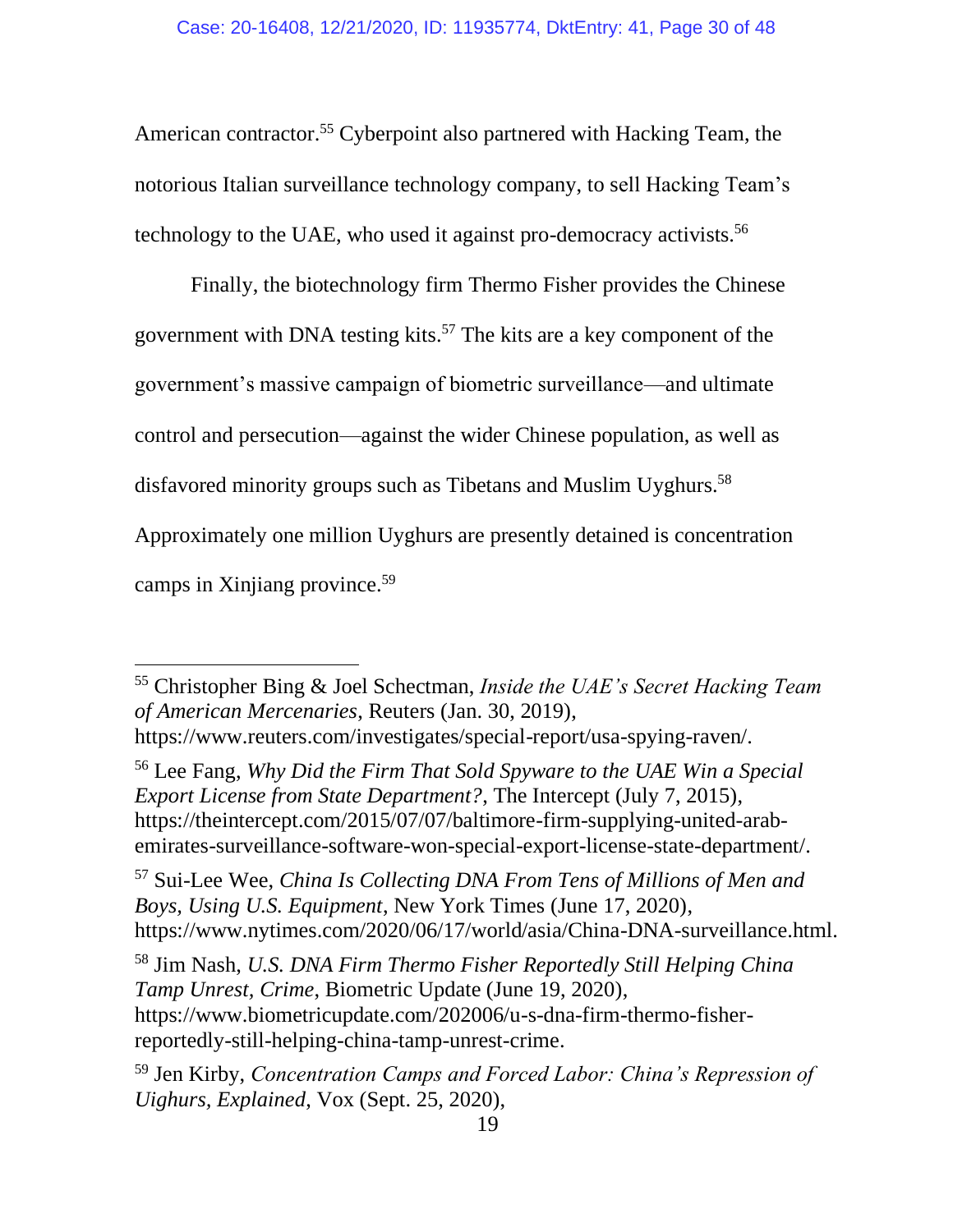#### **II. United Nations Policy on Business and Human Rights Supports Denying NSO Group Foreign Sovereign Immunity**

Denying foreign sovereign immunity to NSO Group or any similarly situated corporation is consistent with settled United Nations policy on business and human rights. The concept of "business and human rights," as a subset of corporate social responsibility, is over 25 years old. <sup>60</sup> It took a powerful step forward 12 years ago with the 2008 report written by the United Nations Special Representative on Business and Human Rights, John Ruggie, known as the Ruggie Report.<sup>61</sup>

The Ruggie Report created an "authoritative focal point" for the issue of business and human rights through a framework consisting of three principles: "[1] the State duty to protect against human rights abuses by third parties, including business; [2] the corporate responsibility to respect human rights; and

 $60$  The non-profit consulting firm Business for Social Responsibility (BSR), for example, founded in 1992, focuses on human rights, as well as myriad other issues. Business for Social Responsibility, *Our Story*, https://www.bsr.org/en/about/story; *Areas of Expertise*, https://www.bsr.org/en/expertise.

https://www.vox.com/2020/7/28/21333345/uighurs-china-internment-campsforced-labor-xinjiang.

<sup>61</sup> John Ruggie, *Protect, Respect and Remedy: A Framework for Business and Human Rights*, United Nations Human Rights Council (April 7, 2008), https://media.business-humanrights.org/media/documents/files/reports-andmaterials/Ruggie-report-7-Apr-2008.pdf.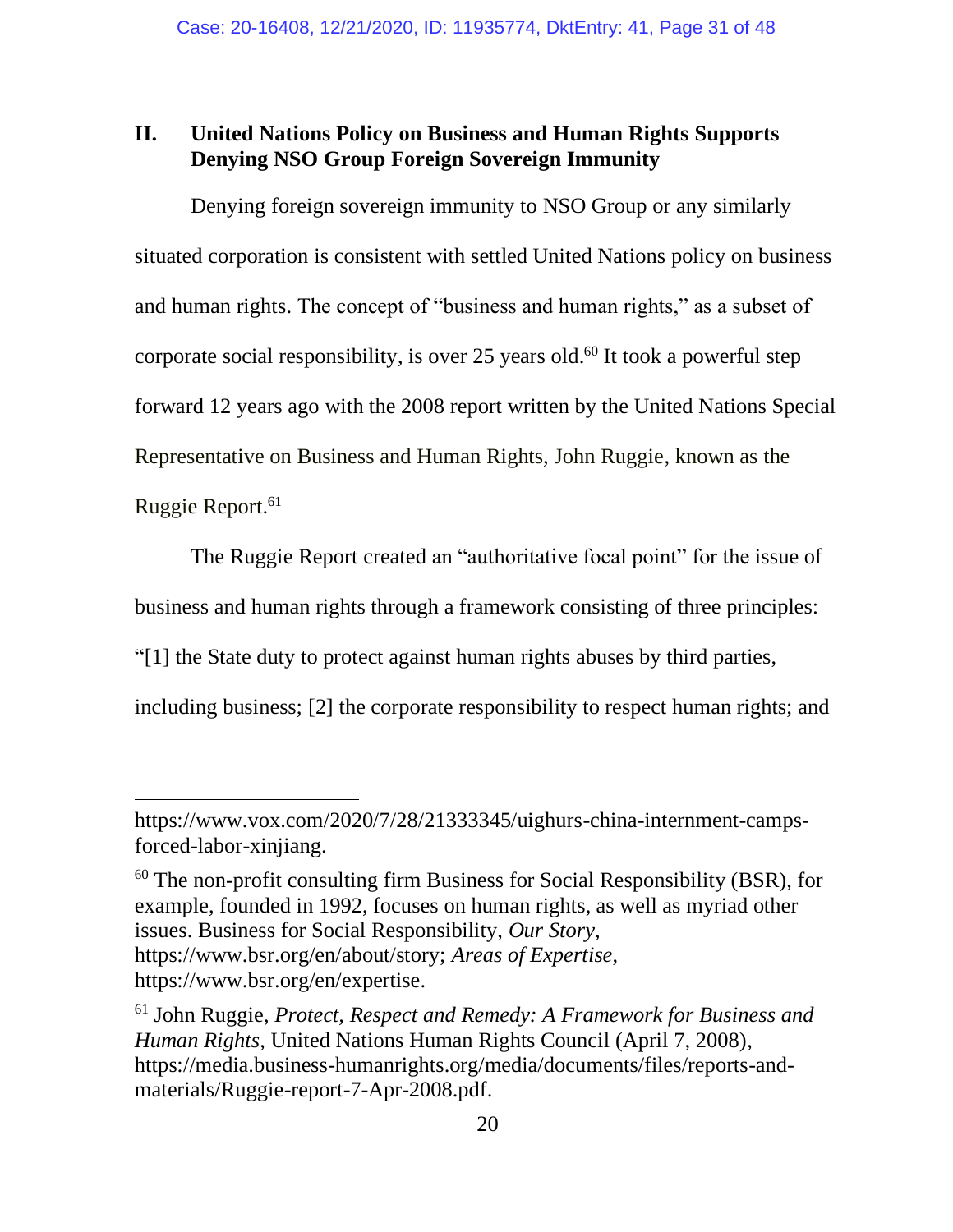[3] the need for more effective access to remedies."<sup>62</sup> The Ruggie Report emphasizes that the governmental duty to protect and the corporate responsibility to respect human rights are distinct (albeit intertwined) obligations.<sup>63</sup>

The 2008 Ruggie Report led to the 2011 publication by the United

Nations Human Rights Council of the *Guiding Principles on Business and* 

*Human Rights*, which adopted and sought to operationalize the Ruggie Report

framework.<sup>64</sup> The United States has endorsed the *Guiding Principles* as they

specifically apply to U.S. companies that provide digital surveillance

technologies to foreign governments. 65

[https://www.ohchr.org/Documents/Publications/GuidingPrinciplesBusinessHR\\_](https://www.ohchr.org/Documents/Publications/GuidingPrinciplesBusinessHR_EN.pdf) [EN.pdf.](https://www.ohchr.org/Documents/Publications/GuidingPrinciplesBusinessHR_EN.pdf) *See also* United Nations Human Rights Council, *Resolution on Human Rights and Transnational Corporations and Other Business Enterprise* [A/HRC/RES/17/4] (July 6, 2011),

[https://ap.ohchr.org/documents/dpage\\_e.aspx?si=A%2FHRC%2FRES%2F17%](https://ap.ohchr.org/documents/dpage_e.aspx?si=A%2FHRC%2FRES%2F17%2F4) [2F4.](https://ap.ohchr.org/documents/dpage_e.aspx?si=A%2FHRC%2FRES%2F17%2F4)

<sup>65</sup> U.S. State Dept., *U.S. Department of State Guidance on Implementing the "UN Guiding Principles" for Transactions Linked to Foreign Government End-Users for Products or Services with Surveillance Capabilities* (Sept. 30, 2020), [https://www.state.gov/key-topics-bureau-of-democracy-human-rights-and](https://www.state.gov/key-topics-bureau-of-democracy-human-rights-and-labor/due-diligence-guidance/)[labor/due-diligence-guidance/.](https://www.state.gov/key-topics-bureau-of-democracy-human-rights-and-labor/due-diligence-guidance/) *Cf.* European Commission, *ICT Sector Guide on Implementing the UN Guiding Principles on Business and Human Rights* (July

<sup>62</sup> *Id.* at 4.

<sup>63</sup> *Id.* at 17.

<sup>64</sup> United Nations Human Rights Council, *Guiding Principles on Business and Human Rights: Implementing the United Nations "Protect, Respect and Remedy" Framework* (June 16, 2011),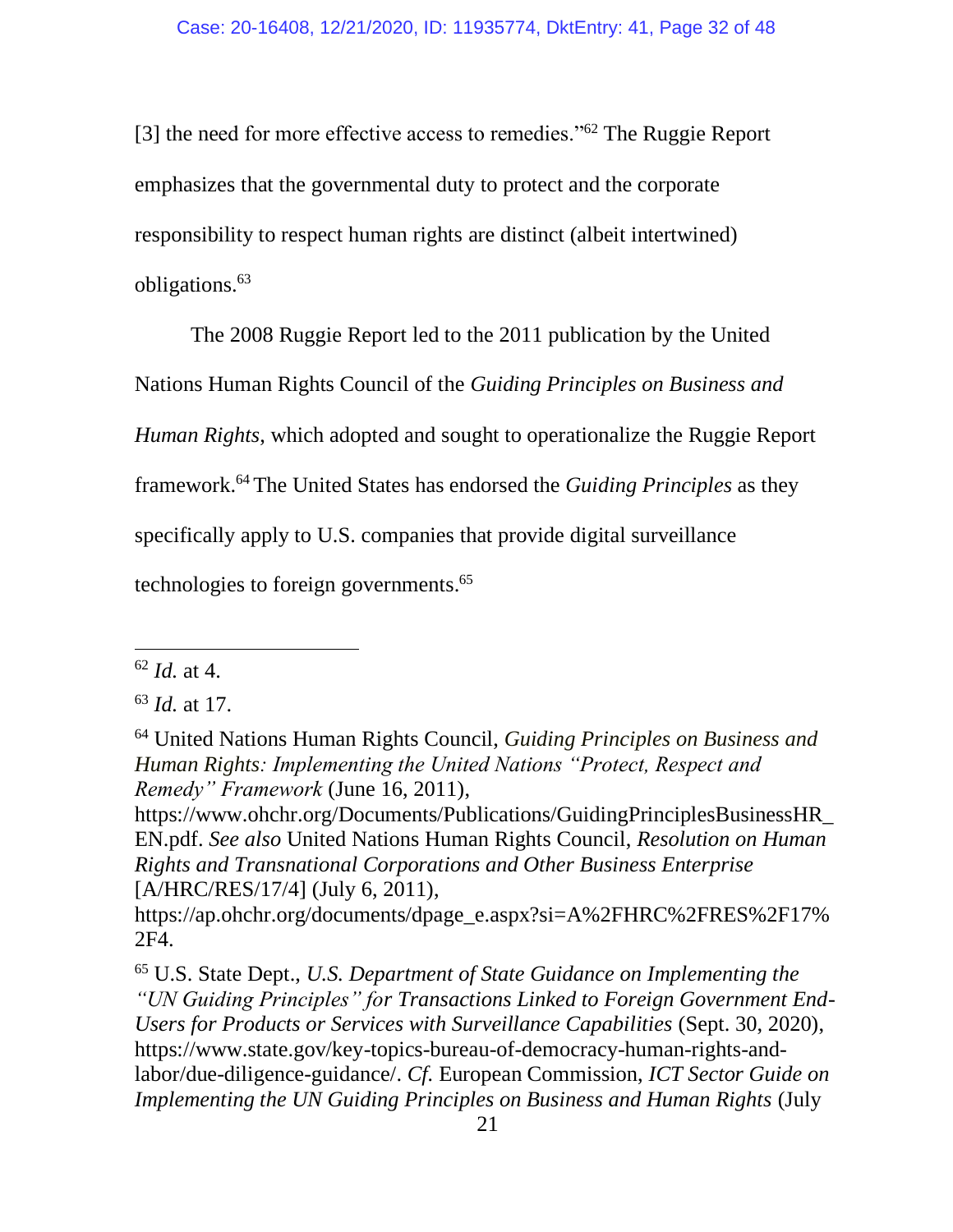The *Guiding Principles* provide that national governments should "take steps to prevent abuse abroad by business enterprises within their jurisdiction"<sup>66</sup> and "to ensure the effectiveness of domestic judicial mechanisms when addressing business-related human rights abuses." <sup>67</sup> They express concern about "legal barriers" to justice, including "[t]he way in which legal responsibility is attributed among members of a corporate group under domestic criminal and civil laws facilitates the avoidance of appropriate accountability."<sup>68</sup> They also caution against creating a situation where human rights victims "face a denial of justice in a host State and cannot access home State courts regardless of the merits of the claim."<sup>69</sup>

This Court should not facilitate "the avoidance of appropriate accountability."<sup>70</sup> Rather, ensuring that companies like NSO Group cannot avoid accountability through foreign sovereign immunity is consistent with the United Nations' goal of establishing judicial avenues for human rights victims to seek

<sup>69</sup> *Id*.

<sup>2, 2013),</sup> https://ec.europa.eu/anti-trafficking/publications/europeancommission-sector-guides-implementing-un-guiding-principles-business-andhum-0\_en.

<sup>66</sup> *Guiding Principles, supra* note 64, at 4.

<sup>67</sup> *Id.* at 28.

<sup>68</sup> *Id.* at 29.

<sup>70</sup> *Id.* at 29.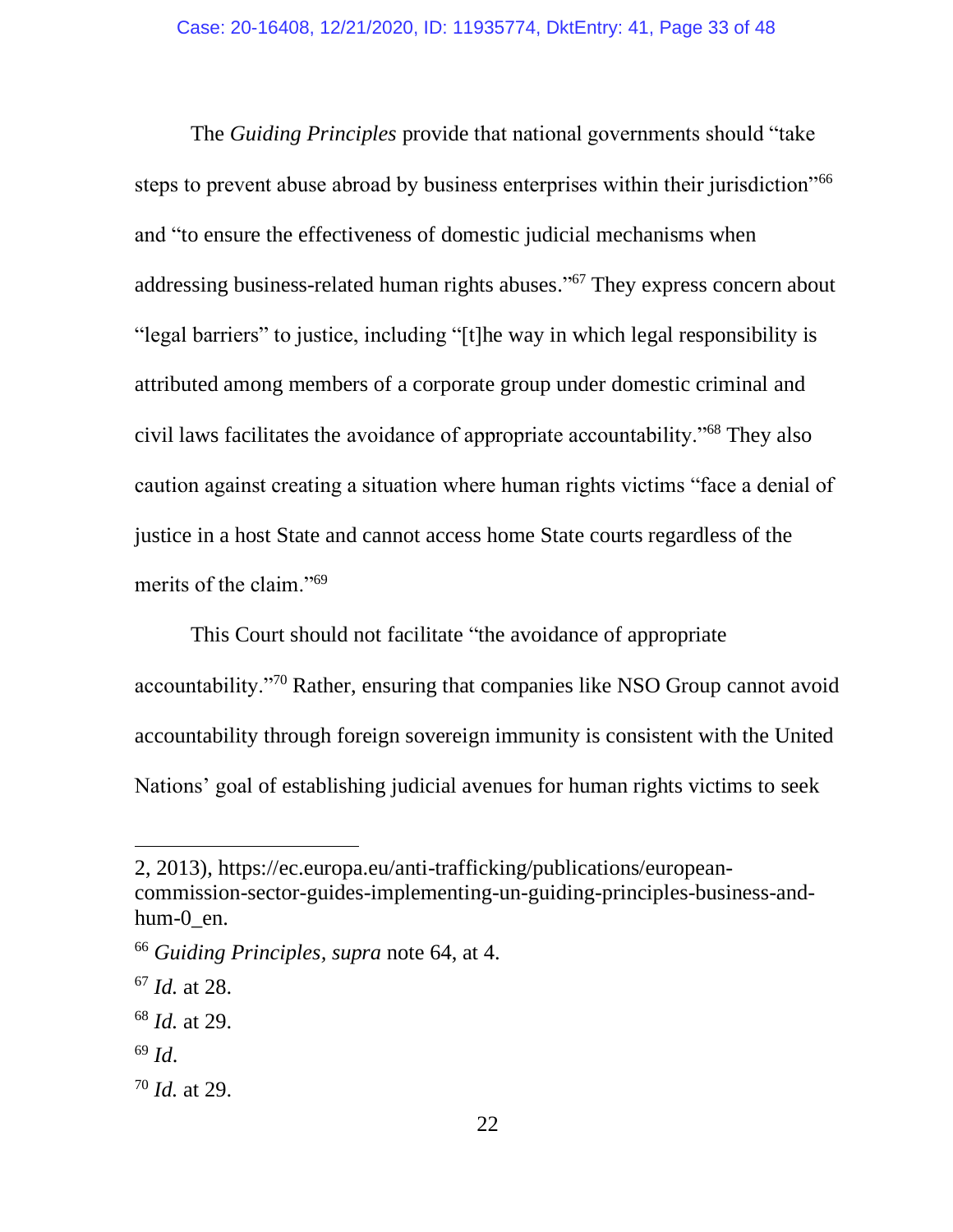justice against corporations that are complicit in abuses perpetrated by governments. The unavailability of foreign sovereign immunity to companies does not mean that U.S. courts would have unfettered authority over foreign corporations, or any corporation for that matter. The rules of personal jurisdiction continue to circumscribe the reach of U.S. courts. *See* Fed. R. Civ. P. 4(k), 12(b)(2); *International Shoe Co. v. Washington*, 326 U.S. 310 (1945); *AMA Multimedia, LLC v. Wanat*, 970 F.3d 1201, 1207-09 (9th Cir. 2020). As do the required elements of any claim, from the Computer Fraud & Abuse Act, with its requirement of "damage" or "loss,"18 U.S.C. §1030(g); to the Alien Tort Statute, 28 U.S.C §1350, which requires that any claim by a foreign plaintiff against an American corporation for aiding and abetting governmental human rights abuses "touch and concern" the United States per *Kiobel*, 133 S. Ct. at 1669 and sufficiently meet the standard tort elements of *mens rea* and *actus reus*, among others.<sup>71</sup>

## **III. Voluntary Mechanisms for Holding the Technology Industry Accountable for Human Rights Abuses Are Inadequate**

It is especially important that this Court deny companies like NSO Group foreign sovereign immunity—and thereby give plaintiffs a fighting chance in U.S. courts—given that voluntary mechanisms for holding technology

<sup>71</sup> *See, e.g.*, *supra* note 41.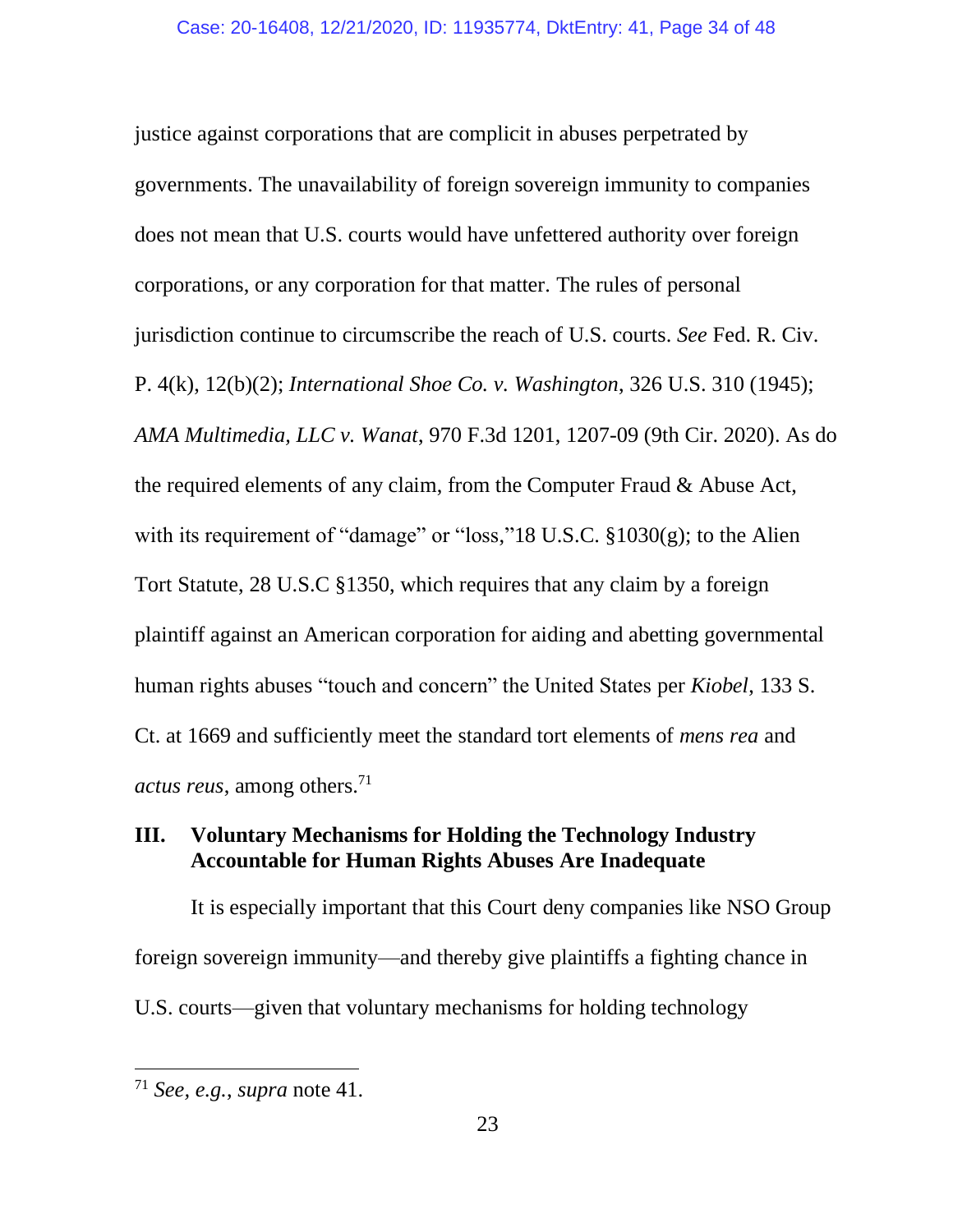companies accountable for their roles in human rights abuses have proven inadequate. The Ruggie Report recognizes that "companies can affect virtually all internationally recognized rights."<sup>72</sup> The report even uses a technology example to illustrate the potential breadth of a company's impact on human rights: "violations of privacy rights by Internet service providers can endanger dispersed end-users."<sup>73</sup>

The Ruggie Report argues that companies, therefore, must practice "due diligence," which involves taking steps "to become aware of, prevent and address adverse human rights impacts."<sup>74</sup> Due diligence<sup>75</sup> includes the consideration of several factors, such as "whether [the company] might contribute to abuse through the relationships connected to their activities, such

<sup>75</sup> *Amicus* proposed a specific version of this due diligence framework called "Know Your Customer" for technology companies to follow before closing a deal with a foreign government or the U.S. government, where there is a possibility the technology could be used in human rights violations. *See* Cindy Cohn & Jillian C. York, *"Know Your Customer" Standards for Sales of Surveillance Equipment*, EFF (Oct. 24, 2011),

[https://www.eff.org/deeplinks/2011/10/it%E2%80%99s-time-know-your](https://www.eff.org/deeplinks/2011/10/it%E2%80%99s-time-know-your-customer-standards-sales-surveillance-equipment)[customer-standards-sales-surveillance-equipment.](https://www.eff.org/deeplinks/2011/10/it%E2%80%99s-time-know-your-customer-standards-sales-surveillance-equipment) *See also* Cindy Cohn, *Should Your Company Help ICE? "Know Your Customer" Standards for Evaluating Domestic Sales of Surveillance Equipment*, EFF (July 13, 2018), https://www.eff.org/deeplinks/2018/07/should-your-company-help-ice-knowyour-customer-standards-evaluating-domestic.

<sup>72</sup> Ruggie, *supra* note 61, at 9.

<sup>73</sup> *Id.* at 20.

<sup>74</sup> *Id.* at 17.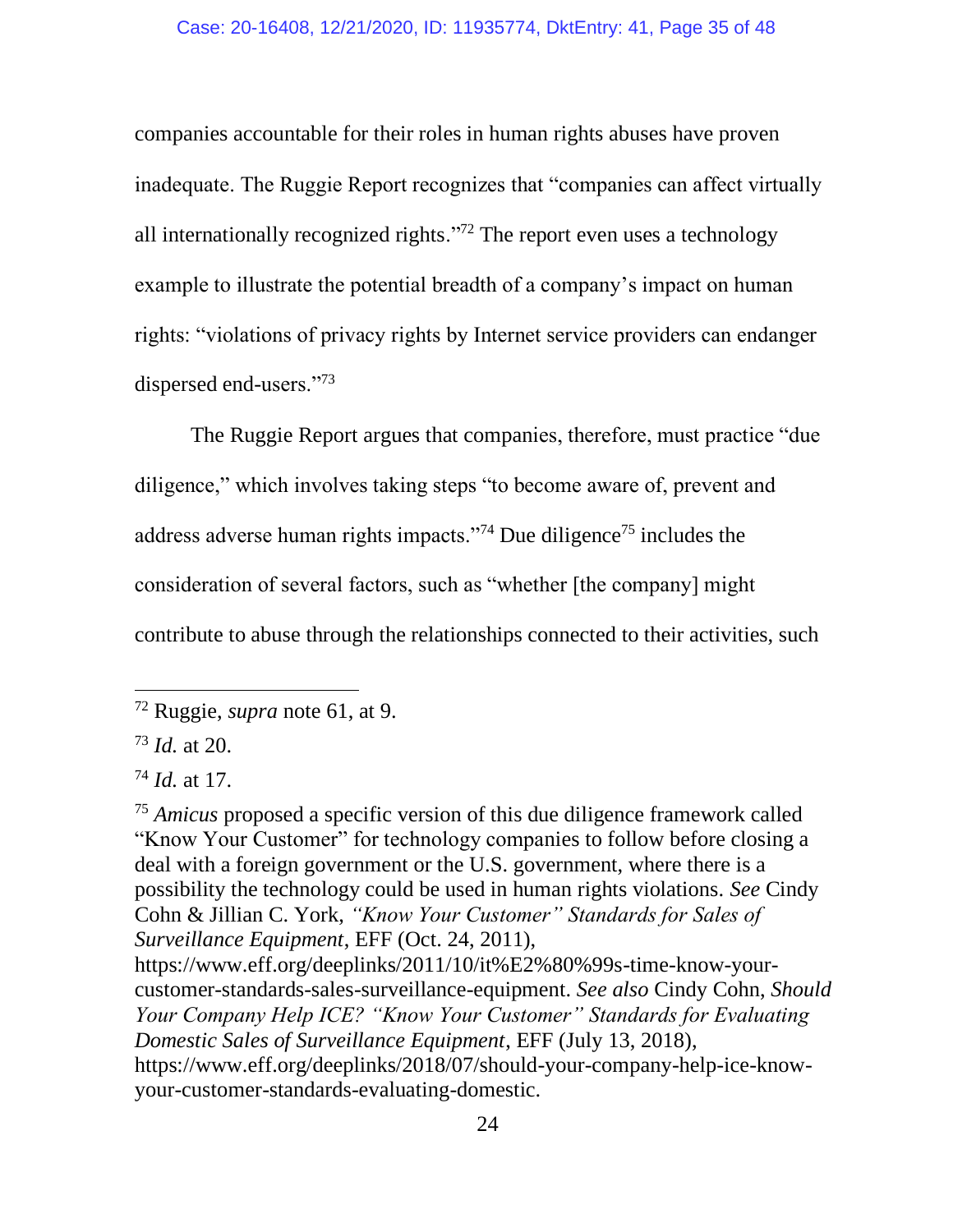as with business partners, suppliers, State agencies, and other non-State actors."<sup>76</sup> The UN's *Guiding Principles* similarly provide that companies should "avoid causing or contributing to adverse human rights impacts through their own activities," and should "prevent or mitigate adverse human rights impacts that are directly linked to their operations, products or services by their business relationships," whether those relationships are with governmental or nongovernmental actors.<sup>77</sup>

However, the *Guiding Principles* expressly do not create any "new international law obligations."<sup>78</sup> Thus, the Ruggie Report's "due diligence" framework for companies is wholly voluntary. The report contemplates that voluntary mechanisms would play a significant role in corporate accountability for human rights violations.<sup>79</sup> The Ruggie Report and the UN's *Guiding Principles* helped spur progress in defining the right courses of action on business and human rights. Unfortunately, weakness of voluntary enforcement is evidenced by the fact that NSO Group itself has a "due diligence" human rights

<sup>76</sup> Ruggie, *supra* note 61, at 17.

<sup>77</sup> *Guiding Principles*, *supra* note 64, at 14-15.

<sup>78</sup> *Id.* at 1.

<sup>79</sup> Ruggie, *supra* note 61, at 26. *See also Guiding Principles*, *supra* note 64, at 28, 31.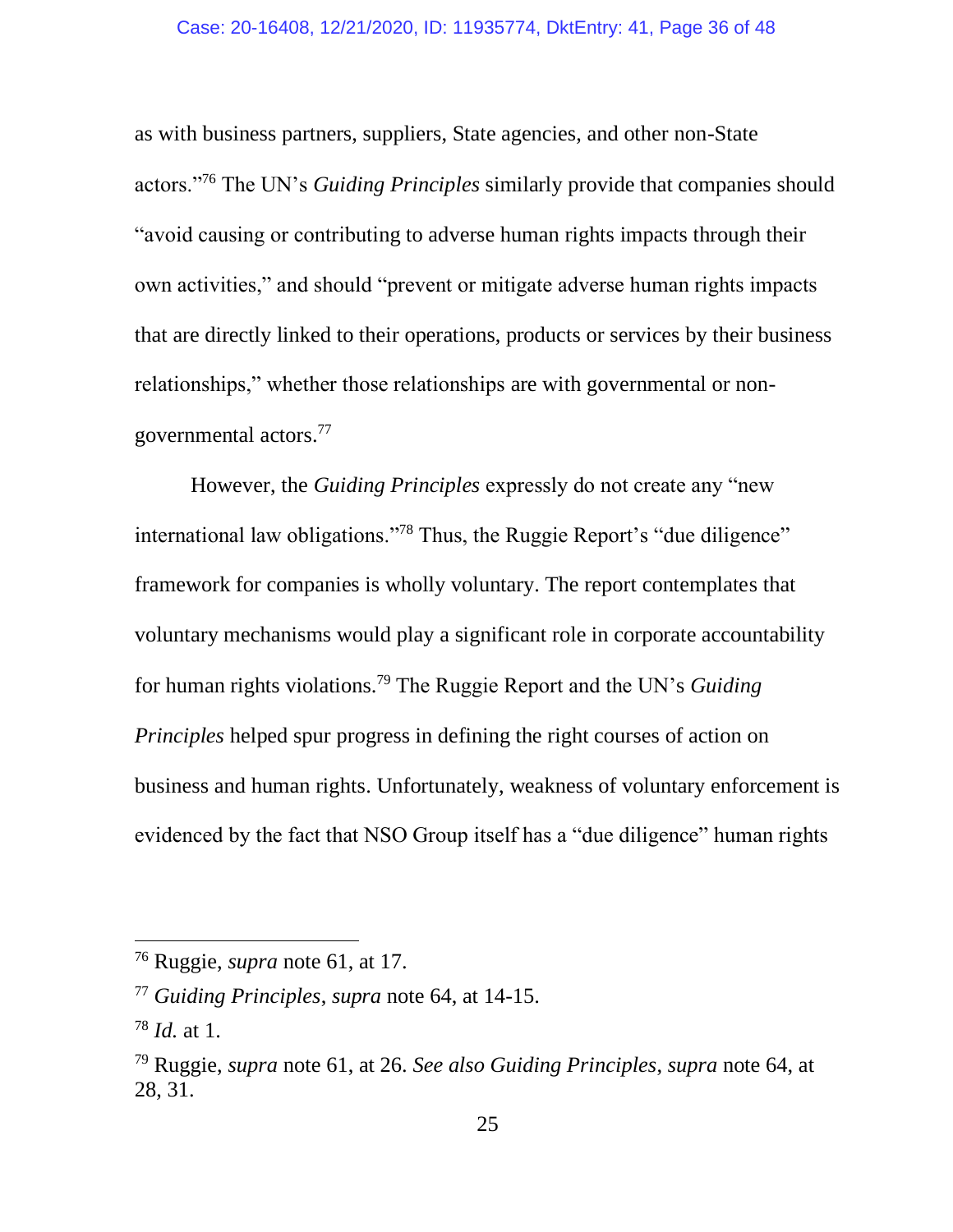program<sup>80</sup> yet governmental abuses continue.<sup>81</sup> Enforcement generally of human rights standards through voluntary corporate accountability mechanisms has been weak at best.

#### **Limits of Multi-Stakeholder Initiatives**  $\mathbf{A}$ .

A recent report by MSI Integrity $82$  concluded that multi-stakeholder initiatives (as a subset of voluntary human rights corporate accountability mechanisms) "are not effective tools for holding corporations accountable for abuses, protecting rights holders against human rights violations, or providing survivors and victims with access to remedy."<sup>83</sup> This includes the leading

<sup>80</sup> NSO Group, *Human Rights Policy*,

[https://www.nsogroup.com/governance/human-rights-policy/.](https://www.nsogroup.com/governance/human-rights-policy/) *See also* Novalpina Capital, *NSO Group Announces New Human Rights Policy and Governance Framework* (Sept. 11, 2019), [https://www.novalpina.pe/nso-group](https://www.novalpina.pe/nso-group-announces-new-human-rights-policy-and-governance-framework/)[announces-new-human-rights-policy-and-governance-framework/.](https://www.novalpina.pe/nso-group-announces-new-human-rights-policy-and-governance-framework/)

<sup>81</sup> *See, e.g.*, Amnesty International, *NSO Group Spyware Used Against Moroccan Journalist Days After Company Pledged to Respect Human Rights* (June 22, 2020), [https://www.amnesty.org/en/latest/news/2020/06/nso-spyware](https://www.amnesty.org/en/latest/news/2020/06/nso-spyware-used-against-moroccan-journalist/)[used-against-moroccan-journalist/.](https://www.amnesty.org/en/latest/news/2020/06/nso-spyware-used-against-moroccan-journalist/)

 $82$  The Institute for Multi-Stakeholder Initiative Integrity (MSI Integrity) was originally incubated at the International Human Rights Clinic at Harvard Law School from 2010 to 2012. It is now an independent U.S.-based nonprofit organization. MSI Integrity, *History*, https://www.msi-integrity.org/testhome/history/.

<sup>83</sup> MSI Integrity, *Not Fit-for-Purpose: The Grand Experiment of Multi-Stakeholder Initiatives in Corporate Accountability, Human Rights and Global Governance*, at 4 (July 2020), https://www.msi-integrity.org/wpcontent/uploads/2020/07/MSI\_Not\_Fit\_For\_Purpose\_FORWEBSITE.FINAL\_.p df.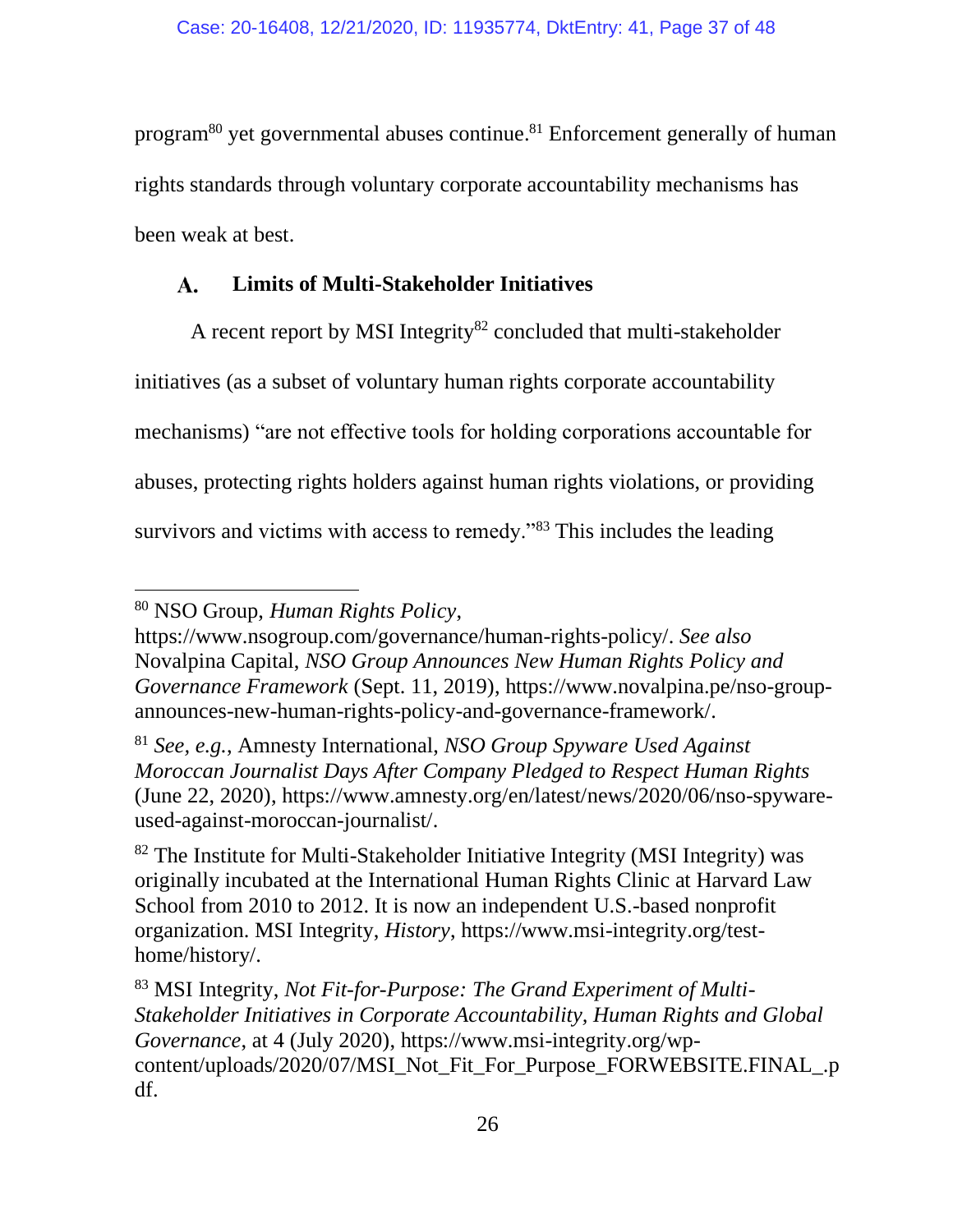technology-industry focused MSI, called the Global Network Initiative (GNI), discussed below. See infra Part III.C.<sup>84</sup>

The report correctly recognized that MSIs can only achieve "positive outcomes where there is genuine commitment on the part of corporate members to change."<sup>85</sup> The report emphasized that "MSIs do not eliminate the need to protect rights holders from corporate abuses through effective regulation and enforcement."<sup>86</sup> While supporting companies that are committed to avoiding human rights abuses is a useful role, the difference between these initiatives and law is clear: law ensures accountability for companies that do not care about—or are actively opposed to—respecting human rights.

This Court must recognize that denying companies like NSO Group foreign sovereign immunity gives human rights victims a chance to enforce through a binding judicial process—human rights standards against foreign or domestic corporations that are not willing to police themselves and that cause grave harm to individuals around the world.

- <sup>85</sup> *Id.* at 5.
- <sup>86</sup> *Id*.

<sup>84</sup> *Id.* at 24.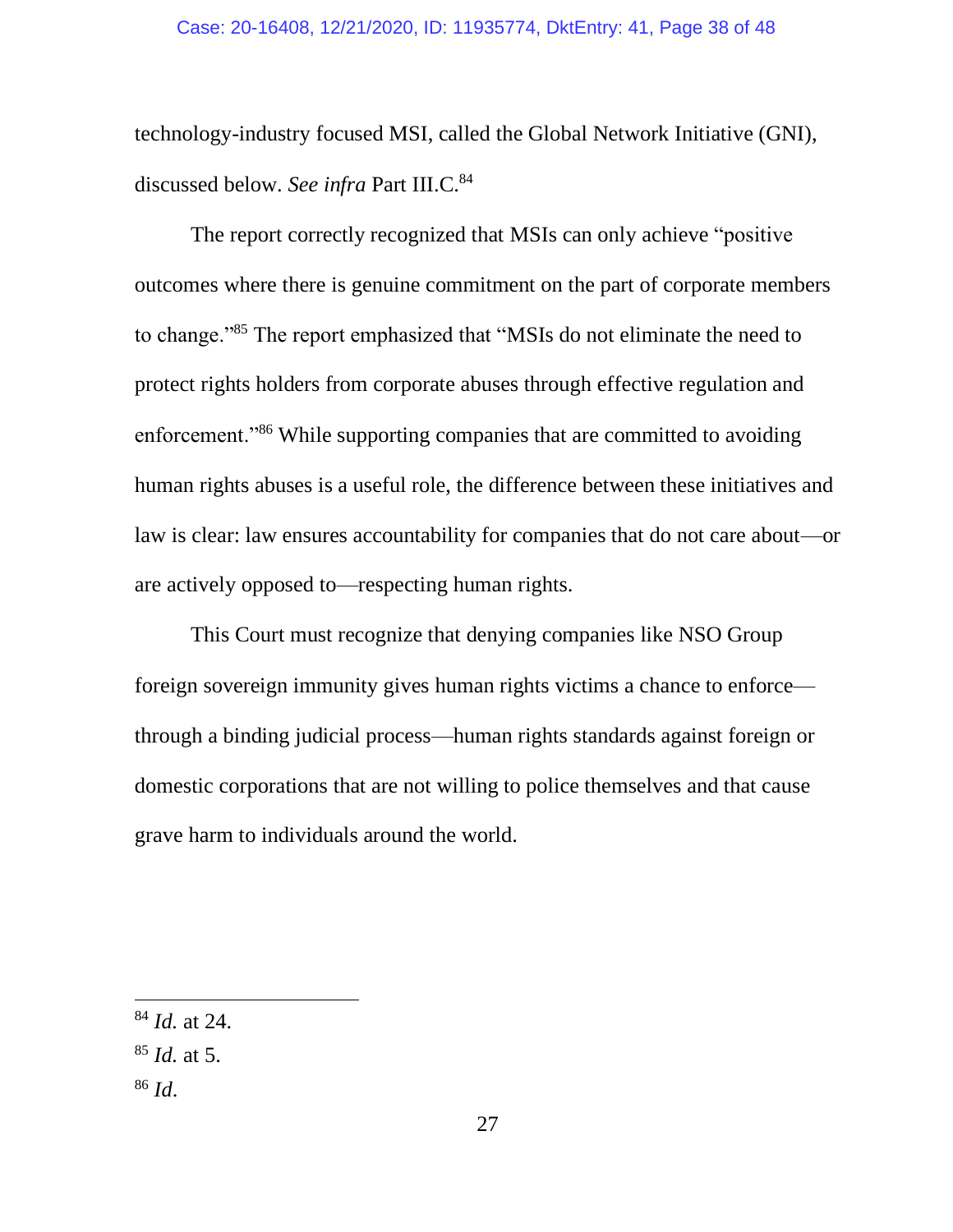#### **OECD Guidelines for Multinational Enterprises B.**

The Organization for Economic Cooperation & Development  $(OECD)^{87}$ wrote the *Guidelines for Multinational Enterprises* that comprise recommendations for "responsible business conduct," which address the realm of human rights, among other areas.<sup>88</sup> The human rights chapter specifically cites the Ruggie Report's "due diligence" framework and the UN's *Guiding Principles* as the bases for the OECD's human rights recommendations.<sup>89</sup> The accountability mechanism for the *Guidelines* is the system of "National Contact Points" (NCPs), which are offices set up by participating countries to accept complaints—"Specific Instances"—that companies have violated the *Guidelines*. <sup>90</sup> Specific Instances can lead to mediation between the complainant

<sup>&</sup>lt;sup>87</sup> The OECD is an international organization funded by member countries. Organization for Economic Cooperation & Development, *Budget*, https://www.oecd.org/about/budget/.

<sup>88</sup> Organization for Economic Cooperation & Development, *Responsible Business Conduct: OECD Guidelines for Multinational Enterprises*, http://mneguidelines.oecd.org/.

<sup>89</sup> Organization for Economic Cooperation & Development, *OECD Guidelines for Multinational Enterprises, 2011 Edition*, at 31-34, http://www.oecd.org/daf/inv/mne/48004323.pdf.

<sup>90</sup> Organization for Economic Cooperation & Development, *Responsible Business Conduct: OECD Guidelines for Multinational Enterprises, National Contact Points*, http://mneguidelines.oecd.org/ncps/.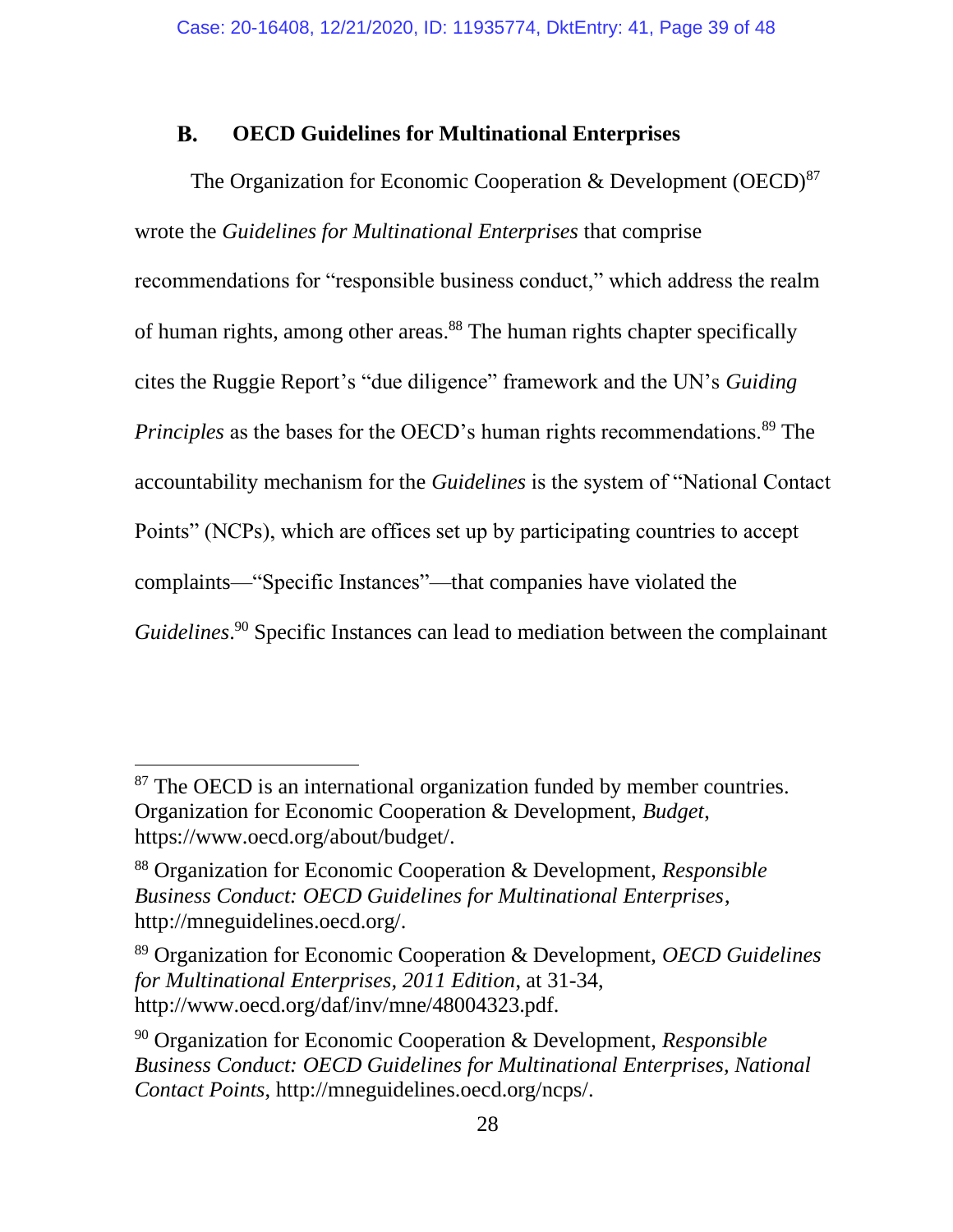and the company.<sup>91</sup> The National Contact Point for the United States is housed at the State Department.<sup>92</sup> The key shortcomings of the NCP/Specific Instance system are two-fold.<sup>93</sup> First, the Specific Instance process in the U.S. has not been widely used. Between 2000 and 2016, only 45 cases were submitted to the State Department,  $94$  with only one relating to the telecommunications industry (involving T-Mobile and labor practices).<sup>95</sup> Second and more fundamentally, "the OECD Guidelines are non-binding on businesses and engagement in a Specific Instance process is voluntary."<sup>96</sup>

<sup>91</sup> Organization for Economic Cooperation & Development, *Frequently Asked Questions: National Contact Points for OECD Guidelines for Multinational Enterprises* (2017), http://www.oecd.org/investment/mne/National-Contact-Points-for-RBC-Frequently-Asked-Questions.pdf.

<sup>92</sup> U.S. State Dept., *U.S. National Contact Point for the OECD Guidelines for Multinational Enterprises* (April 11, 2019), https://www.state.gov/u-s-nationalcontact-point-for-the-oecd-guidelines-for-multinational-enterprises/.

<sup>93</sup> *See, e.g.*, U.S. State Dept., *Specific Instance Process* (April 24, 2019), https://www.state.gov/u-s-national-contact-point-for-the-oecd-guidelines-formultinational-enterprises/specific-instance-process/.

<sup>94</sup> U.S. State Dept., *Chart of U.S. NCP Specific Instance Cases Since 2000*, https://www.state.gov/wp-content/uploads/2019/04/U.S.-NCP-Specific-Instances-Chart-2000-2017.pdf.

<sup>95</sup> U.S. State Dept., *U.S. NCP Final Assessment: Communications Workers of America (AFL-CIO, CWA)/ver.di and Deutsche Telekom AG* (July 9, 2013), https://2009-2017.state.gov/e/eb/oecd/usncp/links/rls/211646.htm.

<sup>96</sup> U.S. State Dept., *Specific Instance Process, Frequently Asked Questions* (Archive), https://2009-

<sup>2017.</sup>state.gov/e/eb/oecd/usncp/specificinstance/faq/index.htm.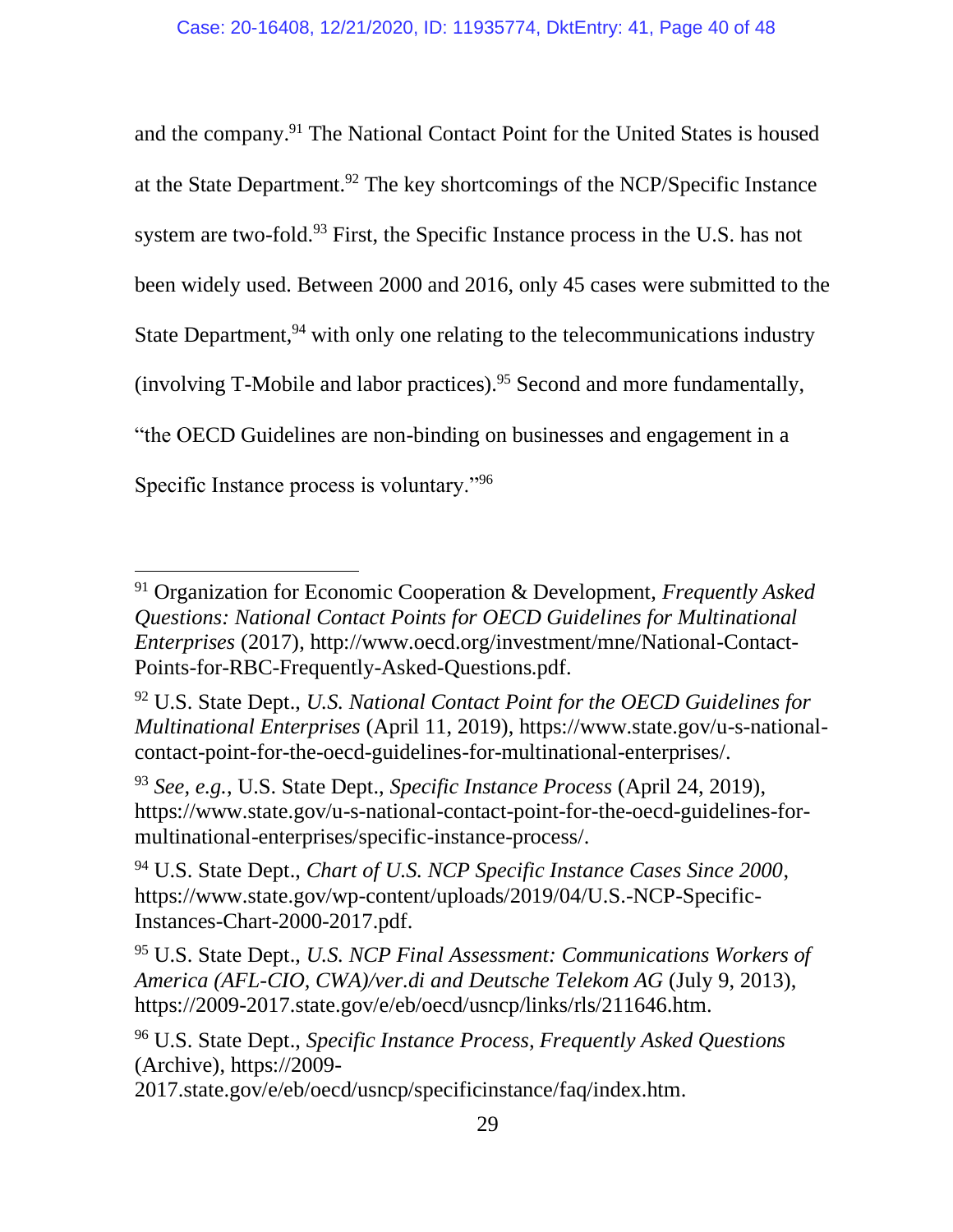This latter shortcoming was on full display in the United Kingdom,

providing a stark example for the technology industry.<sup>97</sup> Privacy International

filed a complaint with the UK's NCP alleging that Gamma International UK

Ltd.:

supplied to the Bahrain authorities "malware" products which allowed them to hear/see and record private conversations, correspondence and other records (e.g. address books) of individuals involved in pro-democracy activities in Bahrain … [O]n the basis of information obtained by this surveillance, these individuals, who had not committed any criminal offences under Bahrain law, were subsequently detained and in some cases tortured by the Bahrain security forces.<sup>98</sup>

After initially responding to Privacy International's complaint, Gamma

went silent. The UK NCP concluded:

[I]n the absence of an update from Gamma[,] the UK NCP can only conclude that Gamma International UK Limited has made no

 $97$  Similarly, the UK-based nonprofit Business & Human Rights Resource Centre collects human rights complaints against companies and solicits company responses. Companies can choose to ignore the complaints, and even if they respond, there is no guarantee they will change their practices. *See* Business & Human Rights Resource Centre, *Company Response Mechanism* ("The overall worldwide company response rate to us is an average of 73%."), https://www.business-humanrights.org/en/from-us/company-responsemechanism/.

<sup>98</sup> UK National Contact Point, *Initial Assessment by the UK National Contact Point for the OECD Guidelines for Multinational Enterprises: Complaint from Privacy International and Others Against Gamma International UK Ltd.*, at 2 (June 2013),

https://assets.publishing.service.gov.uk/government/uploads/system/uploads/atta chment\_data/file/847361/UK-NCP-initial-complaint-privacy-international-andothers-against-gamma-international-uk-ltd.pdf.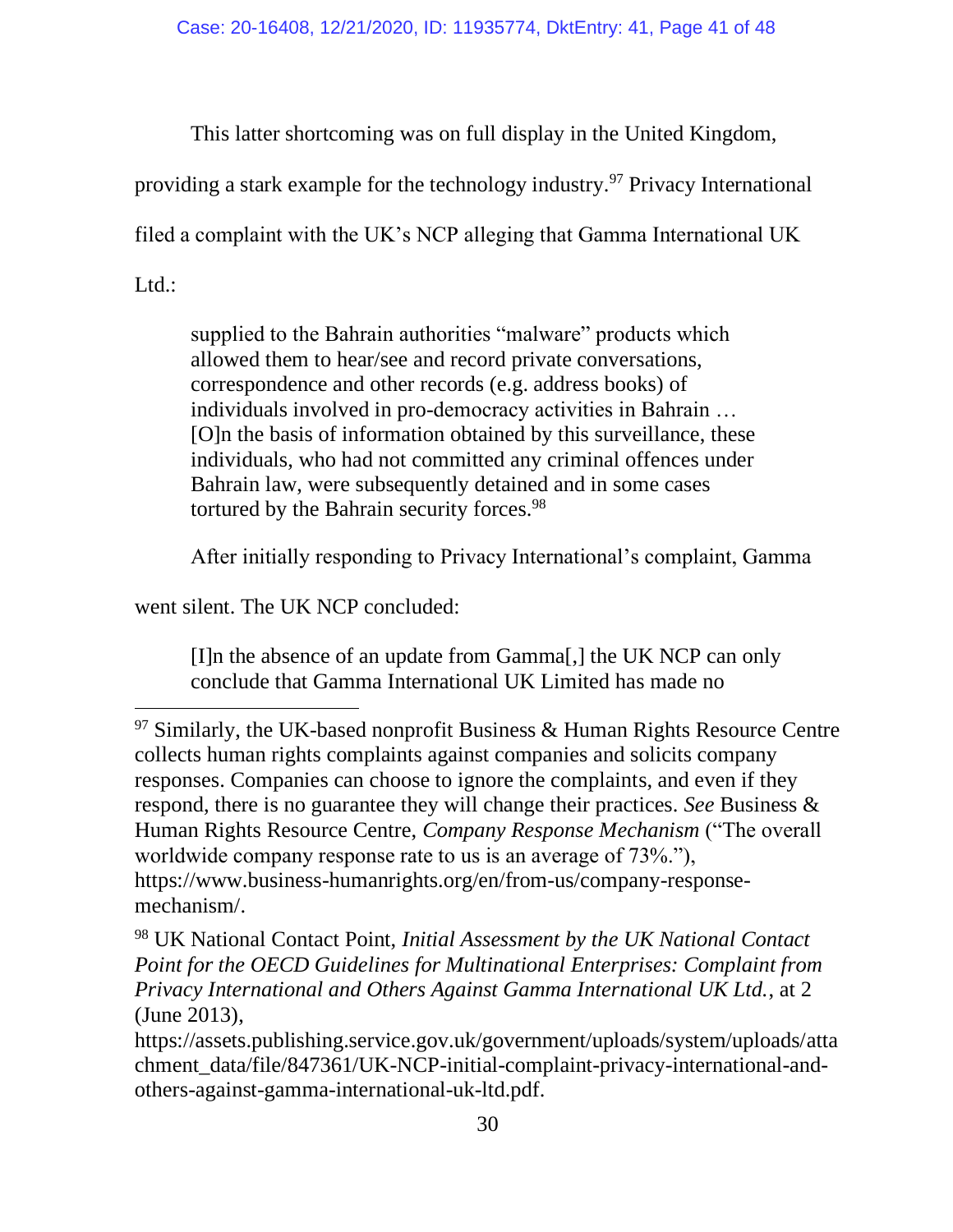progress (or effort) towards meeting the recommendations made in the Final Statement.<sup>99</sup> The UK NCP therefore sees no reason to change the view reached in its Final Statement that Gamma's [behavior] is inconsistent with its obligations under the OECD Guidelines. The UK NCP regrets Gamma's failure to engage.<sup>100</sup>

#### $\mathbf{C}$ . **Global Network Initiative**

GNI is a human rights corporate accountability program that focuses

specifically on the information and communications technology  $(ICT)$  sector.<sup>101</sup>

GNI was born out of the tragic case of Shi Tao, discussed above, where Yahoo!

shared information from his email account with the Chinese government, which

led to his arrest and imprisonment for nearly a decade. *See supra* Part I.C.

GNI is a voluntary program that follows a multi-stakeholder model, where

its members include American and foreign technology companies, as well as

<sup>99</sup> *See generally* UK National Contact Point, *Privacy International Complaint to UK NCP About Gamma International UK Ltd.* (Feb. 26, 2016),

https://www.gov.uk/government/publications/privacy-international-complaintto-uk-ncp-about-gamma-international-uk-ltd.

<sup>100</sup> UK National Contact Point, *Follow Up Statement After Recommendations in Complaint From Privacy International Against Gamma International*, at 4 (Feb. 2016),

https://assets.publishing.service.gov.uk/government/uploads/system/uploads/atta chment\_data/file/847364/uk-ncp-follow-up-statement-privacy-internationalgamma-international.pdf.

<sup>&</sup>lt;sup>101</sup> GNI is a U.S.-based nonprofit organization. Global Network Initiative, *Financials*, https://globalnetworkinitiative.org/team/financials/.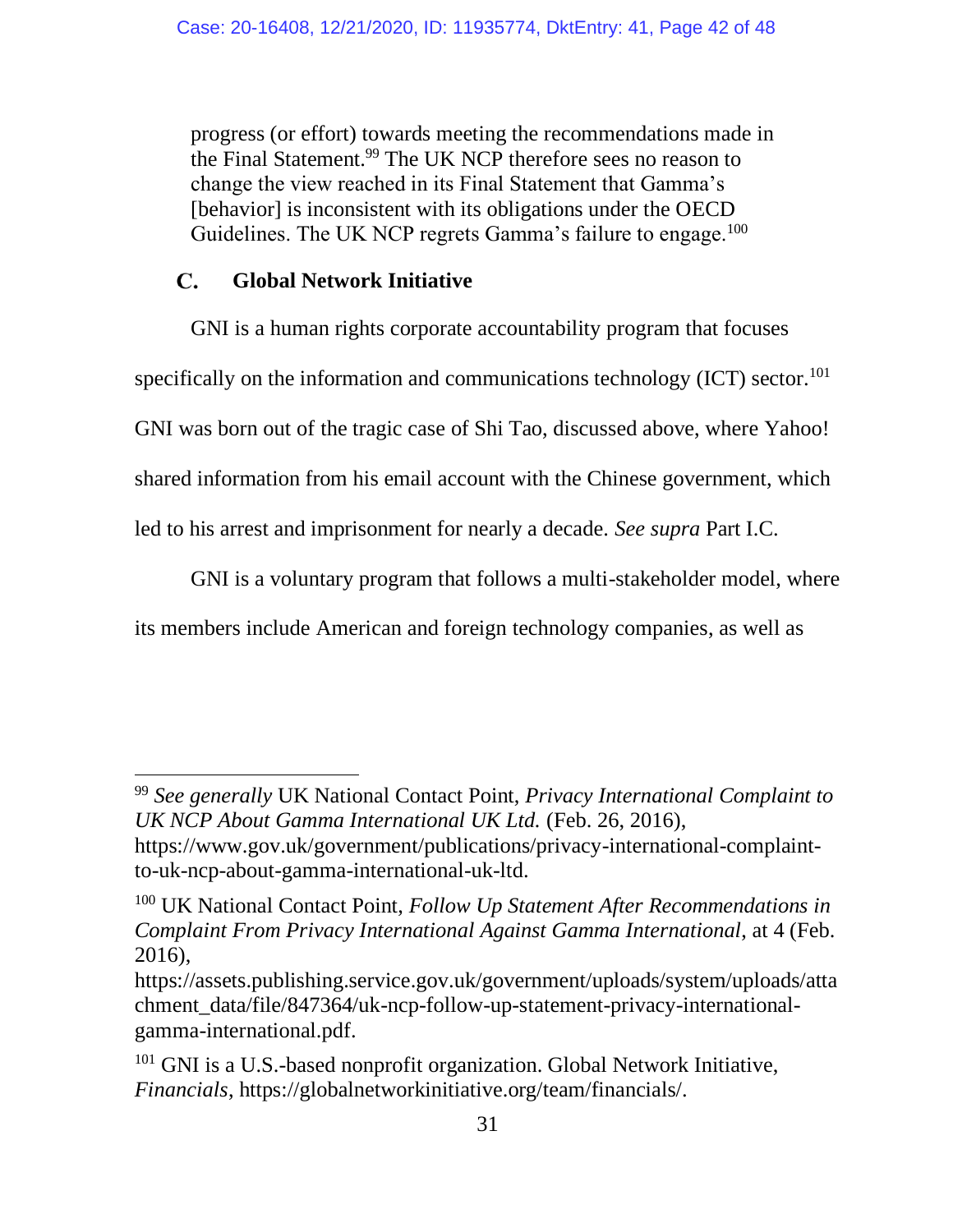civil society groups, academics, and investment firms.<sup>102</sup> Over two years of painstaking effort went into creating GNI,<sup>103</sup> including the foundational *Principles on Free Expression and Privacy*<sup>104</sup> and the related *Implementation Guidelines*, which require technology company members to submit to independent "assessments" or audits of their implementation of the *Principles*. 105

While GNI should be credited for recruiting major technology companies and operationalizing human rights accountability for the ICT sector, the program has two major shortcomings. First, not all technology companies are members presently only 15 companies participate in GNI. Second and more importantly, the program's success hinges on the candor and cooperation of the member companies, which has been lacking. *Amicus* was once a civil society member of GNI, until it resigned in 2013 from the organization after GNI members were implicated in mass Internet surveillance by the U.S. National Security Agency.

<sup>102</sup> Global Network Initiative, *Our Members*,

https://globalnetworkinitiative.org/#home-menu.

<sup>103</sup> Global Network Initiative, *About GNI*, https://globalnetworkinitiative.org/about-gni/.

<sup>104</sup> Global Network Initiative, *The GNI Principles*, https://globalnetworkinitiative.org/gni-principles/.

<sup>105</sup> Global Network Initiative, *Implementation Guidelines*, https://globalnetworkinitiative.org/implementation-guidelines/.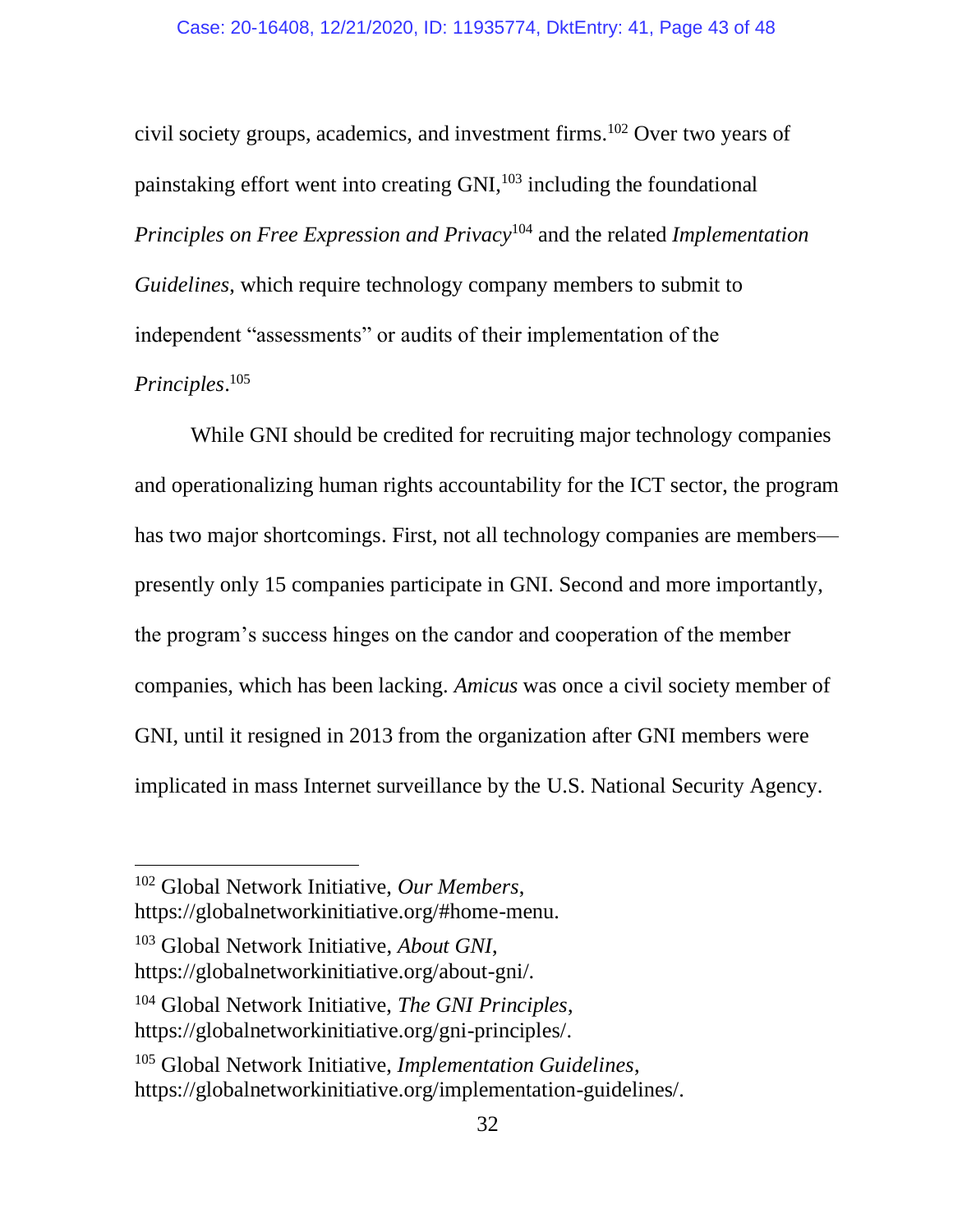GNI's corporate representatives were unable to accurately represent to civil society organizations and other GNI members the nature and extent of the illegal surveillance conducted within their systems by the U.S. government.<sup>106</sup> Additionally, the NYU Stern Center for Business & Human Rights resigned from GNI in 2016 due, in part, to the organization's board having removed the term "compliance" from the *Principles* and *Implementation Guidelines*, and added language stating that GNI would instead assess whether a company was "committed" to the *Principles* and was acting in "good faith" to implement them. As representatives for the Center wrote, "This is not a meaningful standard. Our assumption is that all member companies are committed to the principles and are making good faith efforts to implement them; the question is whether they are in compliance with a set of standards."<sup>107</sup>

#### **CONCLUSION**

This Court must not shut the courthouse door to victims of human rights abuses powered by foreign or domestic corporations. In the digital age, repressive governments rarely act alone to violate human rights. They have

<sup>106</sup> EFF, *Press Release: EFF Resigns from Global Network Initiative* (Oct. 10, 2013), https://www.eff.org/press/releases/eff-resigns-global-network-initiative.

<sup>107</sup> Sarah Labowitz & Michael Posner, *NYU Center for Business and Human Rights Resigns Its Membership in the Global Network Initiative*, NYU Stern Center for Business & Human Rights (Feb. 1, 2016), https://bhr.stern.nyu.edu/blogs/cbhr-letter-of-resignation-gni.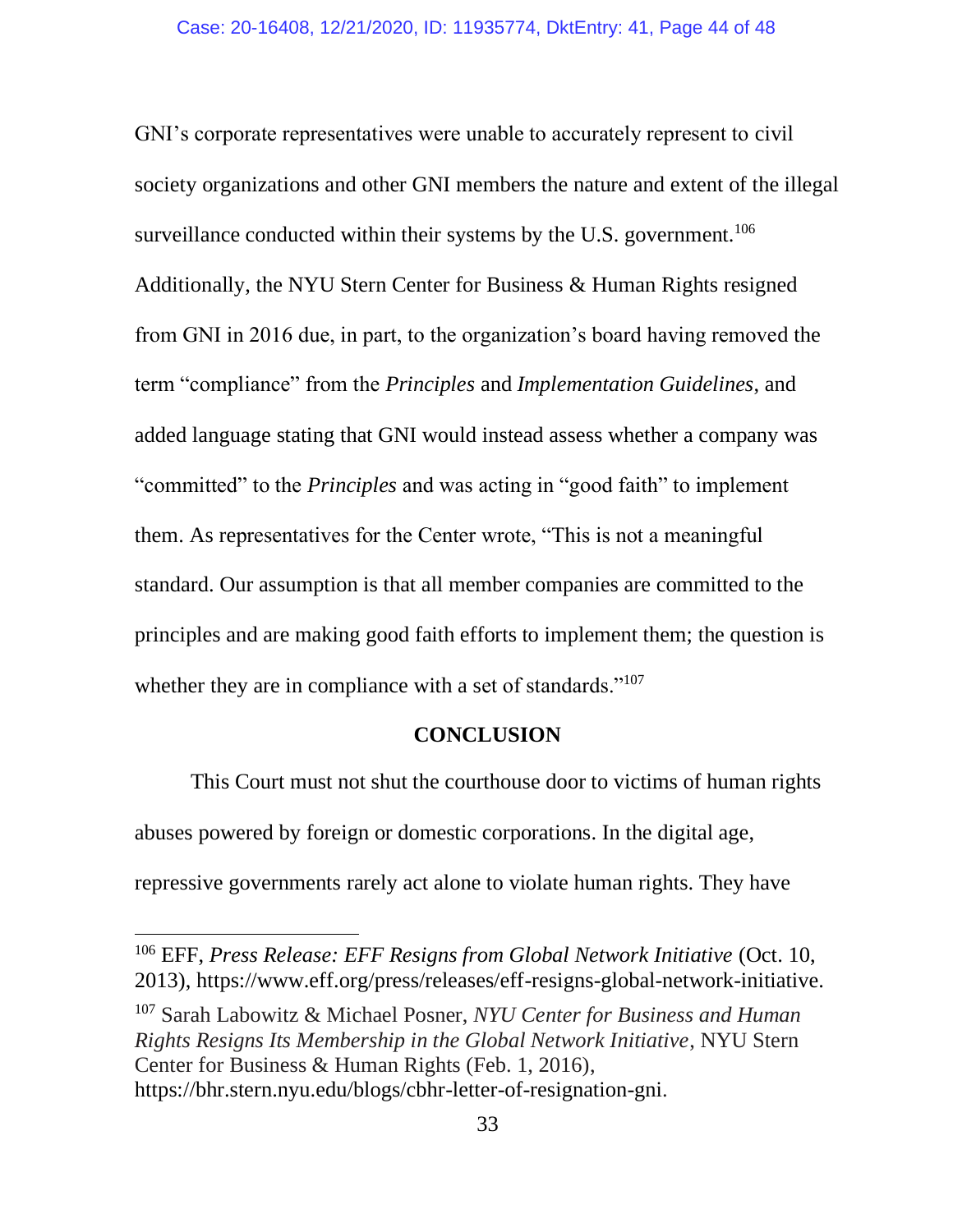accomplices—including technology companies that have the sophistication and technical know-how that those repressive governments lack. As the United Nations Special Rapporteur on Freedom of Opinion and Expression noted, "Governments have requirements that their own departments and agencies may be unable to satisfy. Private companies have the incentives, the expertise and the resources to meet those needs." 108

Technology has the capacity to protect human rights, but it also can make violations ruthlessly efficient. We urge this Court to *deny* Defendants-Appellants any form of foreign sovereign immunity—whether as conduct-based immunity under federal common law, or as derivative foreign sovereign immunity under the Foreign Sovereign Immunities Act. In so doing, this Court should craft a rule that denies foreign sovereign immunity to all private companies, especially those that facilitate violations of human rights. It is critical that U.S. courts remain a viable avenue for holding all technology companies accountable for their complicity in human rights abuses committed by repressive governments, especially when the U.S. judicial system may be the only available avenue of redress. This Court can help ensure that technological

<sup>108</sup> Kaye, *supra* note 12, at 6.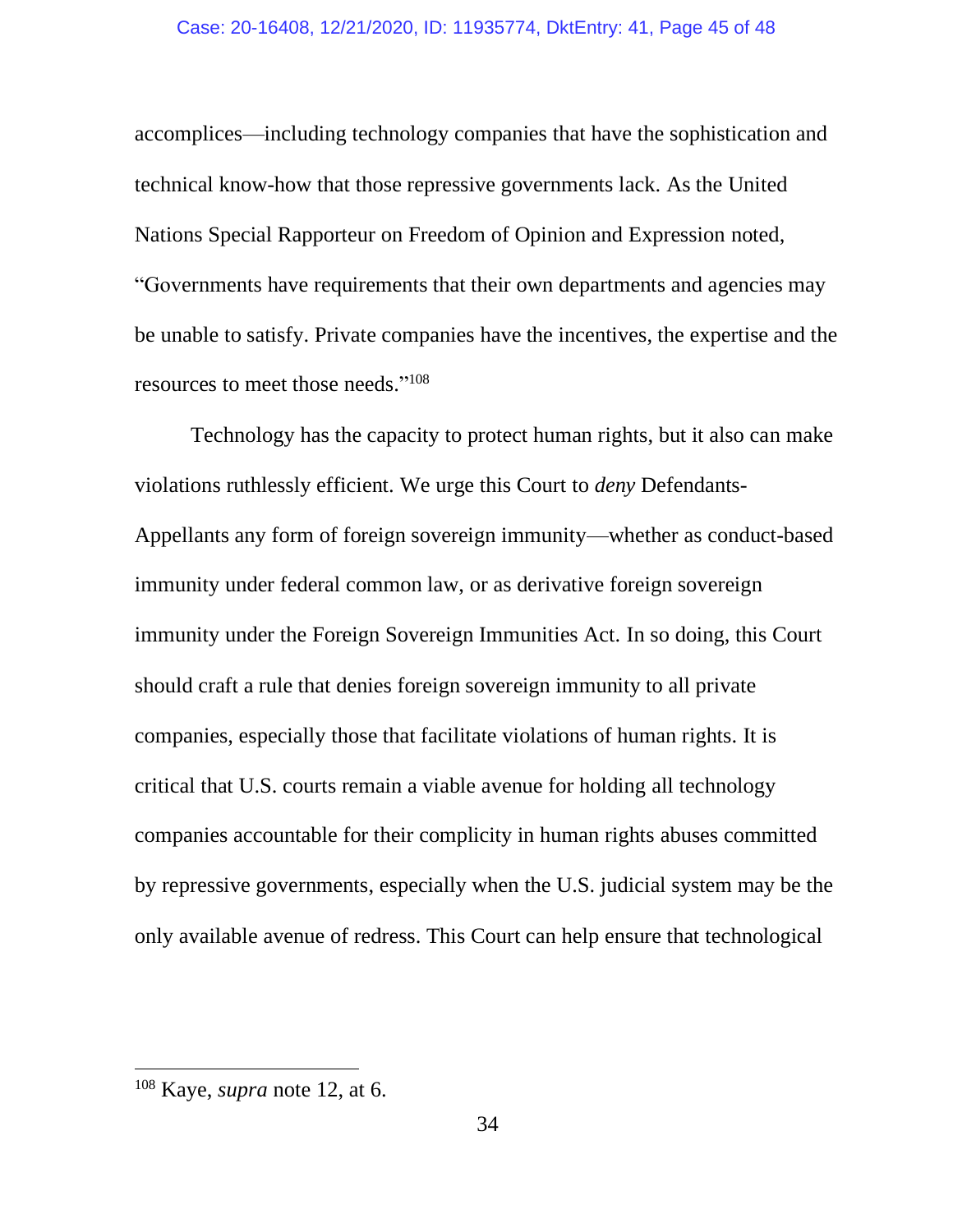genius supports, rather than undermines, the rule of law.

December 21, 2020 Respectfully submitted,

By: */s/ Sophia Cope* Sophia Cope Andrew Crocker ELECTRONIC FRONTIER FOUNDATION 815 Eddy Street San Francisco, CA 94109-7701 Tel: (415) 436-9333 Fax: (415) 436-9993 sophia@eff.org andrew@eff.org

> *Attorneys for Amicus Curiae Electronic Frontier Foundation*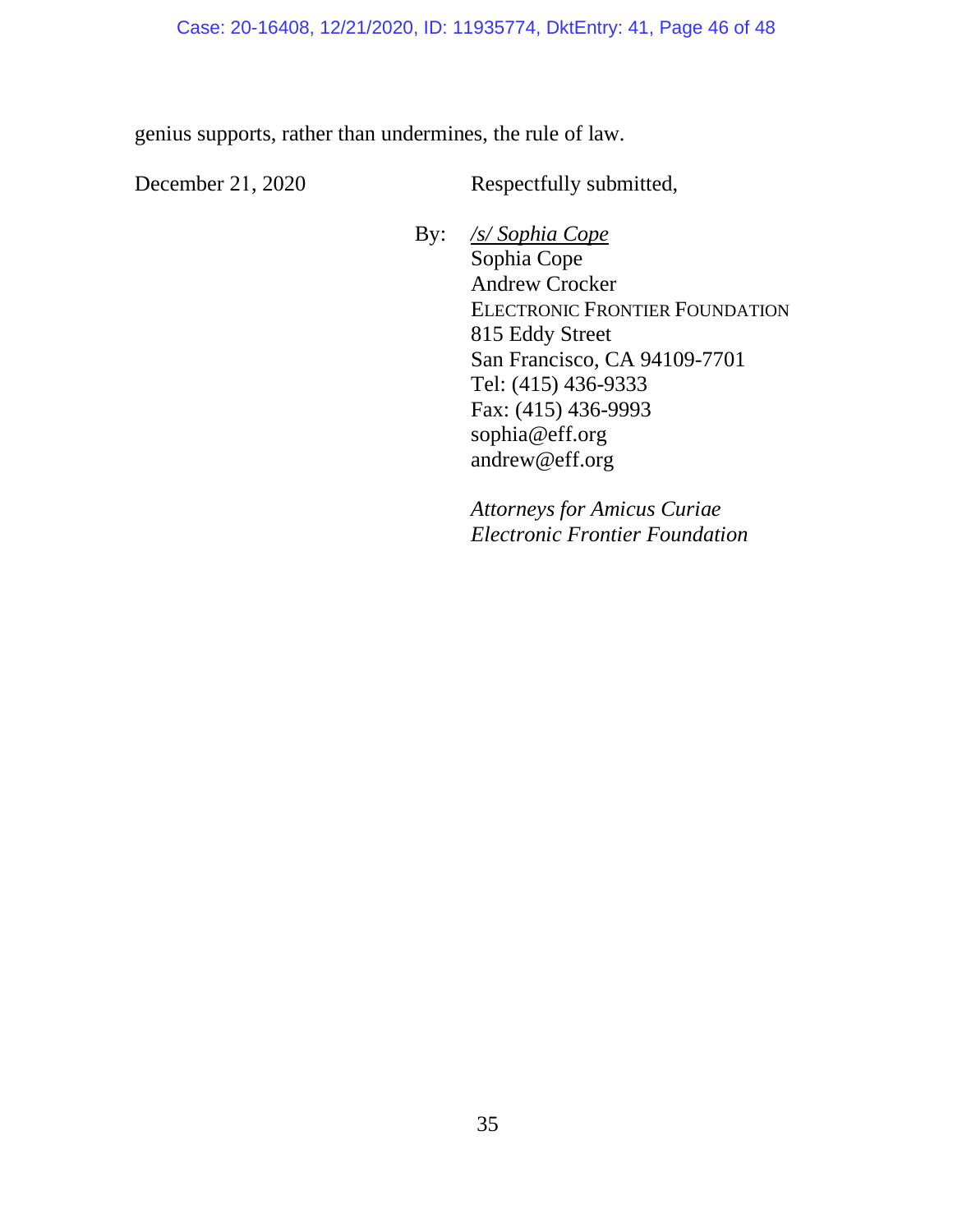#### **CERTIFICATE OF COMPLIANCE**

1. This brief complies with the type-volume limitation of Fed. R. App. P.  $29(a)(5)$  because this brief contains 6,637 words, excluding the parts of the brief exempted by Fed. R. App. P.  $32(a)(7)(f)$ ; and

2. This brief complies with the typeface requirements of Fed. R. App. P.

 $32(a)(5)$ , and the type style requirements of Fed. R. App. P.  $32(a)(6)$  because this brief has been prepared in a proportionally spaced typeface using Microsoft Word 2018 in 14 point Times New Roman font.

Dated: December 21, 2020 By: /s/ *Sophia Cope* 

Sophia Cope